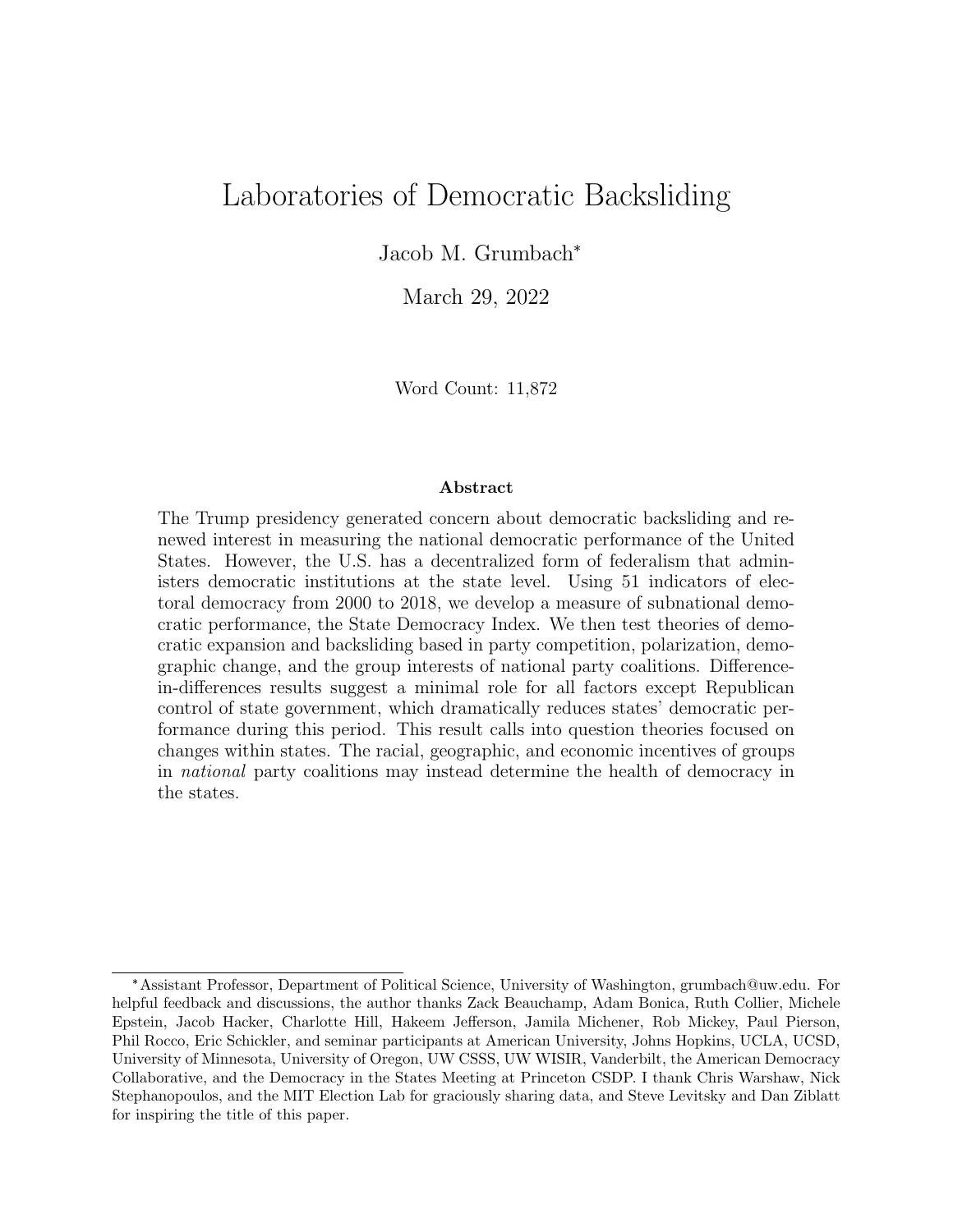American states, which were once praised by the great jurist Louis Brandeis as "laboratories of democracy," are in danger of becoming laboratories of authoritarianism as those in power rewrite electoral rules, redraw constituencies, and even rescind voting rights to ensure that they do not lose.

—Levitsky and Ziblatt, How Democracies Die (2018, 2)

1

The Trump presidency has generated new concerns about authoritarianism and democratic backsliding in the U.S. (Gessen 2016; Dionne Jr., Ornstein, and Mann 2017; Lieberman et al. 2019). Central to this contemporary discussion has been the measurement of national democratic performance. Prominent cross-national measures of democracy from the Varieties of Democracy Project (V-Dem), Bright Line Watch, and Freedom House, which had once ranked the country as a global leader, show a U.S. democracy slipping toward "mixed regime" or "illiberal democracy" status.

Yet there has been less systematic inquiry into *subnational* dynamics in American democracy. This is curious in light of American federalism, a comparatively decentralized institutional system that gives state governments the authority to administer elections, draw electoral districts, and exert police power. Louis Brandeis called the states "laboratories of democracy." But state governments have also been forces against democracy in the U.S., or, in the words of Levitsky and Ziblatt (2018, 2), "laboratories of authoritarianism." State and local governments directly and indirectly enforced racial hierarchy for most of U.S. history (DuBois 1935; Foner 1988). Many scholars do not consider the United States a democracy prior to the national enforcement of the Voting Rights Act of 1965 (VRA) against state governments (Mickey 2015; King 2017)—enforcement made more difficult by the U.S. Supreme Court's decisions in Shelby County v. Holder (2013) and Brnovich v. Democratic National Committee (2021). Troubling stories abound in recent years, of voter suppression, of gerrymandering, of state legislatures taking power from incoming outparty governors, of the authoritarian use of police powers against vulnerable communities. But there has been little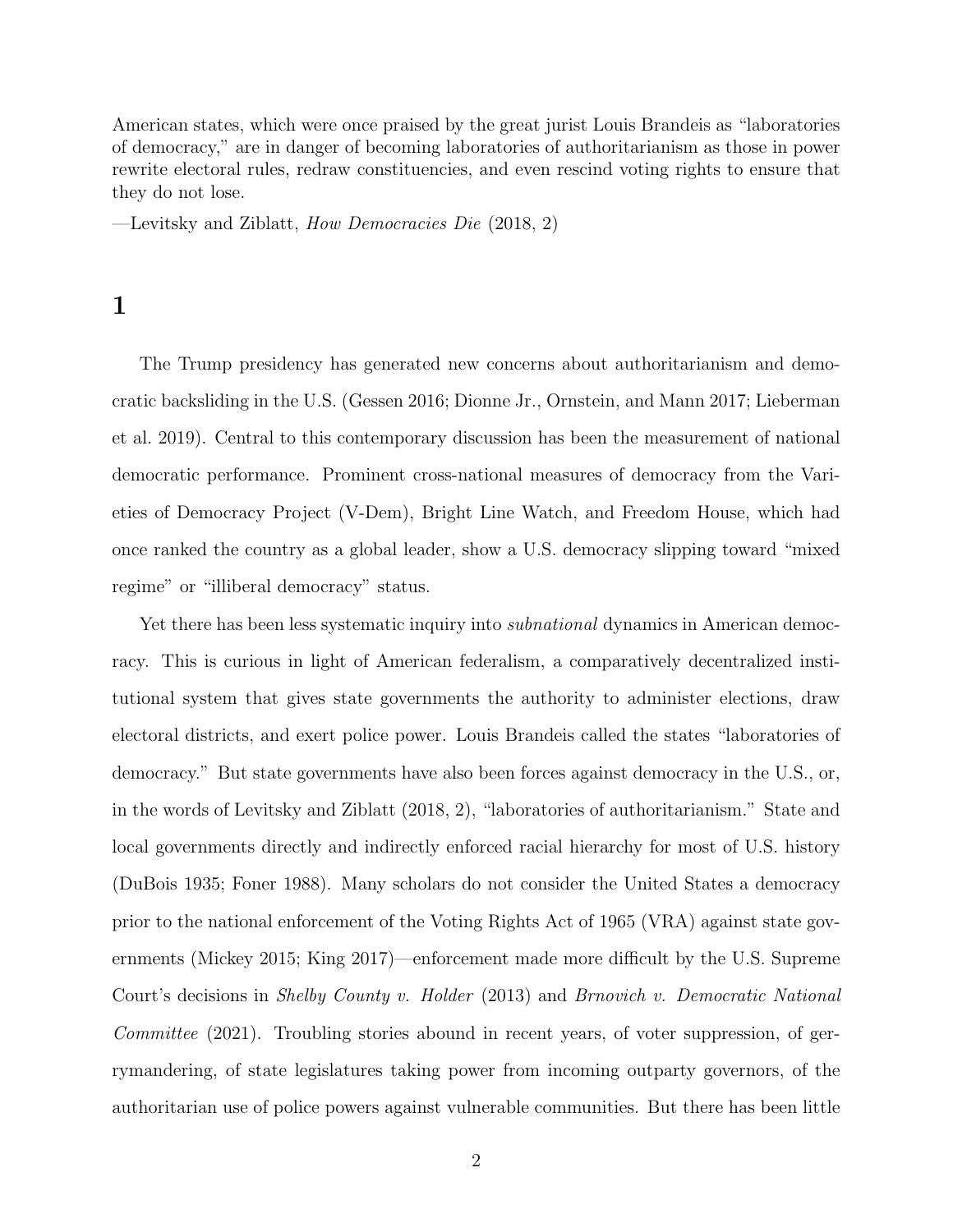effort to systematically trace the dynamics of democratic performance in the states in the contemporary period.

In this article, we create a new comprehensive measure of electoral democracy in the U.S. states from 2000 to 2018, the State Democracy Index. Using 51 indicators of electoral democratic quality, such as average polling place wait times, same-day and automatic voter registration policies, and felon disenfranchisement, we use Bayesian modeling to estimate a latent measure of democratic performance. Analysis of the measure suggests that state governments have been leaders in democratic backsliding in the U.S. in recent years.<sup>1</sup> We find similar trends when using broader measures that cover additional components of democracy such as liberalism and egalitarianism.

We then use the State Democracy Index to investigate the causes of democratic expansion and decline in the states. Prominent theories in political science point to partisan competition (Keyssar 2000), ideological polarization (Lieberman et al. 2019), racial demographic change, and the group interests of national party coalitions (Hacker and Pierson 2020) as important drivers of democratic change. Partisan competition can incentivize parties to incorporate new voters (Hajnal and Lee 2011; Teele 2018b), or generate brinksmanship and scorched-earth tactics (Lee 2009). Polarization erodes norms (Levitsky and Ziblatt 2018) and increases the ideological cost of one's political opponents taking power (McCarty, Poole, and Rosenthal 2006). Finally, national parties that represent business have economic incentives to constrain democracy (Ziblatt 2017). The contemporary Republican Party is a coalition of the very wealthy, some major industries, and an electoral base motivated in no small part by white identity politics (Parker and Barreto 2014). These groups have incentives to limit the expansion of the electorate to new voters with very different racial attitudes and class interests, suggesting that Republican control of state government might reduce democratic performance.

<sup>1</sup>Rather than a sharp break in regime type, this investigation asks about more granular changes to American democracy that in some ways parallels comparative analysis of "hybrid" regimes that combine elements of democracy with those of authoritarianism and oligarchy (e.g., Levitsky and Way 2010).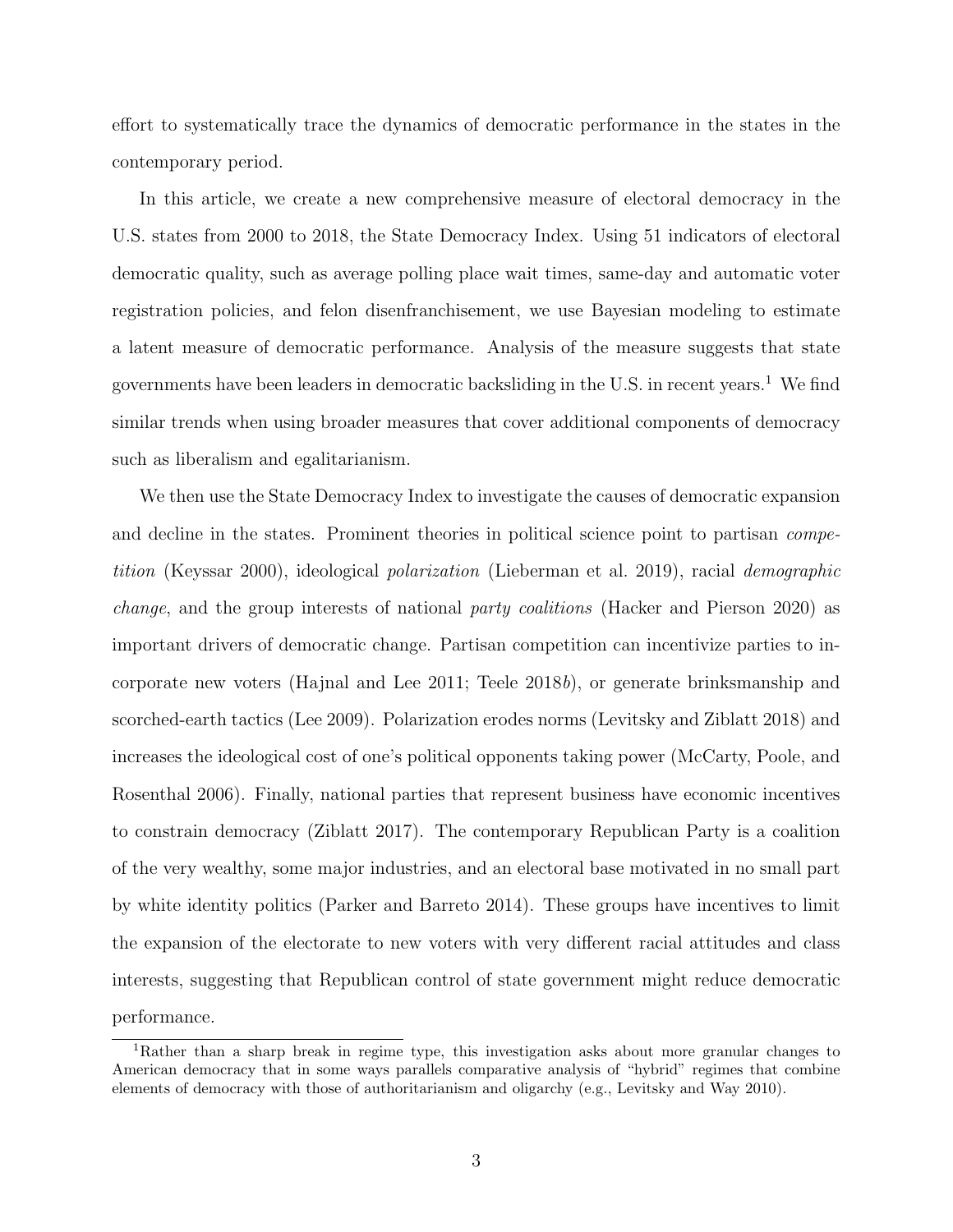We show trends in state democratic performance and test the predictions of these theories with a difference-in-differences design. Across measures and model specifications, the results are remarkably clear: Republican control of state government reduces democratic performance. The magnitude of democratic contraction from Republican control is surprisingly large, about one-half of a standard deviation. Much of this effect is driven by gerrymandering and electoral policy changes following Republican gains in state legislatures and governorships in the 2010 election. Competitive party systems and polarized legislatures do much less to explain the major changes in American democracy in the contemporary period. Moreover, although the Republican Party has capitalized on racial animus in recent elections (Sides, Tesler, and Vavreck 2018), racial demographic change within states—whether on its own or in conjunction with Republican control—plays little role in state level democracy. These results point toward national partisan dynamics rather than within-state factors as the driver of democratic change.

As Rocco (2021, 6) writes, "[w]hile uneven subnational democracy is preferable to a situation in which territorial governments are evenly undemocratic, the existence of undemocratic outliers nevertheless helps to undermine democracy as a whole." Just as slavery and Jim Crow in the U.S. South affected the politics and society of the North, democratic backsliding in states like North Carolina and Wisconsin affects other states, and, more importantly, democracy in the United States as a whole. State authorities administer elections; they are the primary enforcers of laws; they determine in large part who can participate in American politics, and how. The policy and judicial landscapes have grown increasingly favorable for policy variation across states in recent years. As a consequence, states may be increasingly important to trends in democracy across all institutions within American federalism. Political scholars, observers, and participants should pay close attention to dynamics in state democracy.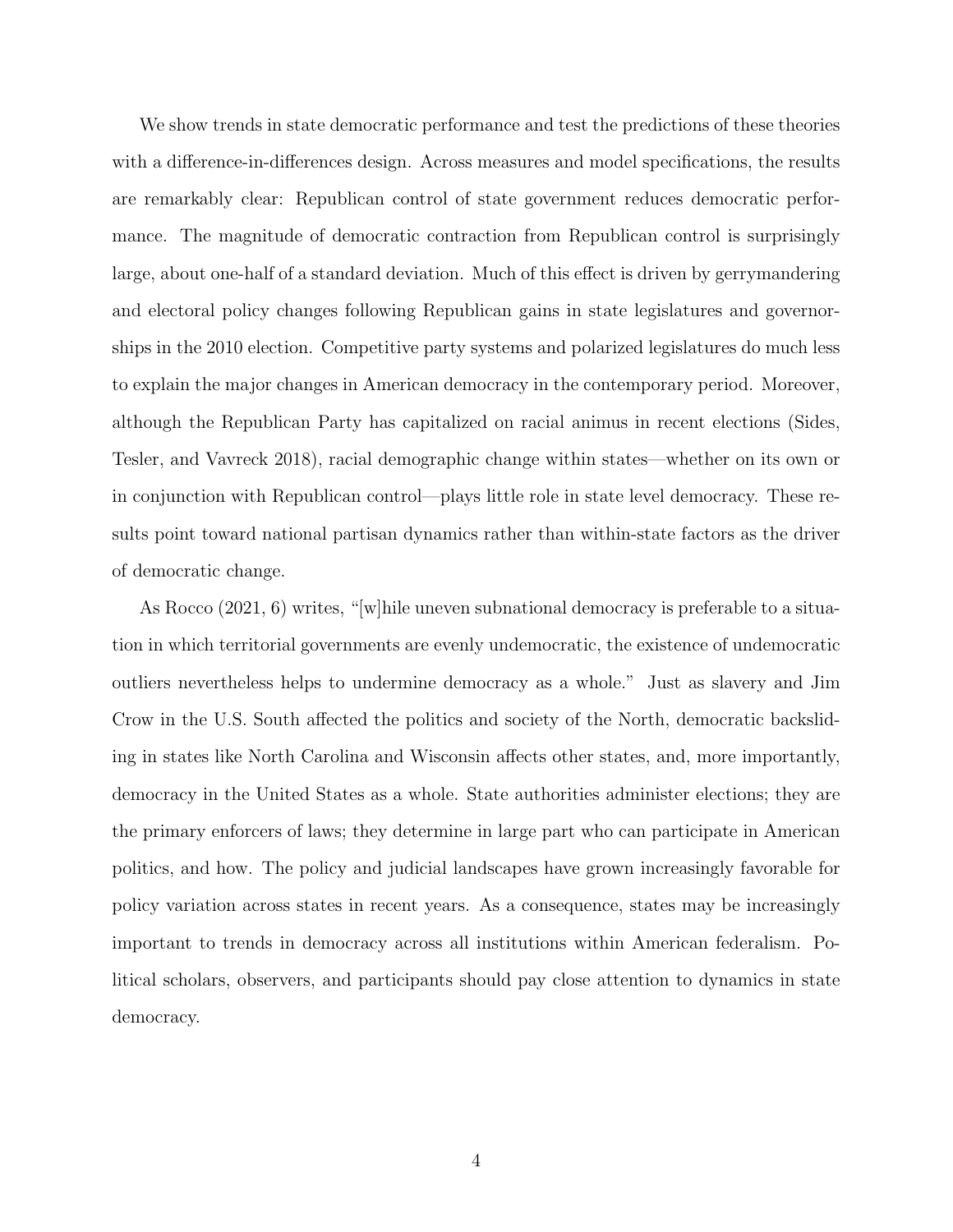### 2 Measuring Democracy in the U.S. States

A rich literature has investigated the behavior of U.S. state governments. One important area of focus has been the relationship between public opinion on the one hand, and state legislative votes and policy outcomes on the other (Erikson, Wright, and McIver 1993; Gay 2007; Lax and Phillips 2009, 2012; Pacheco 2013; Flavin and Franko 2017; Rogers 2017; Caughey and Warshaw 2018; Simonovits, Guess, and Nagler 2019), including whether state governmental responsiveness to the mass public is affected by the influence of concentrated interest groups and wealthy individuals (Anzia 2011; Rigby and Wright 2013; Hertel-Fernandez 2014). An additional large body of research has asked how state electoral policies affect participation (e.g., Gerber, Huber, and Hill 2013; Burden et al. 2014). These studies have addressed critical questions of democracy in the states, especially whether state policy outcomes are responsive to and congruent with the policy attitudes of citizens. However, there has been less quantitative study into why state governments expand or restrict democracy—why they make their elections more or less free and fair, and why they exert authority in more or less repressive ways.<sup>2</sup>

There is also a literature on the existence of "authoritarian enclaves" within democratic countries (e.g., Benton 2012; Gibson 2013), which are "characterized by an adherence to recognizably authoritarian norms and procedures in contrast to those of the [national] democratic regime" (Gilley 2010, 389). The concept of authoritarian or undemocratic enclaves within partly or fully democratic countries is also seen in historical research on the role of the U.S. states in racially authoritarian and undemocratic governance (Kousser 1974; Mickey 2015; King 2017). Despite such important advances in the comparative and American political development literatures, there is little in the way of systematic quantitative measurement of subnational democratic performance (but see Hill 1994).

<sup>&</sup>lt;sup>2</sup>An exception is in the study of state governmental action with respect to the political inclusion of new immigrants (Gulasekaram and Ramakrishnan 2015).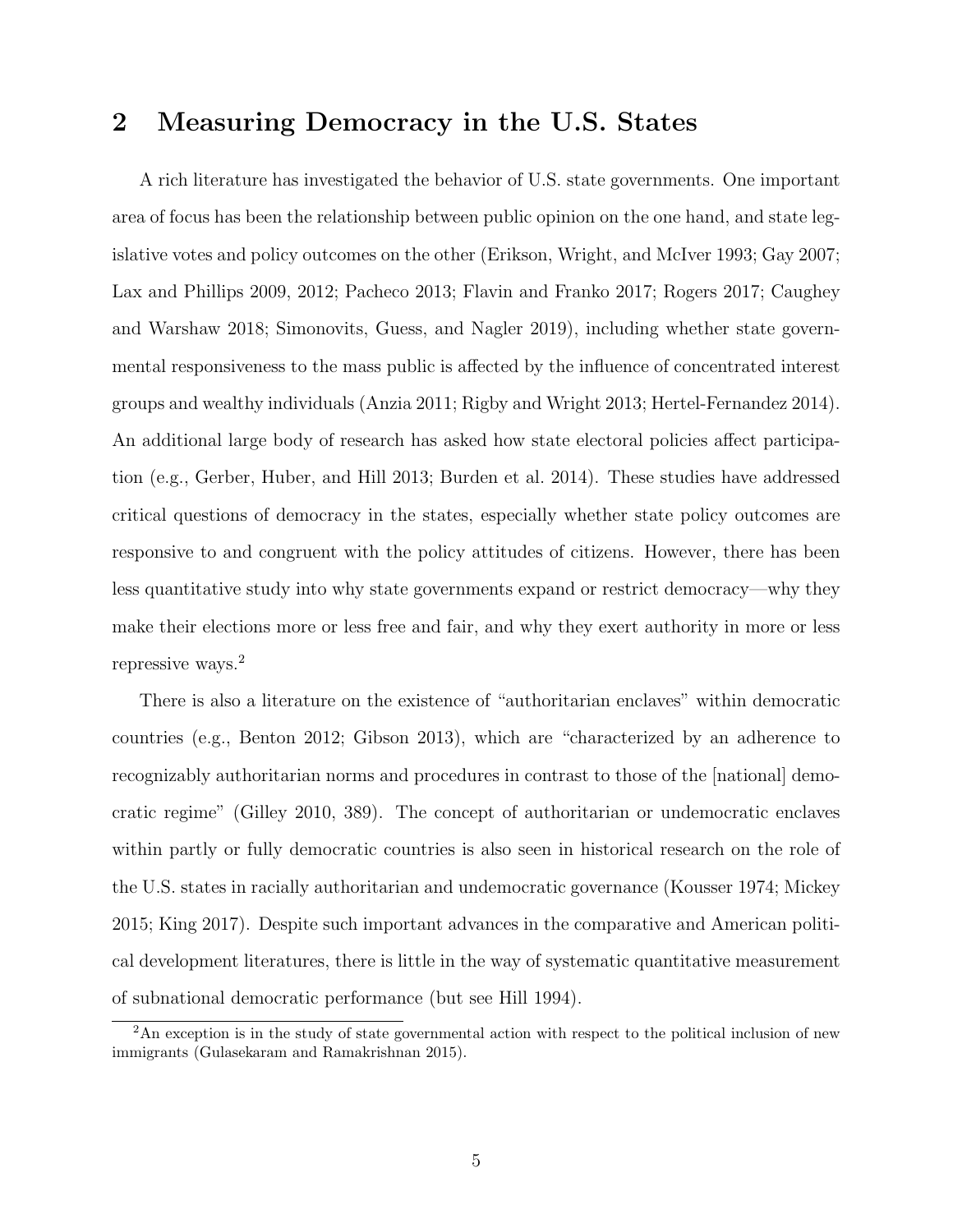### 2.1 Conceptualizing Democracy Components

This study follows the conceptual and measurement strategies of comparative crossnational democracy research (e.g., Gleditsch and Ward 1997; Lindberg et al. 2014). Conceptualizing democracy to facilitate differentiation, while avoiding "conceptual stretching" Sartori (1970, 1034), is, of course, challenging. In conceptualizing and operationalizing democracy, we follow scholars in separating the concept into subcomponents. This article focuses mainly on the subcomponent of *electoral democracy*.<sup>3</sup> Electoral democracy captures whether a political system has elections which are free, fair, and legitimate, and is central to historical conceptualization of democracy (Schumpeter 1942; Dahl 2003). The antithesis of electoral democracy is autocracy, but we conceptualize electoral democracy as a continuous rather than binary dimension.

An important normative and conceptual basis for electoral democracy can be found in Dahl (1989)'s discussion of "polyarchy." The necessary conditions for polyarchy, which Lindberg et al. (2014) uses to develop and measure their own cross-national concept of electoral democracy, include elected officials, free and fair elections, inclusive suffrage, the right to run for office, and additional institutional characteristics such as associational autonomy and freedom of expression. While all of these characteristics are important to this particular study, the most important characteristics that vary across states in the contemporary period are free and fair elections—whether members of the polity have an equal ability to influence electoral (and, by extension, policy) outcomes—and inclusive suffrage—whether members of the polity have equal eligibility and access to the ballot.

Most literature in American politics, including on state politics, argues that correspon-

<sup>&</sup>lt;sup>3</sup>Conceptualizing electoral democracy as a *subcomponent* of democracy is distinct from its conceptualization as a "diminished subtype" of democracy in some comparative research (Collier and Levitsky 1997, 439). Electoral democracy as a diminished subtype implies that a polity has free, fair, and legitimate elections, but lacks other necessary components to make it a "full" democracy, such as civil liberties, much like the diminished subtype concept of "male democracy" contrasts with polities that extend democratic citizenship to both men and women. Thus, the conceptualization of electoral democracy as a subcomponent means it takes us "up" the ladder of generality (Sartori 1970), applying to more cases, whereas its conceptualization as a diminished subtype takes us "down" the ladder of generality.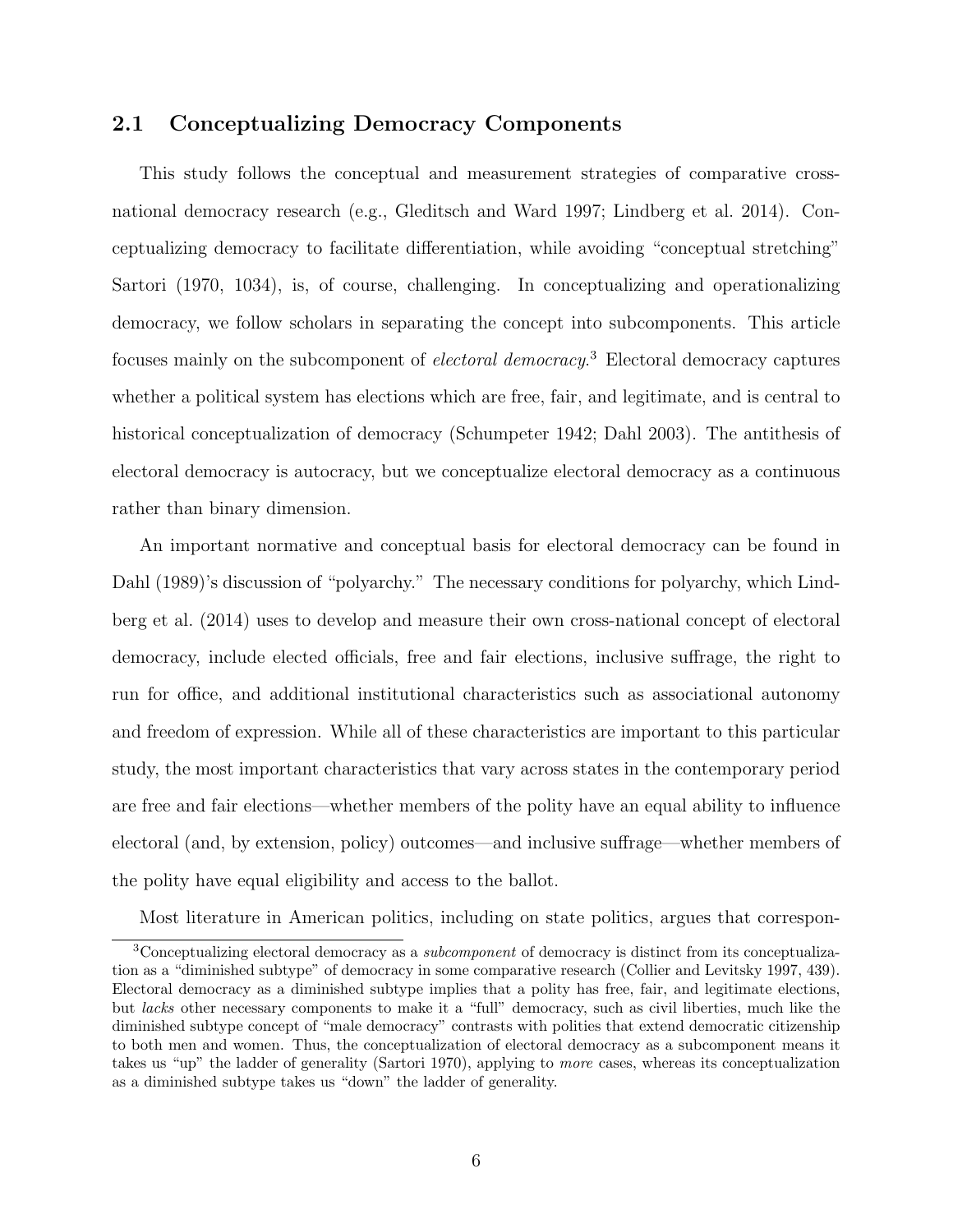dence between public opinion and policy outcomes is an important indicator of electoral democracy. Incongruent or unresponsive policy outcomes are signs of a "democratic deficit" (Lax and Phillips 2012; Caughey and Warshaw 2018). However, we wish to note the tensions of Wollheim's paradox (Wollheim 2016), in which a legitimate democratic majority supports an undemocratic policy. In such a situation, is it "democratic" to implement an undemocratic policy, such as the disenfranchisement of a minority group, according to the majority will? This paradox is relevant to contemporary policy debates, as surveys find that certain voter suppression policies receive majority support from the American public (e.g., Stewart III, Ansolabehere, and Persily 2016). Furthermore, the theoretical tradition of Burkean republicanism proposes a model of representation in which politicians are "trustees" of the public interest who should act on their own beliefs, in contrast to the "delegate" model in which representatives should be responsive to constituent opinion (Miller and Stokes 1963). In our measures, we attempt to balance both sides of Wollheim's paradox, considering policy responsiveness to public opinion as well as the cost of voting, partisan bias in districting, and other non-opinion based dimensions to be important for democratic performance.

As we address in Appendix Section A5, scholars across disciplines (including the V-Dem team) have conceptualized additional important subcomponents of democracy, such as liberalism, egalitarianism, deliberation, and inclusion (for examples, see, e.g., Phillips 1991; Mills 2017; Michener 2018). We believe that a broader definition of democracy would include these components. We provide two corresponding measurement extensions in the Appendix, where we create and analyze broader measures of democracy in the states. The first extension includes in the additional component of *liberal democracy*. Liberal democracy captures whether a society protects civil rights and liberties (Estlund 2009; Brettschneider 2010), especially for minority populations who have been historically subjugated (Shelby 2005; Glaude Jr. 2017). Liberal democracy can be contrasted with authoritarianism. A key insight of recent literature has been the central role of the carceral state, whether the state represses its citizenry through authoritarian policing and mass incarceration, in shaping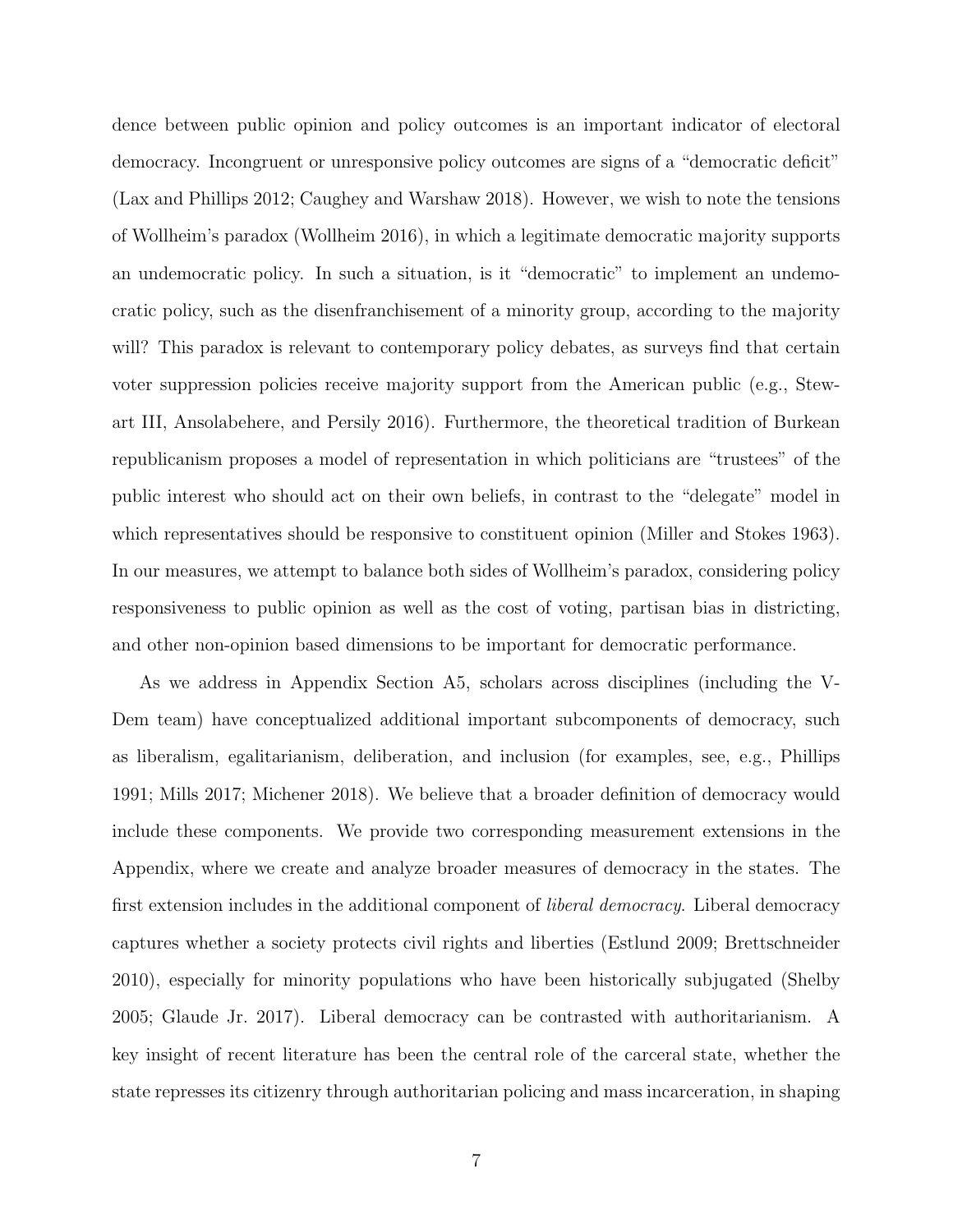democratic performance (Soss and Weaver 2017). Coercive state authority, seen in extreme forms in authoritarian policing and mass incarceration, are also mostly administered with state level authority (Miller 2008; Soss and Weaver 2017; Weaver and Prowse 2020). Liberal democracy may also include considerations of transparency of decision making and policy information (Shapiro 2009), and, empirically, democracies are more transparent than nondemocracies (Hollyer, Rosendorff, and Vreeland 2011).

Importantly, liberal democracy is conceptually distinct from "policy liberalism" (Caughey and Warshaw 2016), "size of government" (Garand 1988), and other concepts that capture the left-right orientation of policy outcomes across political systems. One might worry that ideological and partisan considerations influence the definition of democracy, which would lead to a tautological study of the causes of democratic changes. However, the main measure in this study, with a focus on electoral democracy, is narrowly defined around indicators related to the cost of voting and fairness of districting. In the broader democracy measure used in the Appendix, the indicators of liberal democracy are circumscribed more narrowly than those often found in comparative democracy research (e.g., Lindberg et al. 2014). Furthermore, defining democracy as to ensure the definition is bipartisan puts democracy research at greater risk of tautology and the "argument from middle ground" fallacy, or, in contemporary parlance, "bothsiderism."

In a second extension in the Appendix, we create a measure that combines electoral, liberal, and a third component, egalitarian democracy. To varying degrees, have addressed critiques of the concepts of electoral and liberal democracy by emphasizing equality of rights under law—and the realization of rights in practice. These debates over helped to conceptualize an egalitarian component of democracy that focuses on material and social equality between individuals and relevant subgroups in the polity (e.g., Przeworski 1986; Brettschneider 2010).

The multi-tiered federal institutional structure of the U.S. presents an additional conceptual challenge to investigating the democratic performance of states. This idea is related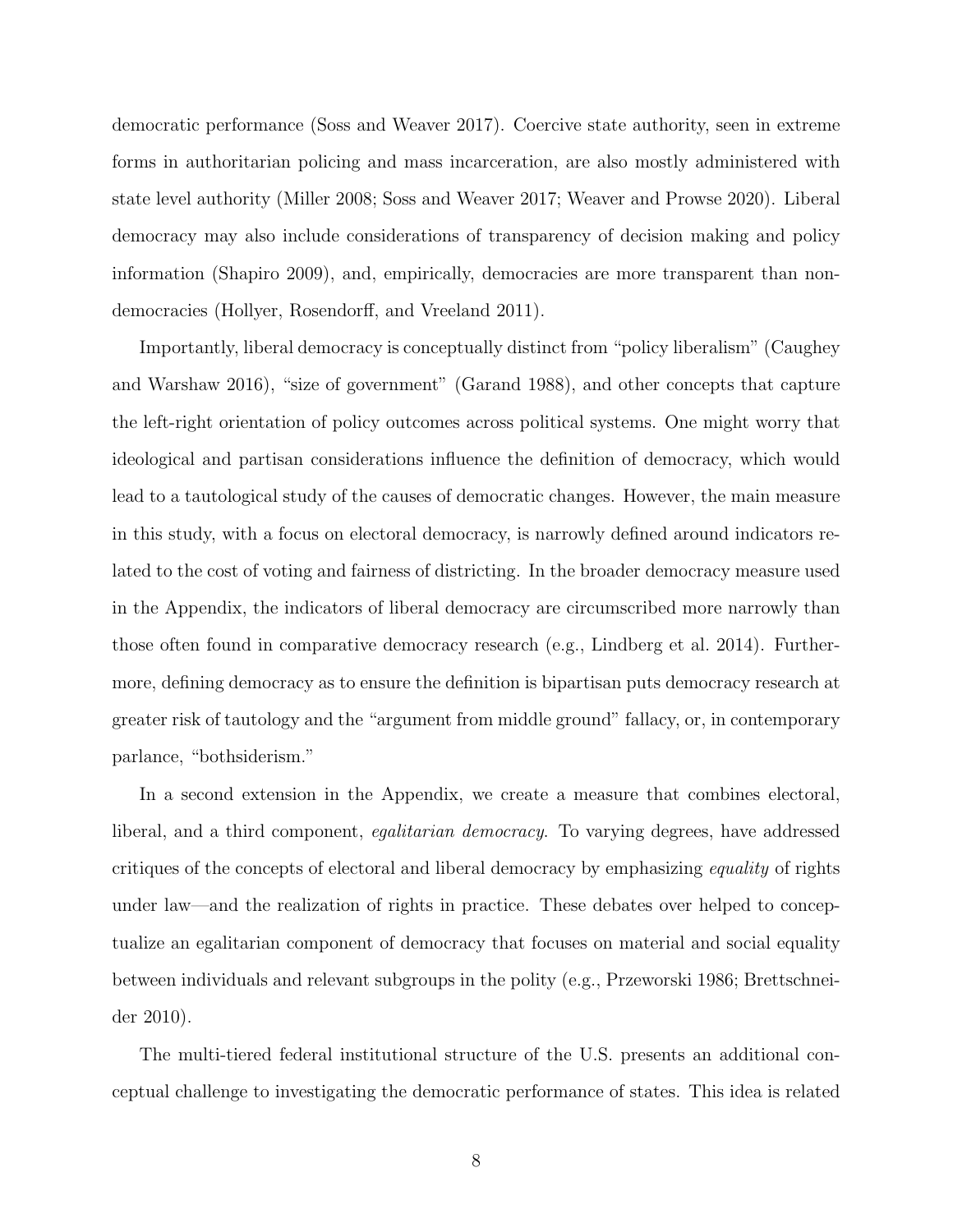but not identical to what Gibson (2005, 103) has described as the potential for "an authoritarian province in a nationally democratic country" (see also Gibson 2013). Not only are states not separate, atomized polities from each other horizontally; they are embedded in complex relationships with the federal government vertically in a structure resembling more of a "marble cake" than the "layer cake" of classical dual federalism (Weissert 2011). The particular way the cake is marbled is also in flux, changing dynamically based on the preferences of coalitions (Riker 1964, 1975). More specific to this article's inquiry into democracy, state governments may act in ways that expand or contract democracy, but only dependent on federal activity. For example, the Supreme Court in Shelby County v. Holder (2013) struck down key provisions of the Voting Rights Act, allowing states to implement changes to electoral procedures in ways that threaten the freeness and fairness of elections.<sup>4</sup>

#### 2.2 Democracy Indicators

We then collect indicators of democratic performance. These *democracy indicators* are individual variables that we aggregate into the State Democracy Index measure. For the main State Democracy Index (i.e., electoral democracy) measure, we use 51 indicators. At a level between the indicators and the electoral democracy component, the indicators fit into four meso-level categories: gerrymandering (e.g., the partisan efficiency gap), electoral policies that increase or decrease the eligibility to or cost of voting (e.g., felon disenfranchisement laws), electoral policies that increase the integrity of elections (e.g., requiring post-election audits), and observed democratic outcomes (e.g., policy responsiveness to public opinion and wait times for in-person voting). Importantly, the State Democracy Index combines indicators that capture de jure electoral policies and procedures, while others measure democratic outcomes like policy responsiveness to public opinion and voting wait times. Together, these indicators capture a large amount of information related to the freedom, fairness, and equal-

<sup>&</sup>lt;sup>4</sup>Quantitative studies buttress historical research showing that the Voting Rights Act had profound effects on legislative responsiveness to black voters (Schuit and Rogowski 2017) and on racial inequality in labor market outcomes (Aneja and Avenancio-León 2019).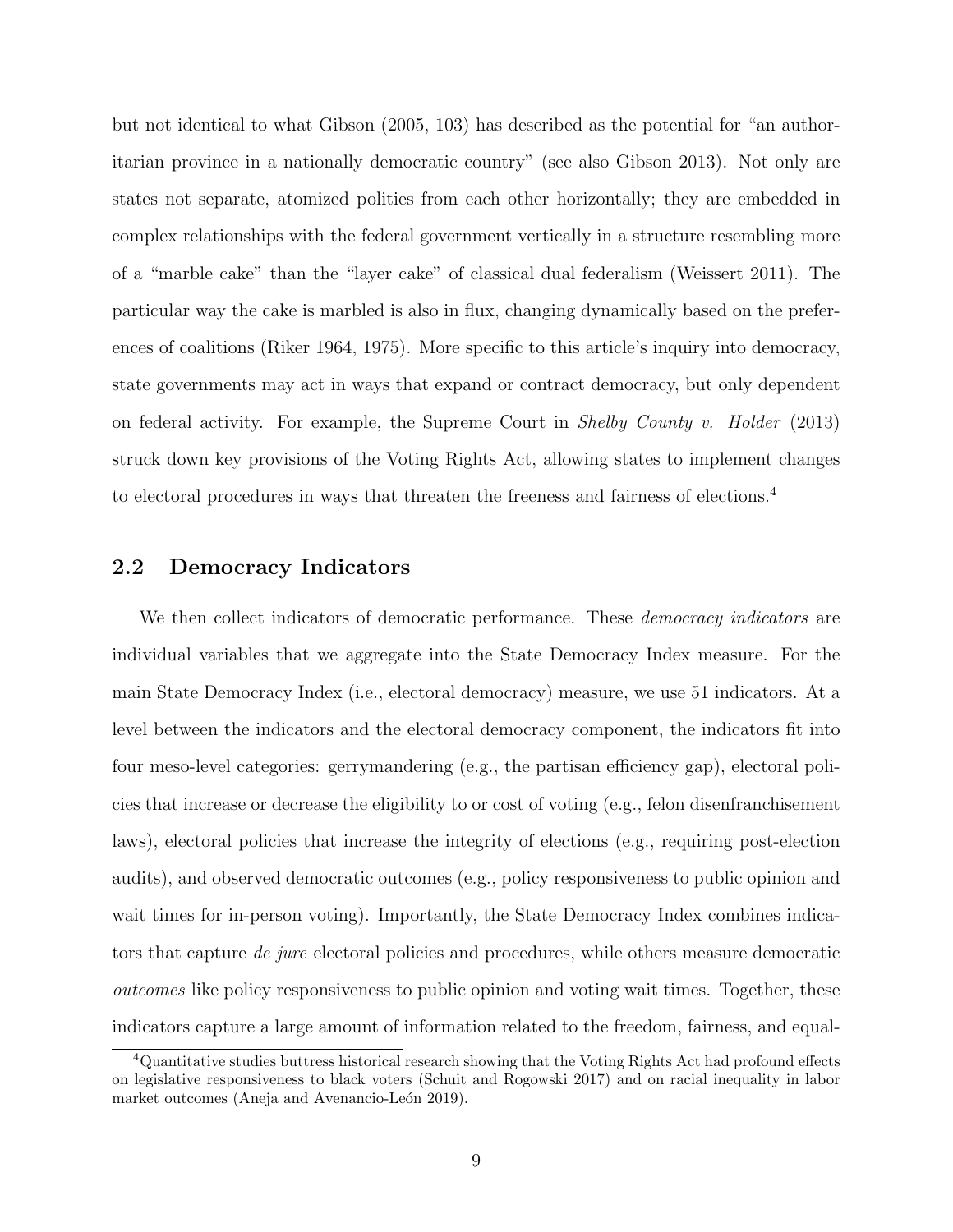ity of voice in U.S. elections.

Data on same day voter registration, early voting, voter ID laws, youth preregistration and no-fault absentee voting are from Grumbach and Hill (2021), and data on automatic voter registration is from McGhee, Hill, and Romero (2021). Felon disenfranchisement and prisoner voting policies were collected from the National Conference of State Legislatures (NCSL). Additional electoral variables, especially voting wait times and other indicators of state administrative performance in elections, are from the MIT Election Lab.<sup>5</sup> Gerrymandering data, which feature prominently in the democracy indices, are provided by Stephanopoulos and Warshaw (2020), with an additional district compactness measures from Kaufman, King, and Komisarchik  $(2019)$ <sup>6</sup>. We also use indicators of policy responsiveness to public opinion (separated into social and economic policy domains) based on the state policy and mass public liberalism measures from (Caughey and Warshaw 2018).<sup>7</sup> We list all 51 indicators and their sources in Appendix Table A1.

For the alternative measures used in analyses in the Appendix, we use indicators covering liberal democracy and freedom from authoritarian control. These liberal democracy indicators can be put into three meso-level categories with a focus on variation in authoritarianism through the carceral state (see Soss and Weaver 2017): criminal justice policies (e.g., Three Strikes laws), carceral outcomes (e.g., the incarceration rate), and civil liberties policies (e.g., protections for journalists with anonymous sources). Indicators related to criminal justice are from the Correlates of State Policy Database (Jordan and Grossmann 2016), as well as the Bureau of Justice Statistics and Institute for Justice. We also include state asset forfeiture ratings by the Institute for Justice "Policing for Profit" dataset.<sup>8</sup>

The State Democracy Index covers the years 2000 through 2018. On the one hand, the

<sup>5</sup>Available at electionlab.mit.edu/data. We do not include a voter turnout variable in the measure because low turnout could be a sign of democratic problems (e.g., a deficit of political efficacy and inclusion among citizens) or democratic health (e.g., citizens who approve of the status quo Lipset 1960, Ch. VII).

<sup>&</sup>lt;sup>6</sup>Indicators of gerrymandering that measure one of the two parties' advantage (e.g., efficiency gap) are transformed into their absolute values to measure the extent of partisan advantage in either direction.

<sup>7</sup>Specifically, we use the squared residuals from a bivariate regression of state policy liberalism on state opinion liberalism, which capture how "out of step" a state's policy is with its residents' policy attitudes.

<sup>8</sup>Available at https://ij.org/report/policing-for-profit-3/policing-for-profit-data/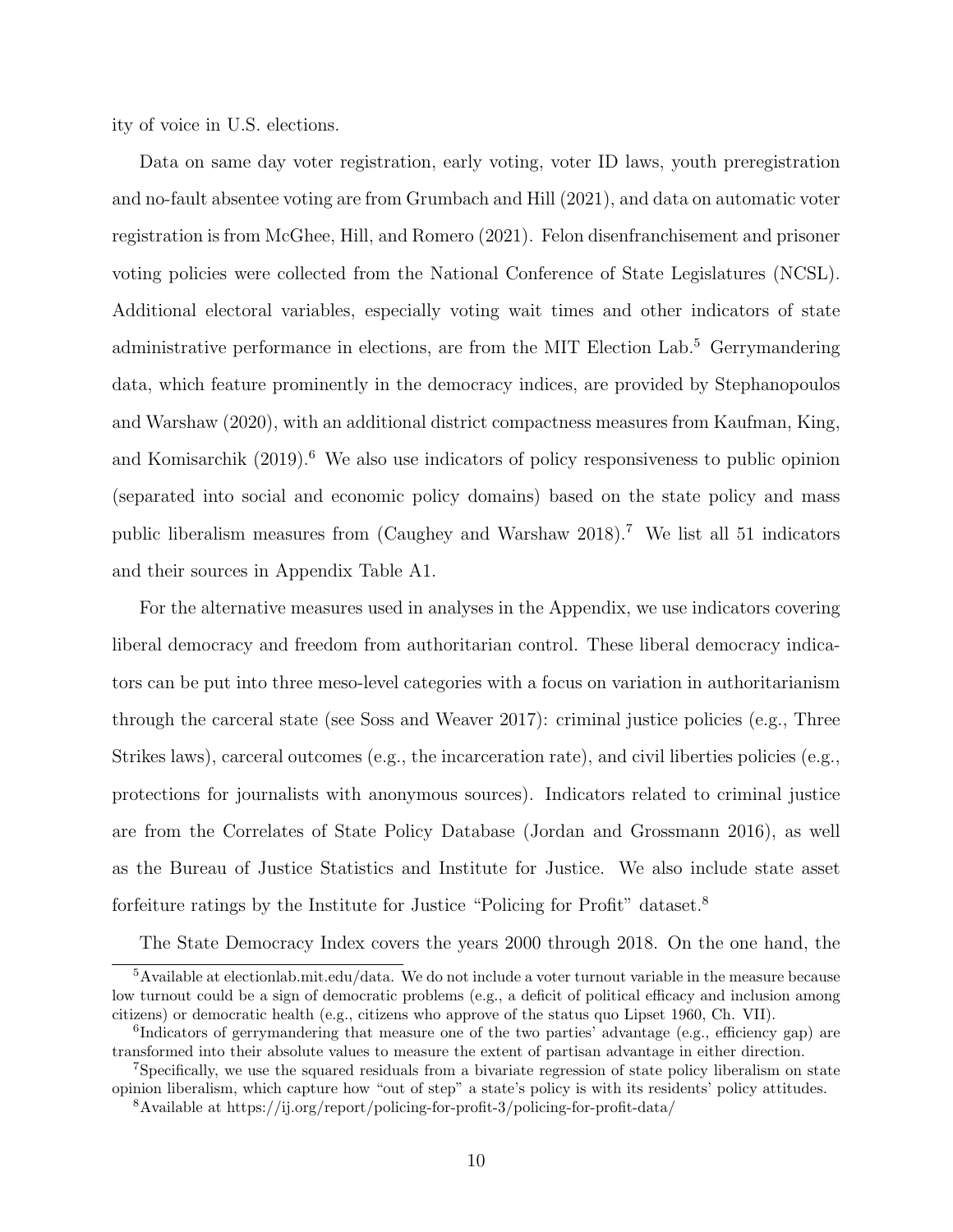shortness of this time period is a limitation. Variation in electoral democracy across states in the contemporary period, which is the focus of this article, is much smaller than variation during the slavery and Jim Crow periods. However, through voter registration rules, election administration procedures, and laws that unequally increase the cost of voting, states still vary considerably in how inclusive suffrage is. States' gerrymandering of legislative district boundaries has also generated variation in how free and fair elections are, expanding inequality in how much individuals' votes influence election outcomes and reducing the potential for majoritarian rule. Furthermore, there are serious challenges to creating a measure that directly compares interstate variation in democracy in the contemporary period to that of earlier eras, such as the Jim Crow period.<sup>9</sup> By limiting the State Democracy Index to the past two decades, we both capture an era of important contestation over American democracy while avoiding bridging between time periods for which there is very different data availability, and, more importantly, potentially incomparable terms of civil and human rights.

#### 2.3 Measurement Models

For our main State Democracy Index measure, we model democracy as a latent variable (Treier and Jackman 2008). This latent variable analysis lets observed relationships between the democracy indicators determine how each indicator should affect states' democracy scores. This strategy estimates an 'ideal point' on a latent dimension for each state-year that best predicts the values of democracy indicators in the observed data. In particular, we use Bayesian factor analysis for mixed data because the democracy indicators may be binary (e.g., same day voter registration), ordinal (e.g., disenfranchisement of all, some, or no felons), or continuous (e.g., legislative district efficiency gap) (Quinn 2004). The model is based on the equation below. The distribution of democratic performance on indicators

<sup>9</sup>This challenge is similar to estimating the median legislators' ideal point civil rights in the pre- and post-civil rights eras. Post-1960s legislative contestation was over a much smaller range of the ideological space when it comes to civil rights (Caughey and Schickler 2016).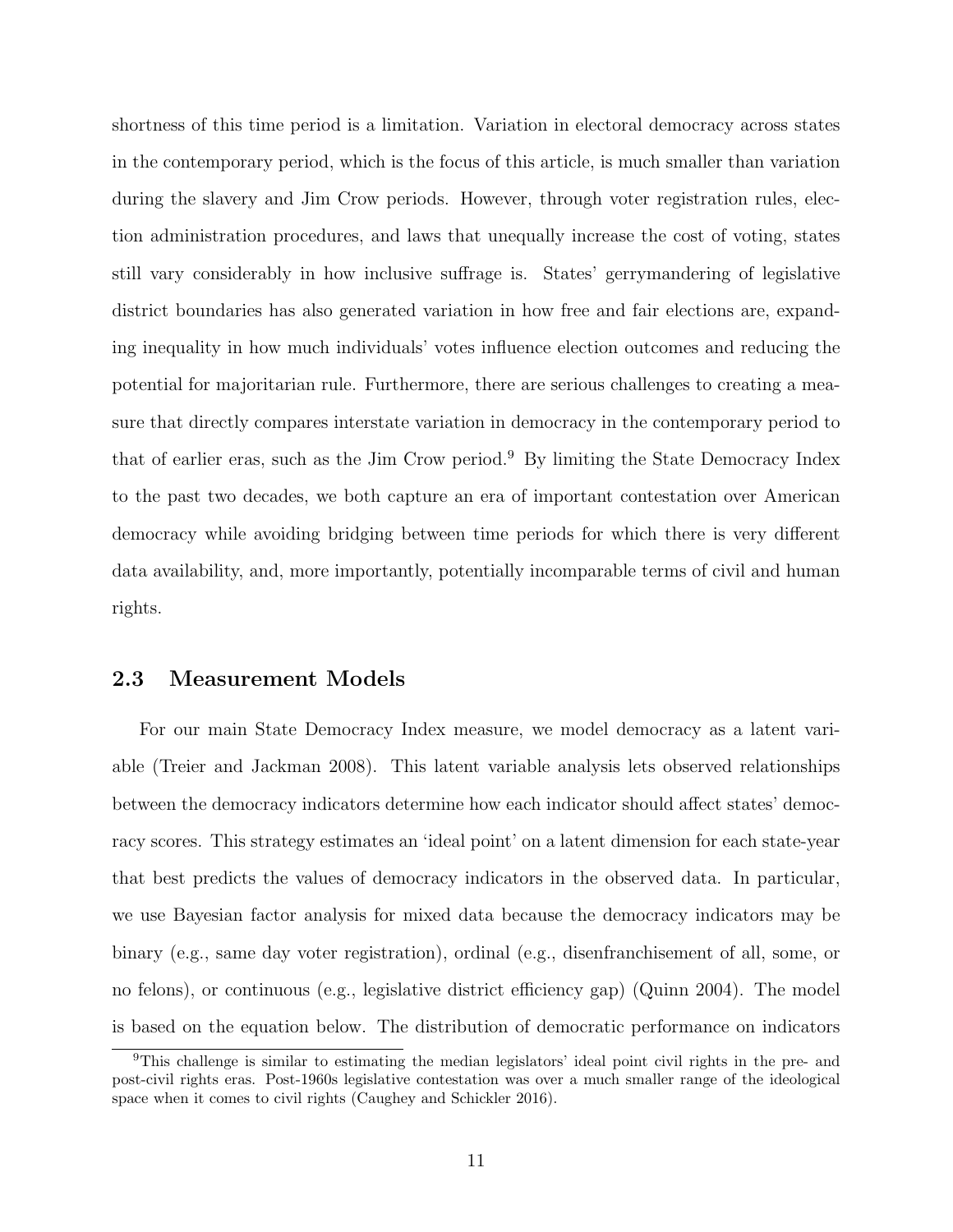for state s in year t,  $y_{st}^*$ , is a function of the state's latent democratic performance for that year,  $\theta_{st}$ , as well as the democracy indicator's discrimination parameter  $\beta_j$  and difficulty parameter  $\alpha_j$ <sup>10</sup> Subscript j denotes different indicators, which are analogous to test questions in the IRT framework. In this equation,  $N_j$  is a normal distribution with j dimensions (as there are j indicators).  $\Psi$  is a  $J \times J$  variance-covariance matrix.

$$
y_{st}^* \sim N_j(\beta_j \theta_{st} - \alpha_j, \Psi) \tag{1}
$$

The main benefit of this factor analysis is that the measure requires little in the way of assumptions from us about how any particular indicator should affect democracy scores.<sup>11</sup> However, this comes at the cost of some loss of control; in some circumstances, the estimated parameters for democracy indicators can be 'wrong' in theoretical and substantive terms. Whether or not you consider this a serious problem is dependent on whether you philosophically interpret these 'errors' as measurement error or bias.<sup>12</sup> In addition, the Bayesian factor analysis model provides estimates of uncertainty for parameters (both state democracy scores and democracy indicator item parameters).

Figure 1 shows the discrimination parameter estimates,  $\beta_j$  for democracy indicator j. In short, the discrimination parameters represent the slope of the relationship between an indicator and a state's latent democracy performance score. Indicators with positive discrimination parameters increase a state's democracy score, whereas items with negative parameters decrease them.<sup>13</sup> The discrimination parameters in Figure 1 suggest that a small

 $10$ The model requires limiting the parameter space for a small number of items; we fix five item discrimination parameters to be positive or negative based on theoretical interpretation. We ran the model with 20,000 Gibbs iterations for the sampler, with a burn-in period of 1,000 iterations. In order to maintain a constant substantive interpretation of how 'democratic' a given indicator is across time, we model time-invariant difficulty parameters in contrast to the policy liberalism measure of Caughey and Warshaw (2016).

<sup>11</sup>Bayesian latent dimension models like this one require the modeler to constrain the parameter space. We do this by assigning a random set of five indicators a positive or negative difficulty parameter based on whether it is theoretically democracy expanding or contracting (for a similar application to state policy liberalism, see Caughey and Warshaw 2016).

 $12$ It is also worth noting that error in these democracy measures will reduce the *precision* of hypothesis tests, but because we use these democracy measures as dependent variables, this will not induce bias or inconsistency (among many sources, see Angrist and Pischke 2008).

<sup>&</sup>lt;sup>13</sup>Not shown here, difficulty parameters  $\alpha_j$  are intercepts that scales the relationships between indicators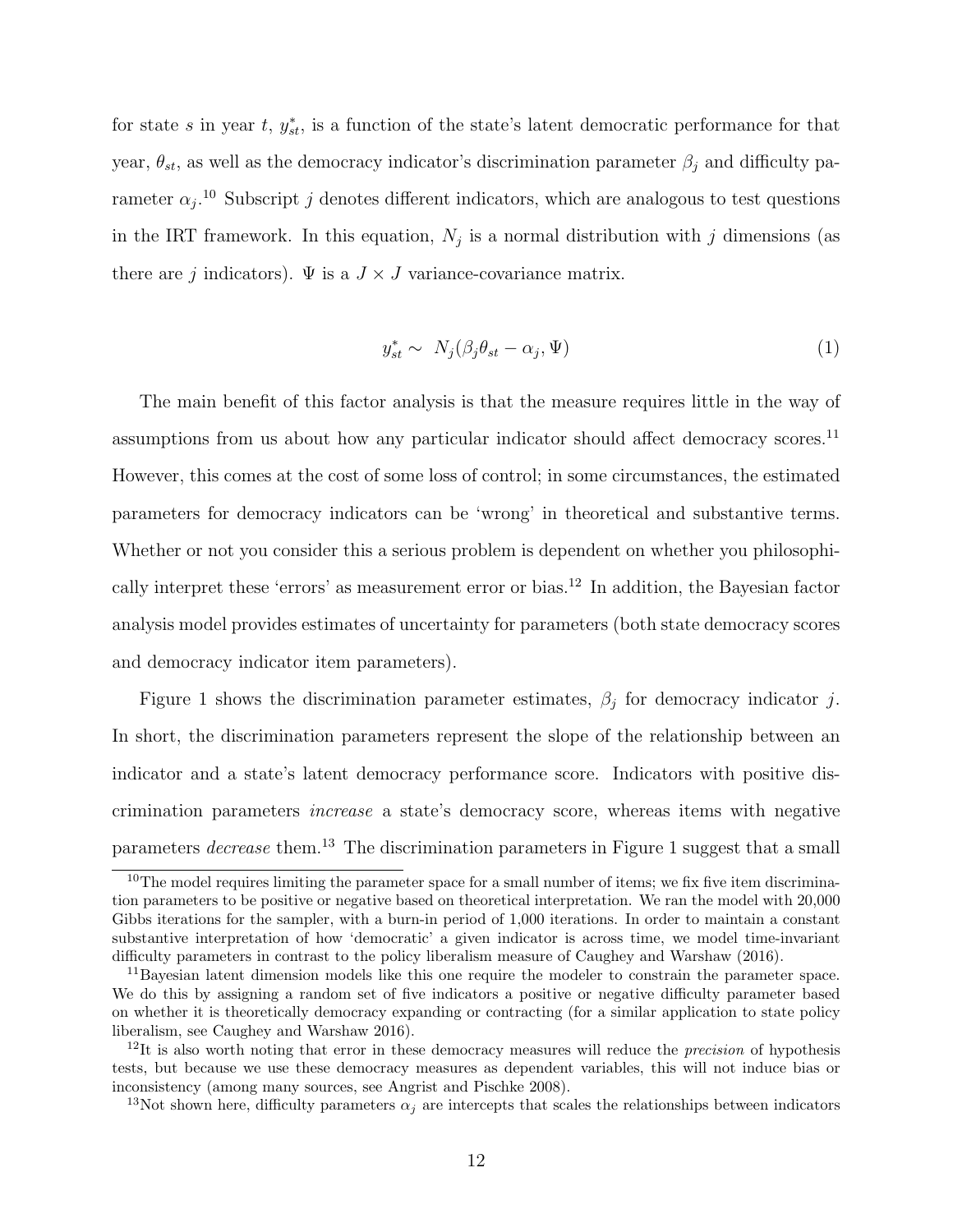

#### Figure 1: Factor Loadings of Democracy Indicators

Note: Figure presents the discrimination parameter estimates and Bayesian credible intervals for indicators used in the State Democracy Index.

number of indicators do not load well onto the latent democracy dimension (with discrimination parameters close to zero), such as the number of military and overseas ballots not returned and restrictions on voter registration drives. Overall, however, the item discrimination parameters are consistent with theoretical expectations and suggest that electoral democracy is unidimensional.

When item parameters do not conform to theory, one solution is to directly impose item parameters on the indicators rather than model them. To do so, in addition to our Bayesian and democracy scores.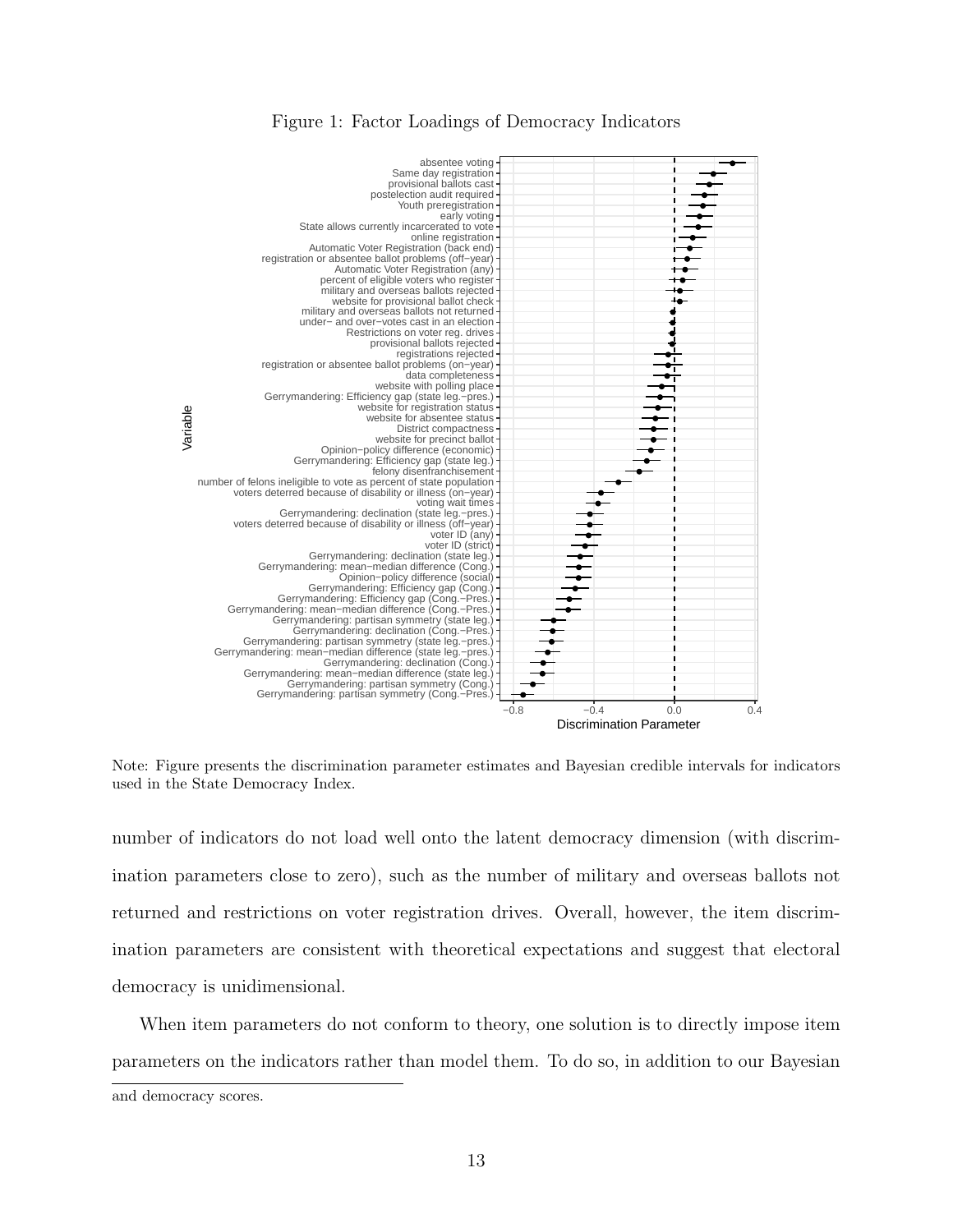factor analysis measure, we use simple additive indexing to create an alternative democracy measure. In the additive index, we weight each democracy indicator equally by range scaling each to the [0,1] interval and then take the state average across all the indicators. Policies that are democracy contracting, such as felony disenfranchisement, are reverse coded. This is equivalent to adding up all of a state's democracy expanding policies, and then subtracting the sum of democracy contracting policies (for applications of this method to state policy liberalism, see Erikson, Wright, and McIver 1993; Grumbach 2018). The additive measures weight each indicator equally. We provide robustness checks with this additive measure in the Appendix, and the results are very similar to our results with the 'data driven' Bayesian measure used in the main analyses.

We test the validity of the State Democracy Index in different ways. We check construct validation by comparing our measure to measures of related concepts. To our knowledge, the closest analogue to our measure is the Cost of Voting Index (COVI) from Li, Pomante, and Schraufnagel (2018), which is based on seven state electoral policy variables in presidential election years. State democracy, as a concept, is related to the cost of voting. We therefore check our measure's convergent validity by estimating its correlation to this previous measure in Figure A1 in the Appendix, finding a moderately strong correlation of -0.71 (higher values of COVI indicate greater cost of voting). We also show that our measure is positively correlated with state level turnout of the voting eligible public in Figure A2 in the Appendix. We unfortunately have little opportunity to test for convergent validation because of the lack of existing measures of overall state level democratic performance. There is scholarly interest in measuring subnational democratic performance at the country level (see Giraudy 2015; McMann 2018), and a small number of quantitative measures of democracy within other countries' political subunits (Harbers, Bartman, and van Wingerden 2019), but we have not found such a measure of democratic performance focused on the U.S. states.

In the next sections, we investigate descriptive trends in state democratic performance, and then turn to explaining these trends with theories based in party competition, polariza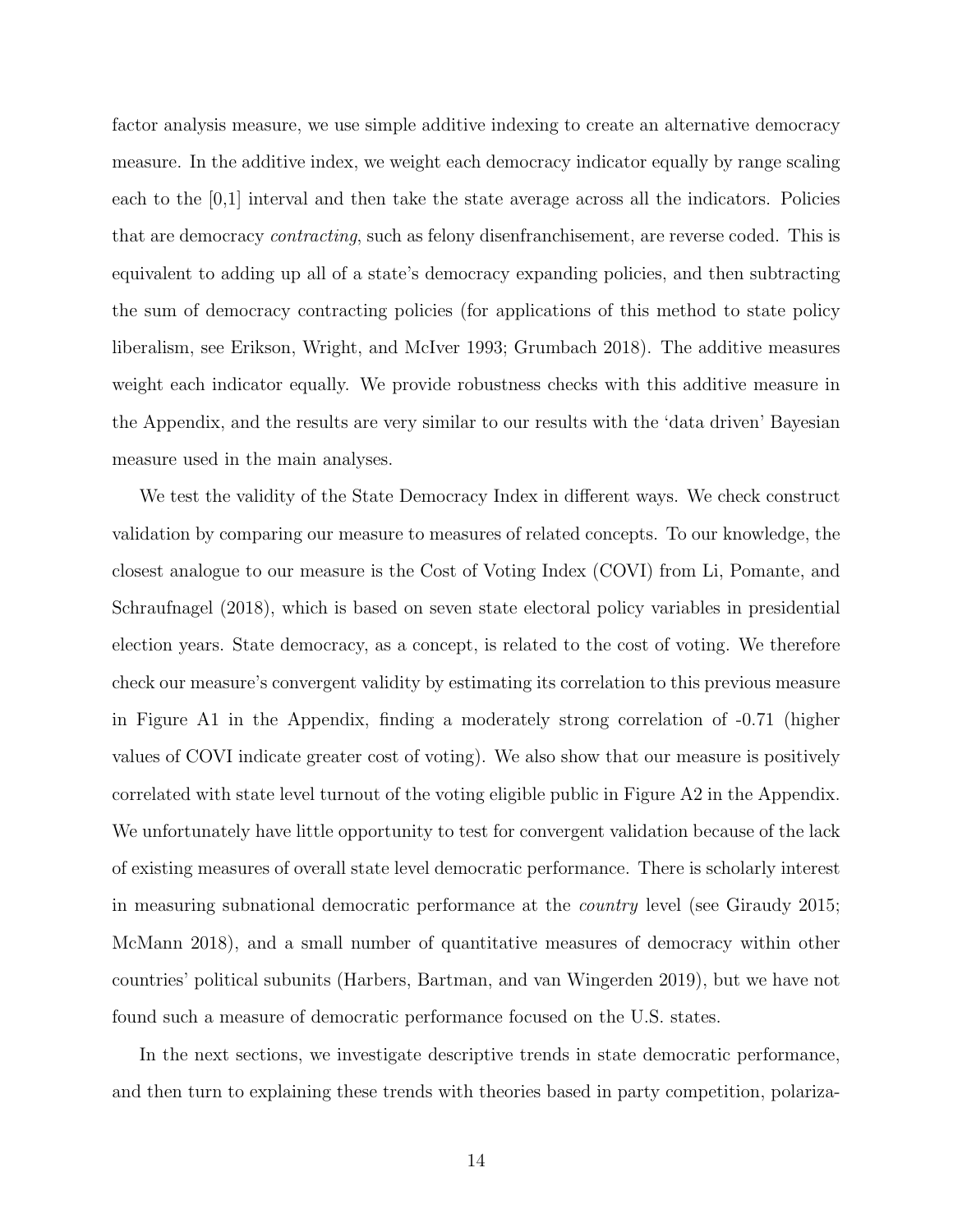tion, demographic change, and the group interests of national party coalitions.

### 3 Trends in State Democracy

With the State Democracy Index in hand, we first explore variation between states, and within states across time, in democratic performance. Figure 2 shows a map of state scores in the year 2000 (left panel) and in the year 2018 (right panel).



Figure 2: Democracy in the States, 2000 and 2018

Note: Left panel shows State Democracy Index scores for the year 2000. Right panel shows State Democracy Index scores for the year 2018.

The maps in Figure 2 show some clear regional variation, especially in 2018. States on the West Coast and in the Northeast score higher on the democracy measures than states in the South. New Mexico, Colorado, and some Midwestern states also have strong democracy scores.

The maps also show within-state change during this time period. States like North Carolina and Wisconsin among the most democratic states in the year 2000, but by 2018 they are close to the bottom. Illinois and Vermont move from the middle of the pack in 2000 to among the top democratic performers in 2018.

Figure 3 highlights a case of major change in democratic performance, North Carolina.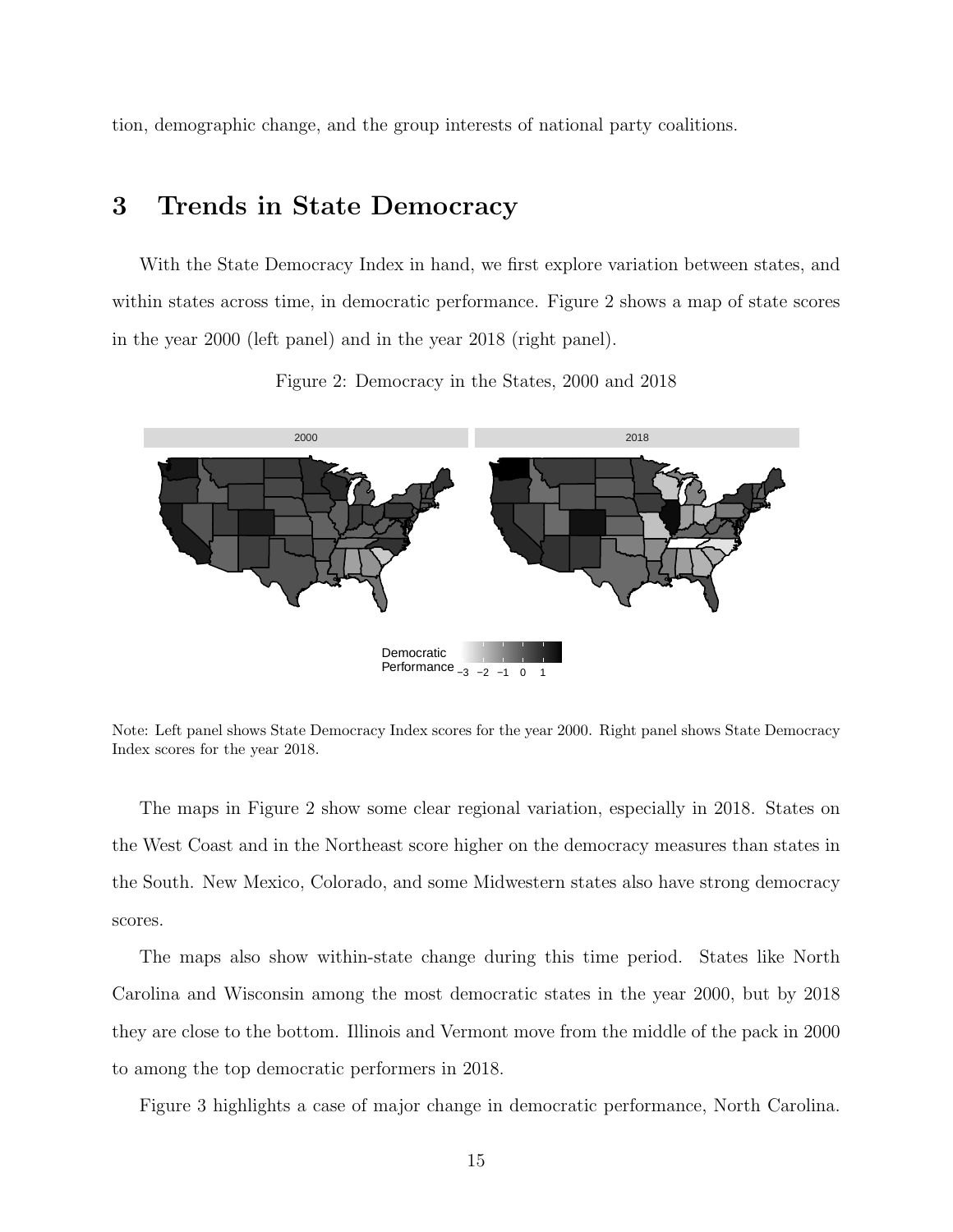While the state was notoriously difficult to democratize in the civil rights period (Mickey 2015)—it maintained its Jim Crow literacy tests for voting until the 1970s—North Carolina had become a leader in expanding access to voting during the late 1990s and early 2000s. The state had expanded opportunities for early voting, as well as implemented policies to expand voter registration, such as same day registration and pre-registration for youth. Voter turnout had increased by over 10 percentage points on average during this time.





Note: Lines represent the State Democracy Index scores for states (2000-2018). The solid black line represents North Carolina, the dashed line represents Texas, and the dotted line Washington. Shaded ribbons are Bayesian credible intervals.

But a major shift occurred after the Republican Party won control of both legislative chambers in 2010. Beginning in 2011, North Carolina made a series of changes to its election laws and procedures. The state redrew its legislative district boundaries. The new districts, which received rapid condemnation from Democrats and civil rights groups, clearly advantaged white and Republican voters. In 2018, for example, Republicans won about 50.3% of the two-party vote in North Carolina—but this bare majority of votes from the electorate translated to fully 77% (10 of 13) of North Carolina's seats in Congress. Scholars of gerrymandering such as Christopher Warshaw have called North Carolina districts "probably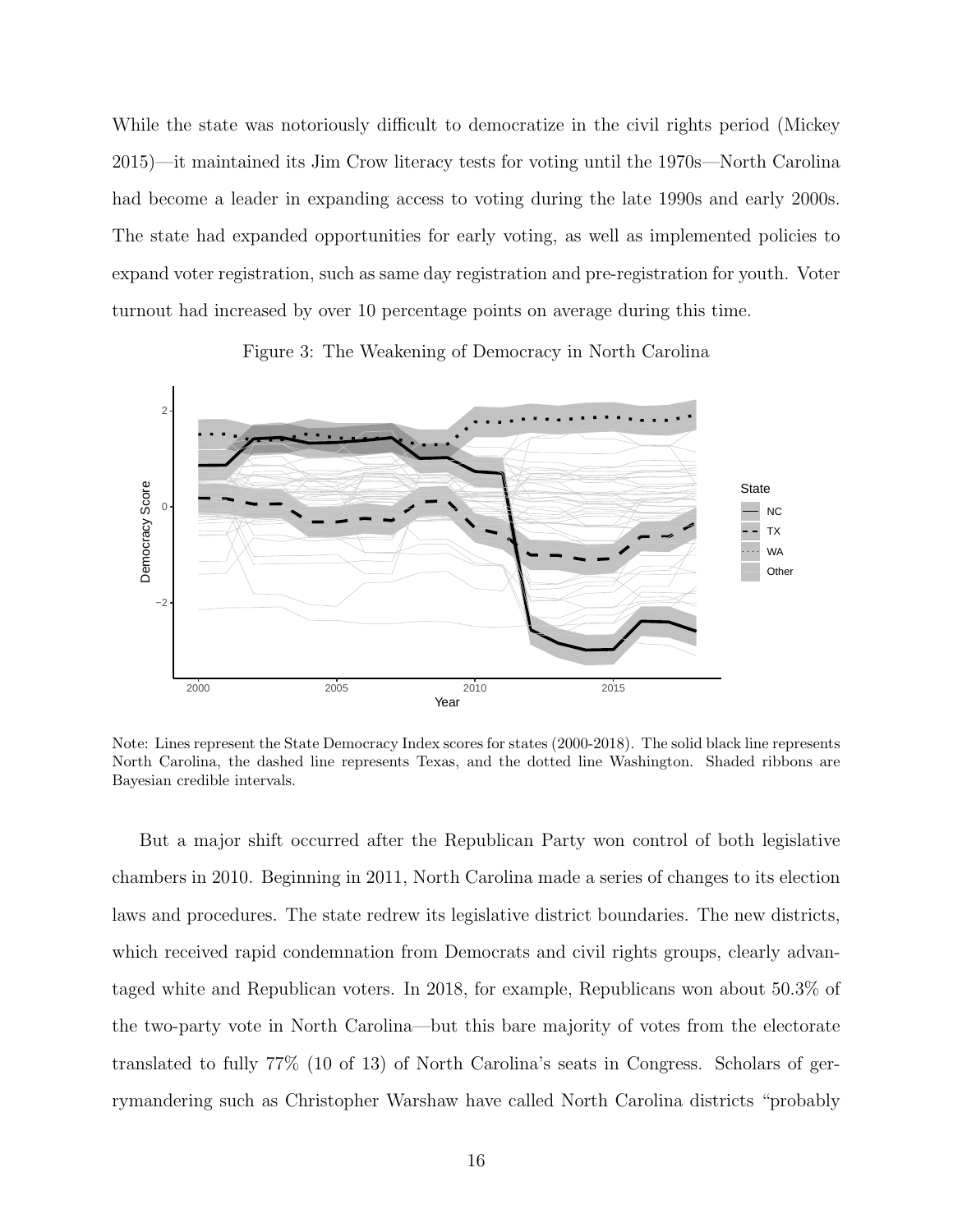the most gerrymandered map in modern history."<sup>14</sup> After electing a Republican governor in 2012, the unified Republican government then implemented a strict voter ID law and curtailed early voting laws in areas with heavier concentrations of Black voters. These changes are reflected in Figure 3.

Figure 4: Democracy in the States by Party Control of Government



Note: Plot shows average State Democracy Index scores for states under unified Democratic (dotted line), divided (dashed line), and unified Republican (solid line) control. Shaded ribbons are 95% confidence intervals.

Figure 4 shows trends in state democracy by party, with red representing unified Republican states, and blue and green representing Democratic and divided states, respectively. The states polarize by party over this time period: the average divided state and Democraticallycontrolled state become more democratic, while the average Republican-controlled state becomes less democratic. However, the groups of states controlled by each party changes over this time period; we do not know from Figure 4 whether Republican states are becoming less democratic, or less democratic states are becoming more Republican. The partisan relationships could also be confounded by our other potential causes of democratic changes: competition and polarization.

<sup>&</sup>lt;sup>14</sup>Tweet on October 30, 2019 (accessed Feb, 2021): https://twitter.com/cwarshaw/status/1189597322331734016?s=20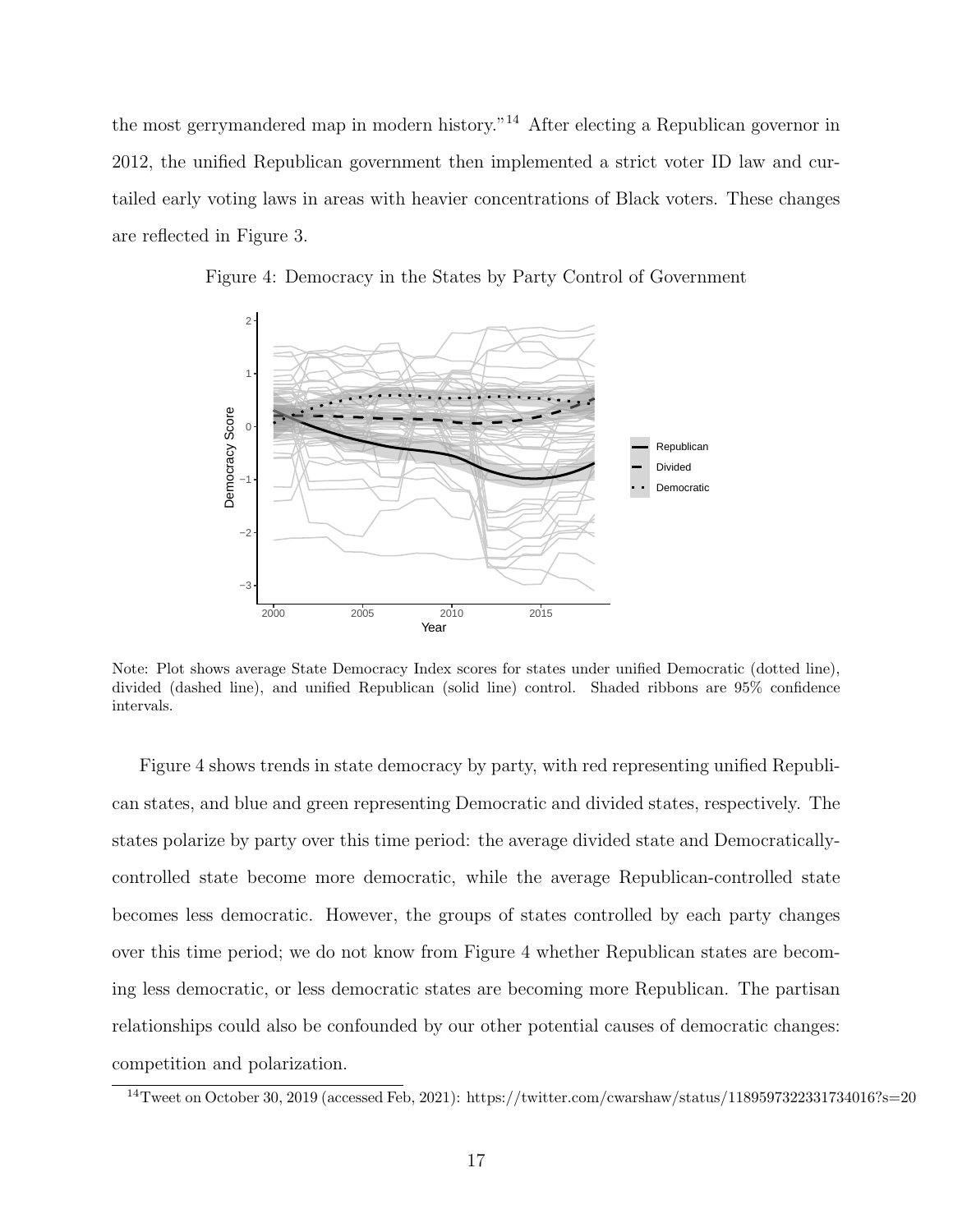### 4 Explaining Dynamics in State Democracy

The *State Democracy Index* measures developed in the previous sections suggest that there have been major shifts in democratic performance within states in recent years. The important question, however, is not simply how democracy has changed in the states, but why. Luckily, the new democracy measures allow us to test the predictions of competing theories of the causes of democratic changes.

What drives democratic expansions and contractions in political systems? Political science offers some potential explanations. The explanations engage with transformative processes in modern American politics: partisan competition, ideological polarization, and national party group coalitions. Scholars point to the consolidation of a competitive party system to explain large scale expansions of democracy in the U.S. (Teele 2018a), Africa (Rakner and Van de Walle 2009), Europe (Mares 2015), and around the world (Weiner 1965). Parties in competitive environments might have incentives to expand the electorate in search of more votes, improving democracy in the process by, for example, expanding the franchise (Keyssar 2000; Teele 2018b). On the other hand, however, by incentivizing partisan brinksmanship (Lee 2009), partisan competition can lead a party with a precarious grip on power to diminish democracy by exploiting counter-majoritarian institutions and attempting to prevent their opponents' electoral bases from voting. We follow research that uses measures of legislative and electoral competition within states as key explanatory variables (Teele 2018b; O'Brian 2019b).

A second theory focuses on polarization—the ideological distance between the parties' agendas. Polarization increases politicians' need to ensure that their opponents do not win office. A party in government in a polarized state will thus have greater incentive to change policies that affect democracy, such as election laws that influence the cost of voting for different groups in the state. As Lieberman et al. (2019, 2) argue, "hyperpolarization magnifies tendencies for the partisan capture of institutions that are supposed to exercise checks and balances but may instead be turned into unaccountable instruments of partisan or incumbent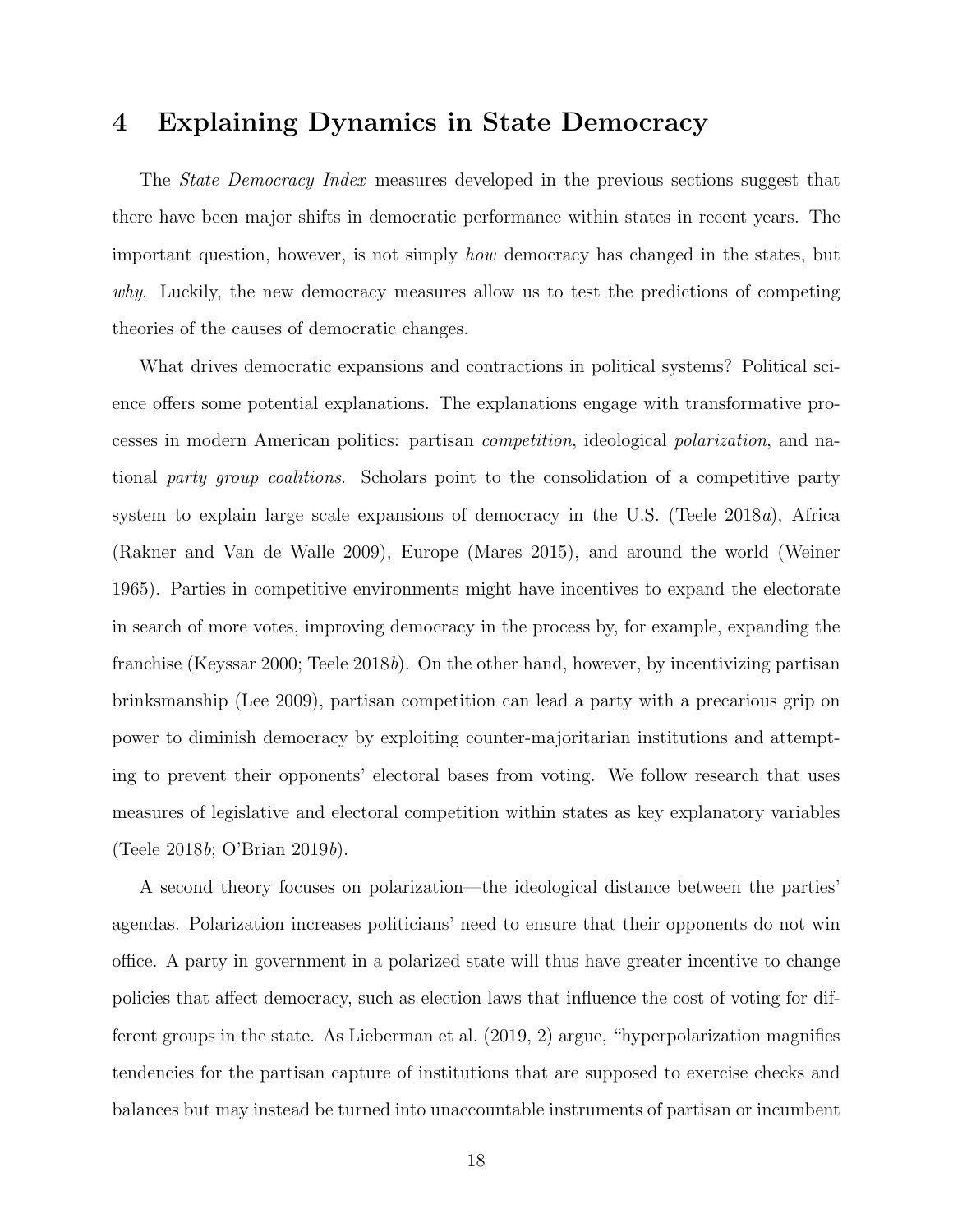advantage." It "erodes norms" of institutional behavior, such as the judicious use of executive power and fair treatment on issues such as bureaucratic and judicial appointments—and the levers of democracy, itself (Levitsky and Ziblatt 2018). Polarization may be asymmetric or symmetric (Hacker and Pierson 2005; McCarty, Poole, and Rosenthal 2006), but polarization is fundamentally about the *distance between the parties*. We follow literature that uses the difference in party medians in state legislatures as a measure (Shor and McCarty 2011).

A third theoretical tradition suggests that the racial demographics of state populations shapes politics and policy (Hero and Tolbert 1996). Of particular importance to this study is the potential for increasing racial diversity to generate "racial threat" and backlash among conservative white voters (Bobo and Hutchings 1996). As states grow more racially diverse due to immigration and internal migration, $15$  some voters might demand restrictions on democracy to block the political inclusion and empowerment of new voters of color (Abrajano and Hajnal 2017; Biggers and Hanmer 2017; Myers and Levy 2018). Importantly, racial backlash would not only lead to democratic backsliding on its own; if demographic change leads voters to increasingly elect Republicans to state government, this theory predicts that the interaction of demographic change and Republican Party control should produce democratic backsliding.

Finally, a set of theories focuses not on competition, polarization, or demographic change within states, but on the interests of groups in *national* party coalitions. Ziblatt (2017), for instance, points to the importance of conservative parties as historical coalitions of groups with economic incentives to constrain democracy. The modern Republican Party, which, at its elite level, is a coalition of the very wealthy, has incentives to limit the expansion of the electorate with new voters with very different class interests (Hacker and Pierson 2020). In recent years, large firms and wealthy individuals have made major political investments at the state level, providing "legislative subsidies" in the form of model bills, lobbying, and

<sup>&</sup>lt;sup>15</sup>During the time period under study in this paper, Latino and Asian American population proportions increased in most states. Furthermore, the Black population of Southern states increased as part of the "reverse" Great Migration since 1975.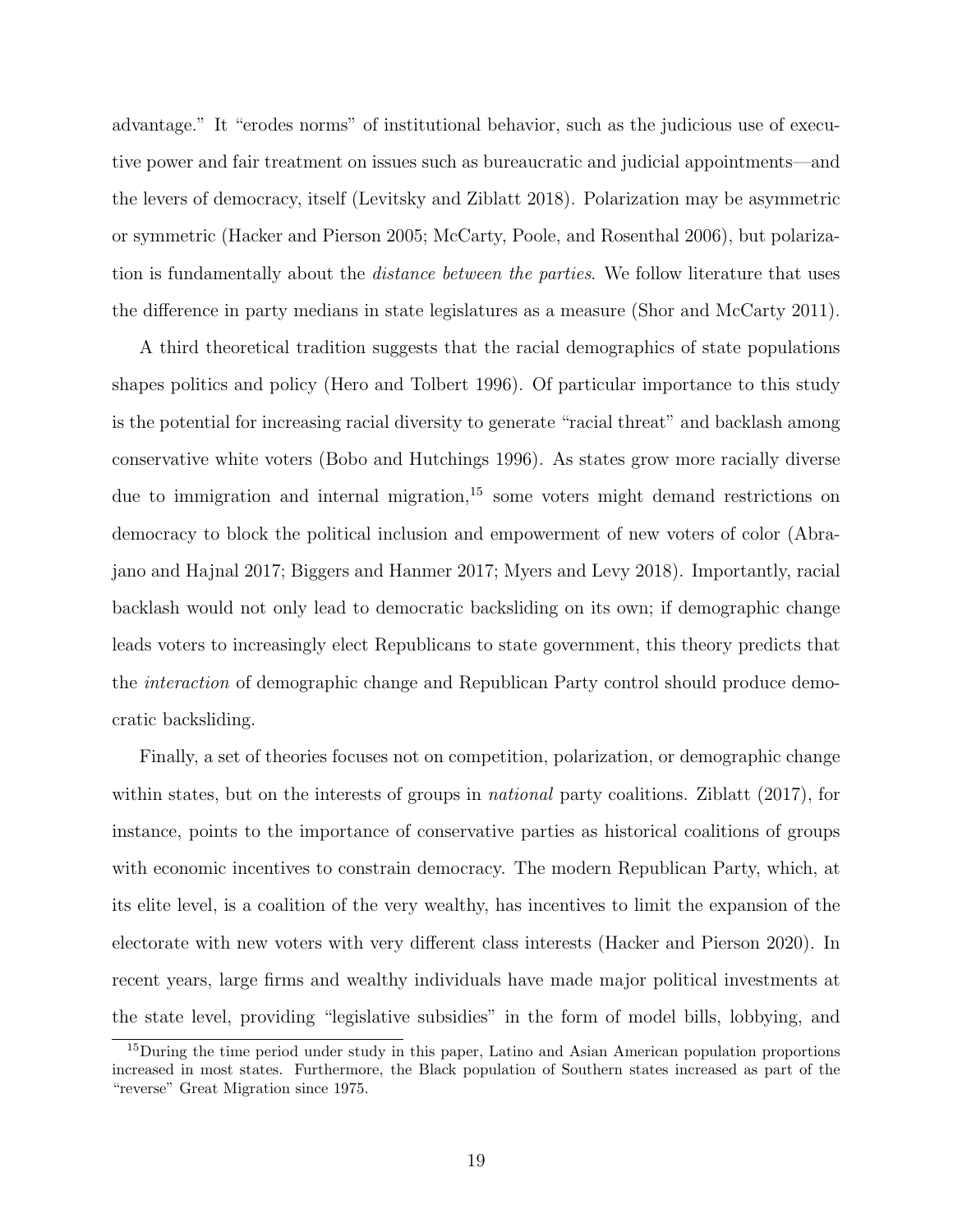organization, as Hertel-Fernandez (2019) shows in the cases of the American Legislative Exchange Council (ALEC), Americans for Prosperity, and the State Policy Network.

The GOP's electoral base, by contrast, is considerably less interested in the Republican economic agenda of top-heavy tax cuts and reductions in government spending. However, their preferences with respect to race and partisan identity provide the Republican electoral base with reason to oppose democracy in a diversifying country. (Survey evidence from Graham and Svolik (2020) also suggests that American voters have little interest in maintaining democratic performance if it means conceding their partisan or policy goals.) The politics of race are therefore still central to this theory of party coalitions. However, in contrast to the localized racial and political economy conflict of the Jim Crow period, today it is national rather than state or local level racial conflict that is the driver.

Furthermore, increasing economic inequality since the 1970s has caused the economic interests of those at the top to diverge from those of the median voter (Meltzer and Richard 1981). This divergence incentivizes economic elites to either moderate their economic agenda, which the Republican Party has not done—or to appeal to alternative dimensions of political conflict (Hacker and Pierson 2020), the most contentious of which in the U.S. is race, but can also include conflict over gender, religion, sexuality, and culture. Overall, this theory suggests that the current coalitional structure of the national Republican Party, shaped in large part by 20th century racial realignment (Schickler 2016) and large political investments by wealthy individuals and firms (Hacker and Pierson 2010; Hertel-Fernandez 2019), makes the party in government especially likely to reduce state democratic performance in any state in which it takes power.

We are also interested in the *interactions* of competition, polarization, and Republican control. Polarization might only matter in competitive contexts, when the ideologically distant outparty has a real chance of taking power. Similarly, Republican control might only lead to backsliding in a competitive environment where they risk losing legislative majorities and governorships. The interaction of polarization and Republican control might produce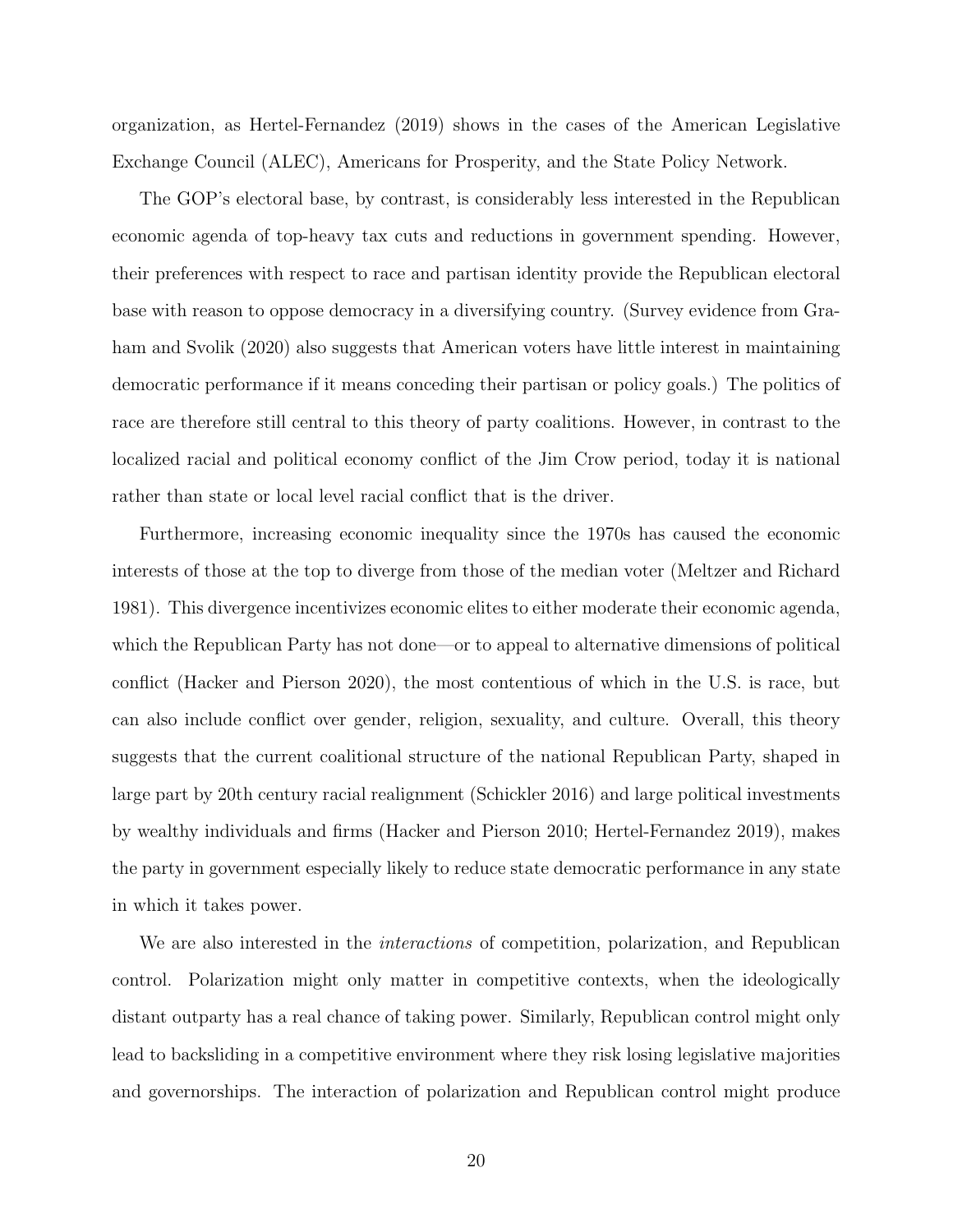backsliding if backsliding is being driven by the most ideologically extreme Republican state legislatures. Furthermore, the interaction of racial demographic change and Republican control might lead to backsliding if growing minority populations provoke racial threat among white voters, leading them to elect Republicans with a goal of stemming the expanding electoral power of minority voters.

We continue this discussion of the potential causes of democratic expansion and contraction in Appendix Section A7. The next section describes the data collection and empirical strategy for testing these theories of democracy in the states.

#### 4.1 Empirically Testing Theories of Democracy

To empirically test these theories, we collect time-series measures of political competitiveness, polarization, party control, and demographic change. We use data on legislative seat shares from Klarner (2013) to measure legislative competitiveness. Specifically, we calculate states' lower legislative chamber competitiveness as  $-|0.5 - D_{lower}|$  where  $D_{lower}$  is the two-party share of lower chamber seats held by Democrats, and upper chamber competitiveness as  $-|0.5 - D_{upper}|$  where  $D_{upper}$  is the two-party share of upper chamber seats held by Democrats.<sup>16</sup> In robustness checks in the Appendix, we use an additional measure of electoral rather than legislative competitiveness from O'Brian (2019b), which we code as  $-|0.5-D_{votes}|$  where  $D_{votes}$  is the two-party share of votes in the state's U.S. House election(s) that went to Democratic candidates.<sup>17</sup> As is customary, these measures are smoothed into rolling averages across three election cycles (e.g., Ranney 1976; Shufeldt and Flavin 2012), but we lag them in statistical models such that they capture electoral competition in the three previous election cycles prior to the state's democratic performance in year t.

Legislative polarization measures are from Shor and McCarty (2011). We use the average

<sup>16</sup>While we might ideally wish for a measure of competition in both state legislatures and executive branches, most studies use legislative majority size as the main measure of competition, whether in the U.S. Congress (Lee 2009) or state politics (Teele 2018b).

 $17$ O'Brian (2019b) collected vote share data from David and Claggett (2008) and CQ Press's Voting and Election Collection.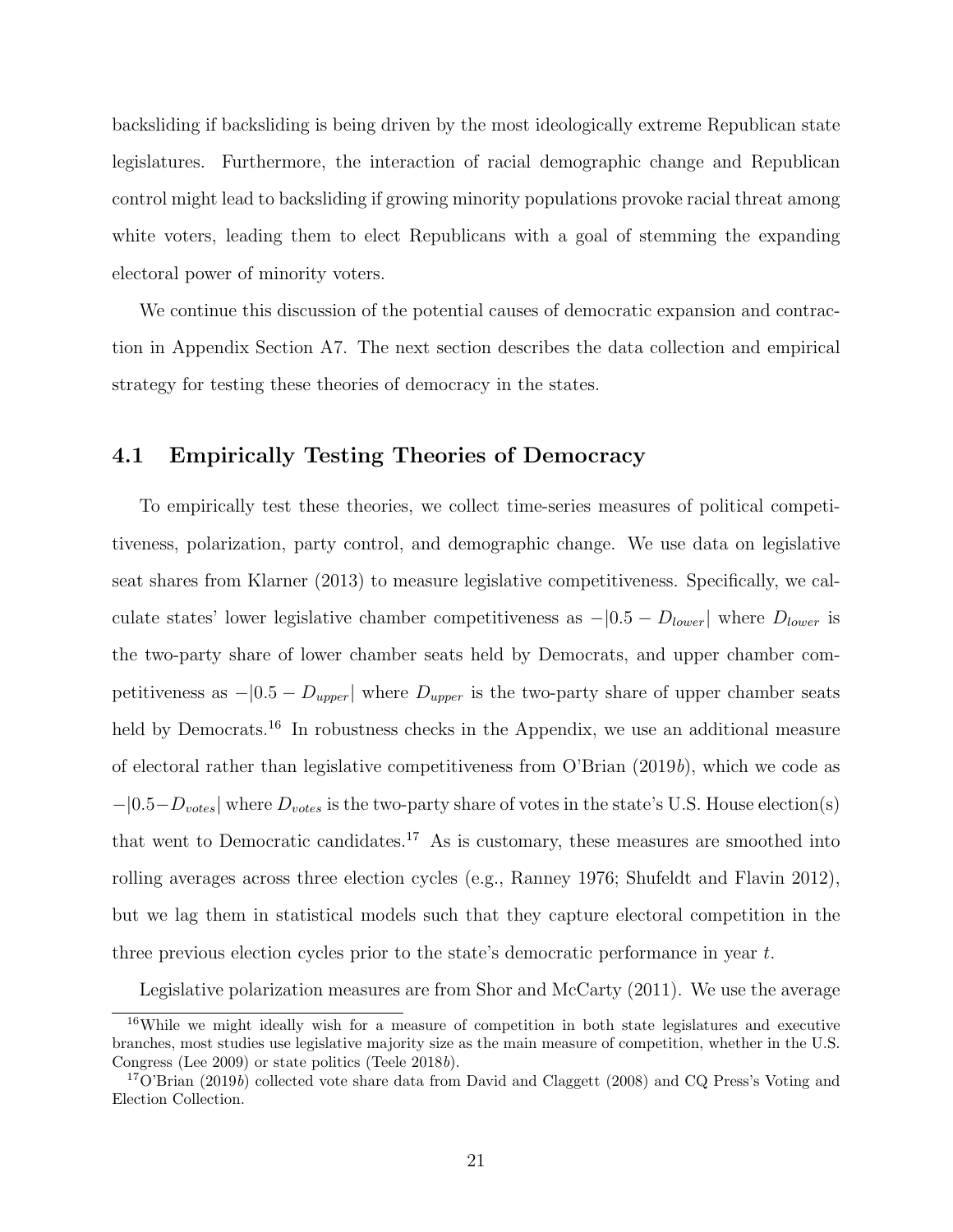distance in the parties' legislative chamber medians within each state.<sup>18</sup> Measures of competitiveness and polarization are standardized to have a mean of 0 and a standard deviation 1 for clarity. Republican control is a binary variable that takes a value of 1 if the state is under unified Republican control, and 0 if the state is under Democratic or divided control.<sup>19</sup> State racial demographics are from U.S. Census Bureau's "bridged" 1990-2019 state race population estimates.<sup>20</sup> We measure demographic change in four year rolling averages, but the results are robust to the use of different year increments. State party control data are from Klarner (2013), which we extend through 2018 using NCSL data.<sup>21</sup> We exclude Nebraska from analyses due to its nonpartisan unicameral legislature.

We test theoretical predictions with a difference-in-differences design that exploits withinstate variation. While the true causal model between competition, polarization, demographic change, party control, and democratic performance is likely to involve a structure of highly complex feedback relationships, this design eliminates time-invariant differences between states—the main potential source of bias in estimating the relationship between our input measures and democratic performance.<sup>22</sup> We supplement traditional two-way fixed effects models with a generalized synthetic control estimator from (Xu 2017), and alternative methods of aggregating treatment effects from Callaway and Sant'Anna (2020) that avoid potential weighting problems in multiperiod difference-in-differences designs.

### 5 Results

We present the main results in Table 1. The results of Models 1 through 3 show that, on their own, there is a modest and sometimes statistically significant positive relation-

<sup>&</sup>lt;sup>18</sup>The choice of using separate variables for upper or lower legislative chamber polarization, or their average, does not affect results.

 $19$ Future research can disaggregate partisan control of each legislative chamber, the governorship, and their interactions to study more granular effects of partisan control.

<sup>20</sup>Available at https://wonder.cdc.gov/bridged-race-v2019.html

<sup>&</sup>lt;sup>21</sup>Available at: https://www.ncsl.org/research/about-state-legislatures/partisan-composition.aspx

<sup>&</sup>lt;sup>22</sup>The main two-way fixed effects models takes the form following form for state i in year t, in which X is a treatment variable,  $\alpha_i$  are state fixed effects, and  $\delta_t$  are year fixed effects:  $y_{it} = \alpha_i + \delta_t + \beta X_{it} + e_{it}$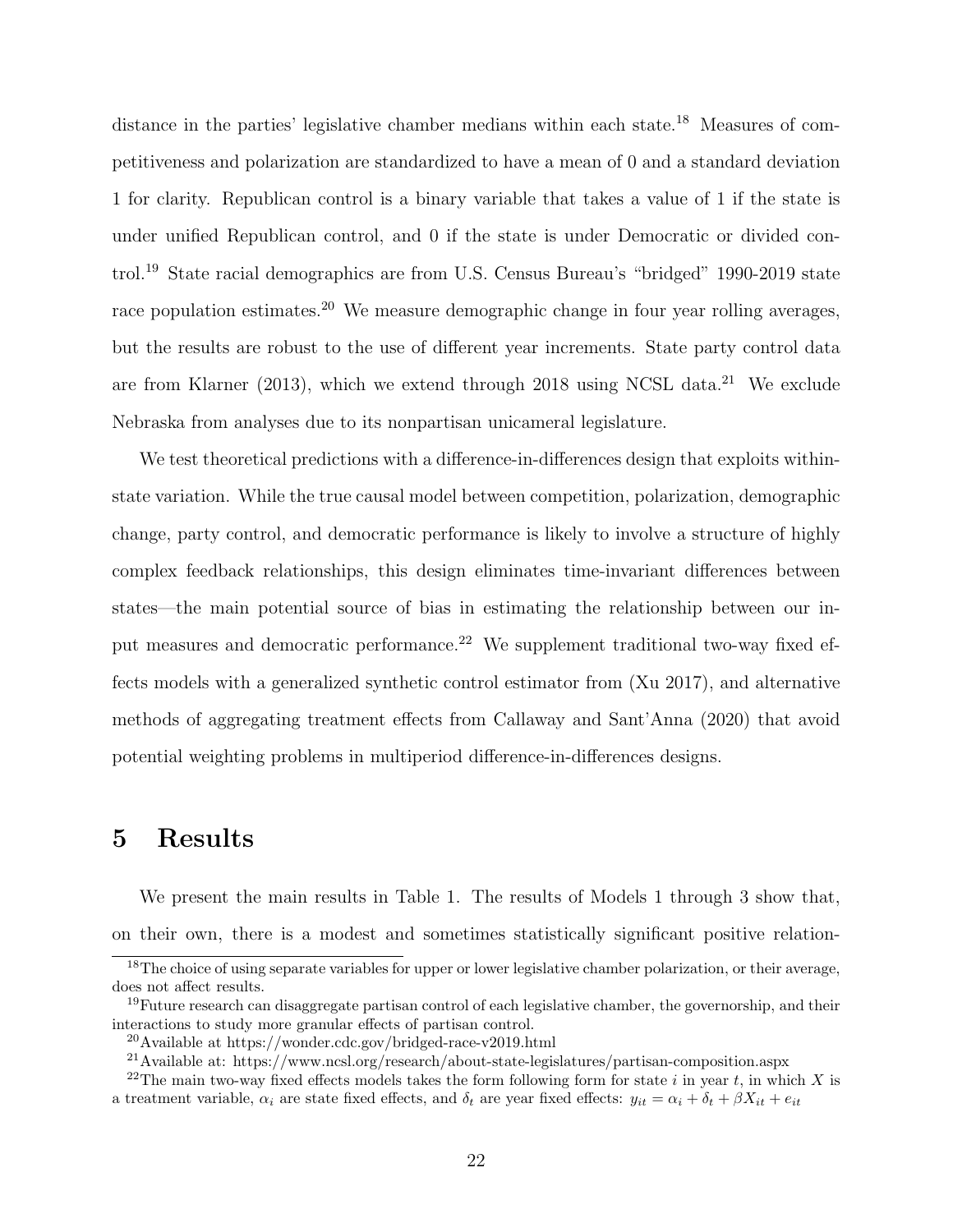ship between competition and democracy, and no relationship between polarization and democracy—but a large negative relationship between Republican control and democracy in the states. Across the model specifications, the estimates of the effect of Republican control of government are between 0.442 and 0.481 standard deviations of democratic performance, a substantial amount. The effect of competition, by contrast, is between 0.141 and 0.206 standard deviations, and the effect of polarization is very small and in the unexpectedly positive direction.

|                                   |             |             |             | <i>Outcome:</i> State Democracy Score |             |                  |             |
|-----------------------------------|-------------|-------------|-------------|---------------------------------------|-------------|------------------|-------------|
|                                   | Model 1     | Model 2     | Model 3     | Model 4                               | Model 5     | Model 6          | Model 7     |
| Competition                       | 0.200       |             |             | 0.170                                 | 0.194       | 0.169            | 0.134       |
|                                   | (0.107)     |             |             | (0.099)                               | (0.099)     | (0.106)          | (0.114)     |
| Polarization                      |             | 0.017       |             | 0.024                                 | 0.037       | 0.027            | 0.028       |
|                                   |             | (0.131)     |             | (0.119)                               | (0.111)     | (0.126)          | (0.121)     |
| Republican                        |             |             | $-0.462**$  | $-0.444**$                            | $-0.435**$  | $-0.443**$       | $-0.475**$  |
|                                   |             |             | (0.162)     | (0.159)                               | (0.162)     | (0.154)          | (0.183)     |
| Competition $\times$ Polarization |             |             |             |                                       | 0.082       |                  |             |
|                                   |             |             |             |                                       | (0.066)     |                  |             |
| Polarization $\times$ Republican  |             |             |             |                                       |             | $-0.013$         |             |
|                                   |             |             |             |                                       |             | (0.198)          |             |
| Competition $\times$ Republican   |             |             |             |                                       |             |                  | 0.110       |
|                                   |             |             |             |                                       |             |                  | (0.206)     |
| Constant                          | $-0.707***$ | $-0.683***$ | $-0.532***$ | $-0.535^{\ast\ast\ast}$               | $-0.544***$ | $-0.533^{***}\,$ | $-0.532***$ |
|                                   | (0.068)     | (0.116)     | (0.093)     | (0.134)                               | (0.136)     | (0.139)          | (0.135)     |
| State FEs                         | Yes         | Yes         | Yes         | Yes                                   | Yes         | Yes              | Yes         |
| Year FEs                          | Yes         | Yes         | Yes         | Yes                                   | Yes         | Yes              | Yes         |
| N                                 | 833         | 833         | 833         | 833                                   | 833         | 833              | 833         |
| R-squared                         | 0.683       | 0.676       | 0.699       | 0.704                                 | 0.706       | 0.704            | 0.705       |
| Adj. R-squared                    | 0.656       | 0.648       | 0.673       | 0.679                                 | 0.680       | 0.678            | 0.679       |

Table 1: Explaining Dynamics in State Level Democracy

∗∗∗p < .001; ∗∗p < .01; <sup>∗</sup>p < .05

We are also interested in the interactions of competition, polarization, and Republican control. Polarized parties (or the Republican Party) might only have an incentive to restrict democracy in competitive political environments. However, the results in Table 1 suggest that these interactions do little to explain dynamics in state democracy. The interaction of competition and polarization, is modestly positive, as is the interaction of competition and Republican control—both contrary to expectations (though all of the interaction coefficients are statistically insignificant).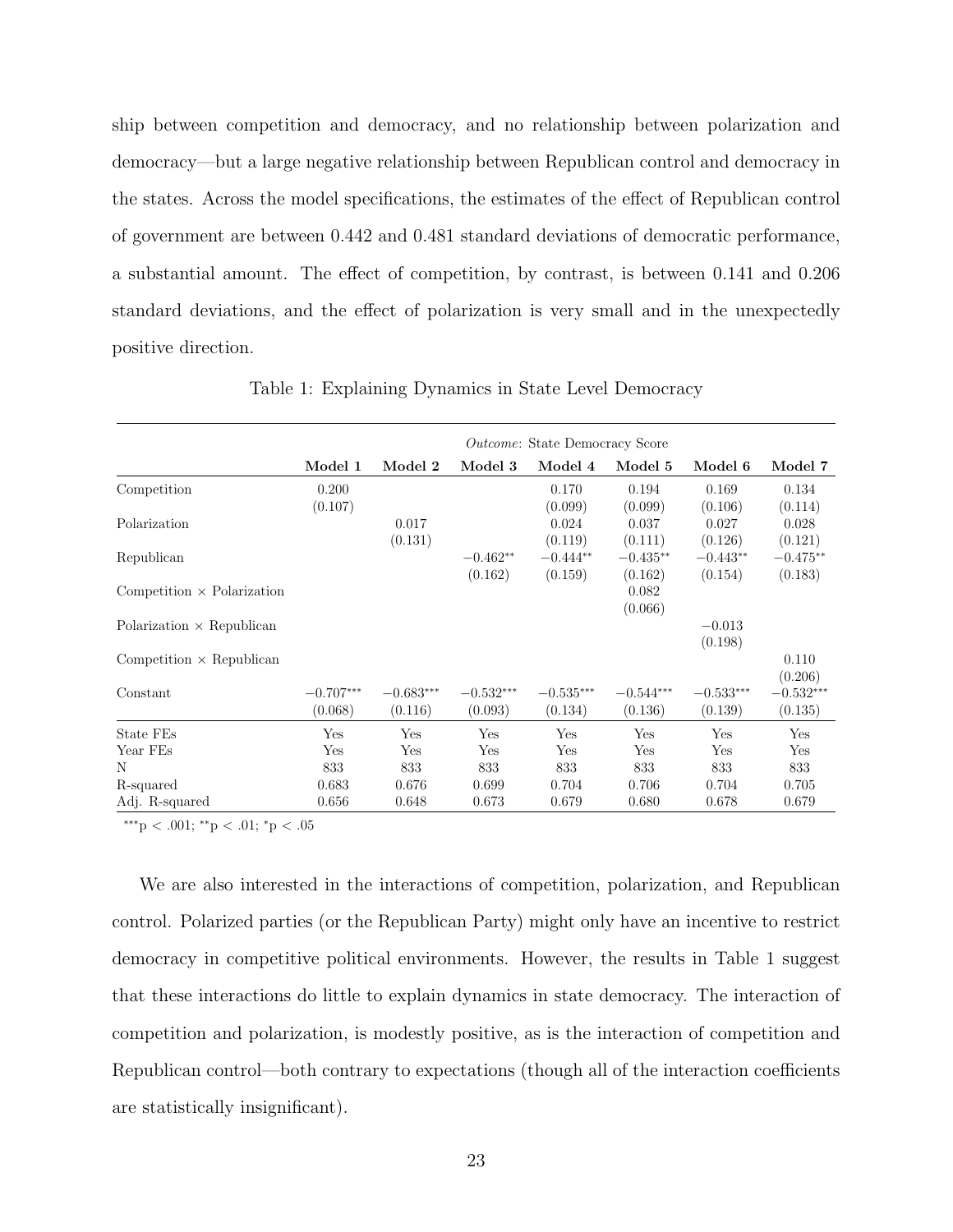Due to recent concern about the weighting of treatment estimates in multiperiod differencein-differences analysis using two-way fixed effects (Goodman-Bacon 2018), we use alternative aggregation procedures to estimate the average treatment effect on the treated (ATT) of Republican control.<sup>23</sup> In Panel (a) of Figure 5, we plot the results from three different types of ATT aggregation from Callaway and Sant'Anna (2020): dynamic, group, and simple (group-time). In addition to using different aggregation procedures, the model drops states that were 'treated' (i.e., under Republican control) in the first period, the year 2000.<sup>24</sup> In Panel (b), we plot the effects of GOP control using the generalized synthetic control (GSC) method from Xu (2017). The GSC technique relaxes the parallel trends assumption in the difference-in-differences designs used throughout this article by creating synthetic control units that are weighted averages of the "real" control units, each constructed to closely match the pretreatment democratic performance in states that will eventually be treated by GOP control (for other examples of GSC in political science, see Gilens, Patterson, and Haines 2021; Marble et al. 2021).

Compared to the main state and year fixed effects results in Table 1, the results in Figure 5 show an even larger effect of Republican control. The results in Panel (a) using the Callaway and Sant'Anna (2020) estimators increase our confidence that the Republican control findings are not being driven by the particular timing of 'treatment' (i.e., change in party control) and the time heterogeneity of treatment effects, while the GSC estimates in Panel (b) increase our confidence that the effect is robust to equalizing pre-trends in democratic performance.<sup>25</sup>

In the Appendix, we show that these results are robust under a wide variety of condi-

<sup>23</sup>Specifically, two-way fixed effects specifications are a weighted average of all possible two-period difference-in-differences estimators, which is vulnerable to bias if treatment effects vary across time in multiperiod designs.

 $^{24}$ In the Callaway and Sant'Anna (2020) setup, treatment cannot switch back off once it is on. In turn, I assign a state that switches to Republican control a new unit fixed effect once it switches back to divided (or Democratic) control. The results are robust to excluding these state-years.

<sup>25</sup>The specification in Panel (b) of Figure 5 uses seven pre-treatment periods to create synthetic control units. Appendix Figure A3 presents the results of additional specifications that vary the number of pretreatment periods.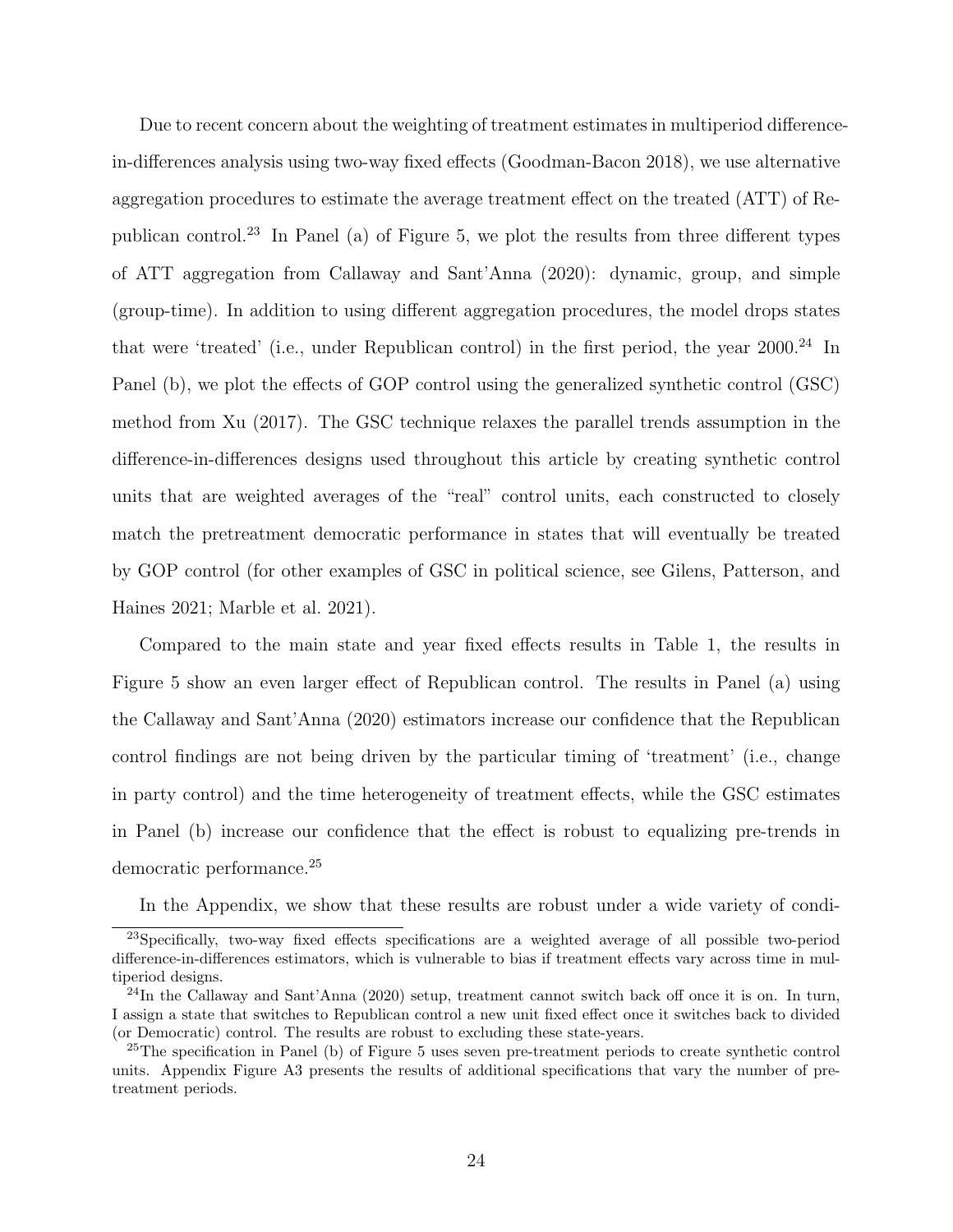

(a) Republican Control Effect Using Callaway & Sant'Anna Estimator





Note: Panel (a) shows results using the Callaway & Sant'Anna Estimator alternative ATT aggregation methods. Panel (b) shows the results of a generalized synthetic control analysis.

tions. First, we replicate these results using the additive democracy index described earlier, in which each democracy indicator is weighted equally. The results in Appendix Table A2 are substantively unchanged. Second, we replicate our main analyses using a measure of partisan electoral competitiveness (i.e., the closeness of elections) rather than legislative competitiveness (i.e, the narrowness of partisan legislative majorities). Table A3 in the Appendix shows results consistent with our main results, but with one important difference. While the effects of competitiveness, polarization, and Republican control remain very similar to the main results, the interaction of competitiveness and Republican control is negative, significant, and relatively substantial in magnitude (-0.262 standard deviations of State Democracy Index scores). Among Republican controlled states, in other words, those whose recent elections have been especially competitive are the states to take steps to reduce their democratic performance.

In Appendix Section A6, we replicate our main analyses with alternative measures of democracy. The first measure covers liberal and electoral democracy (using 61 total indi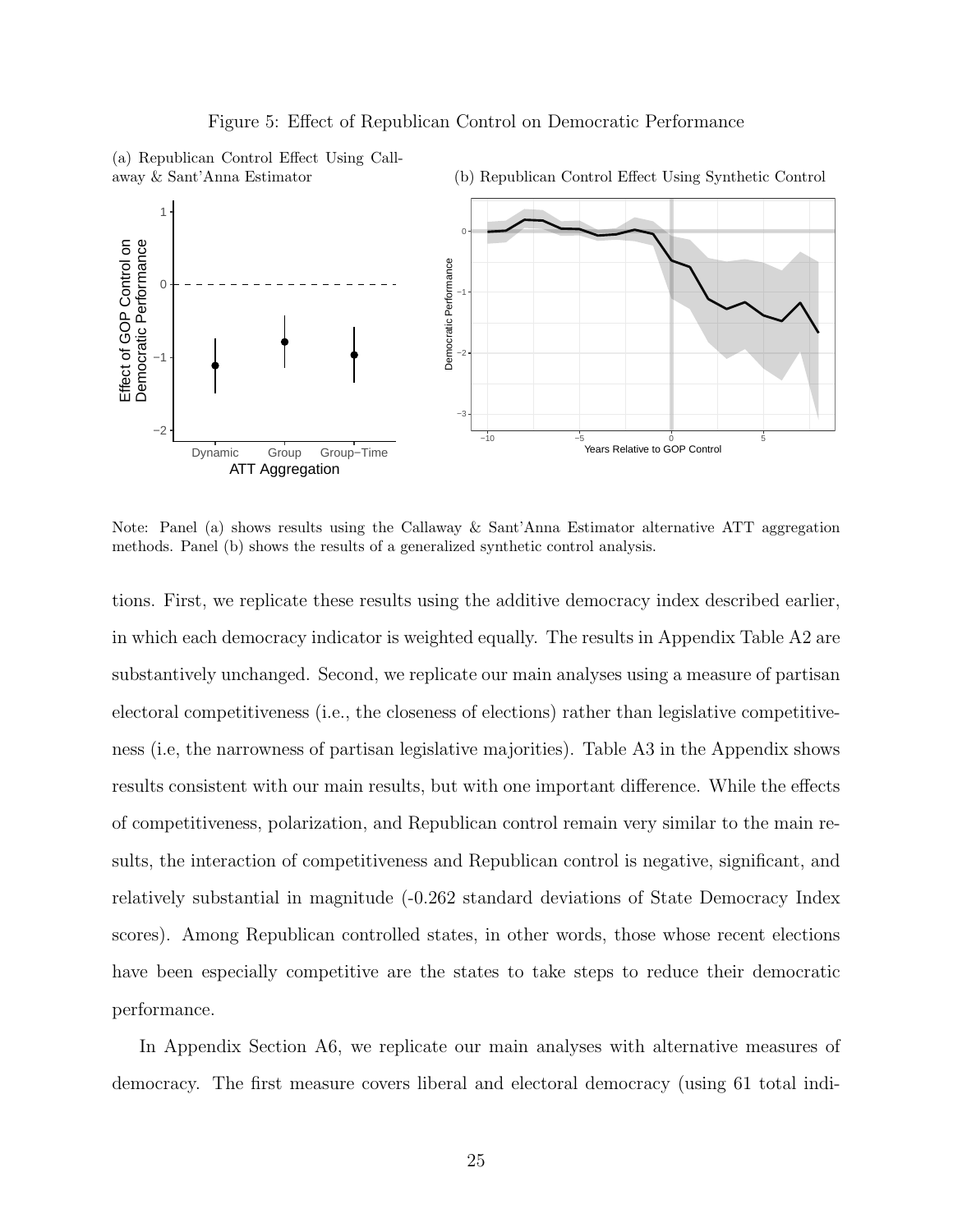cators), and the second covers liberal, electoral, and egalitarian democracy (using 116 total indicators). The additional liberal democracy indicators extend the measure's coverage to issues of civil liberties and freedom from state authority in areas such as policing, incarceration, and freedom of the press. The egalitarian democracy indicators include measures of economic inequality, women's rights, campaign finance policy, labor rights, and LGBT rights, which scholars have argued are integral to the realization of democracy in practice. The results from the additional analyses are substantively very similar to the analyses using the main (electoral) State Democracy Index measure, with Republican control significantly reducing democratic performance, and little explanatory role for other potential causes of democratic change.

### 5.1 Racial Demographic Change and State Democracy



Figure 6: Black and Latino Population Change in the States

In this section, we turn to the analysis of racial demographic change and its interaction with competition, polarization, and Republican governance. We first assess descriptive trends. Figure 6 plots Black and Latino population change in the five states that experience the greatest democratic backsliding over the time period: Alabama, Ohio, North Carolina, Tennessee, and Wisconsin. These states tend to have above-average Black population shares,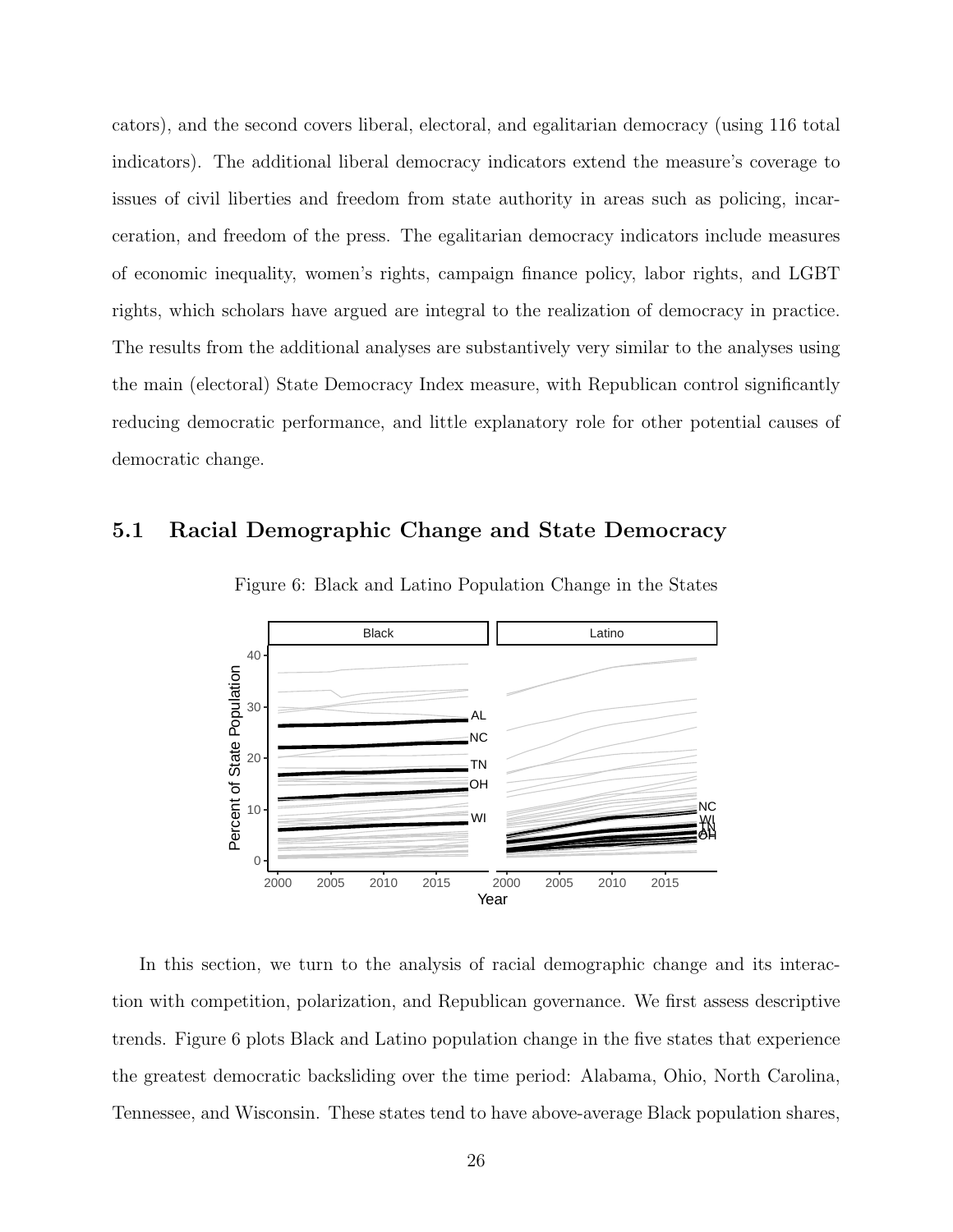but see little change over time. By contrast, these states have relatively low Latino population shares. Their Latino populations grow gradually over this time period. However, this amount of growth is not out of the ordinary; the trends in these states closely track national averages. This descriptive analysis provides little evidence that local Black or Latino population change matters much for state democratic performance.

Table 2 tests theories of demographic threat with our main difference-in-differences design. The results are consistent with the descriptive analysis: trends in racial population proportions has little effect on state democratic performance. Furthermore, while Republican control still has a large negative effect on democratic performance, the interaction of Republican control and demographic change generally matters little. Unexpectedly, the one statistically significant coefficient involving demographic change is the positive coefficient for the interaction of Republican control and Latino population change, meaning that Republican states with greater Latino population growth reduce democratic performance slightly less than other Republican states (though with a coefficient of 0.325 corresponding to a 1 percentage-point increase in state percent Latino, or nearly two standard deviations, this effect is small in substantive magnitude).<sup>26</sup>

These findings suggest that racial politics within states are not central to dynamics in state democracy.<sup>27</sup> This does not mean that race is peripheral to dynamics in state democracy. On the contrary, they are consistent with a central role of race in national political conflict, especially at the mass level (Parker and Barreto 2014; Sides, Tesler, and Vavreck 2018). A number of important studies show evidence of racial threat and contestation at highly localized levels (e.g., Enos 2017). But in an era of highly nationalized American politics (Hopkins 2018), when it comes to state governmental choices over democratic insti-

<sup>&</sup>lt;sup>26</sup>In interpreting this result, it is important to consider the considerable political heterogeneity of Latino Americans, and its relationship to geography and national origin group (de la Garza et al. 2019).

<sup>&</sup>lt;sup>27</sup>This paper's focus on within-state change is also the reason its findings about racial demographics differ from those of Biggers and Hanmer (2017), who find that the interaction of Republican control with percent Black or Latino is associated with the implementation of voter ID laws. This paper's difference-in-differences design suggest that *change* in demographics is not a relevant factor, whether on its own or interacted with Republican control.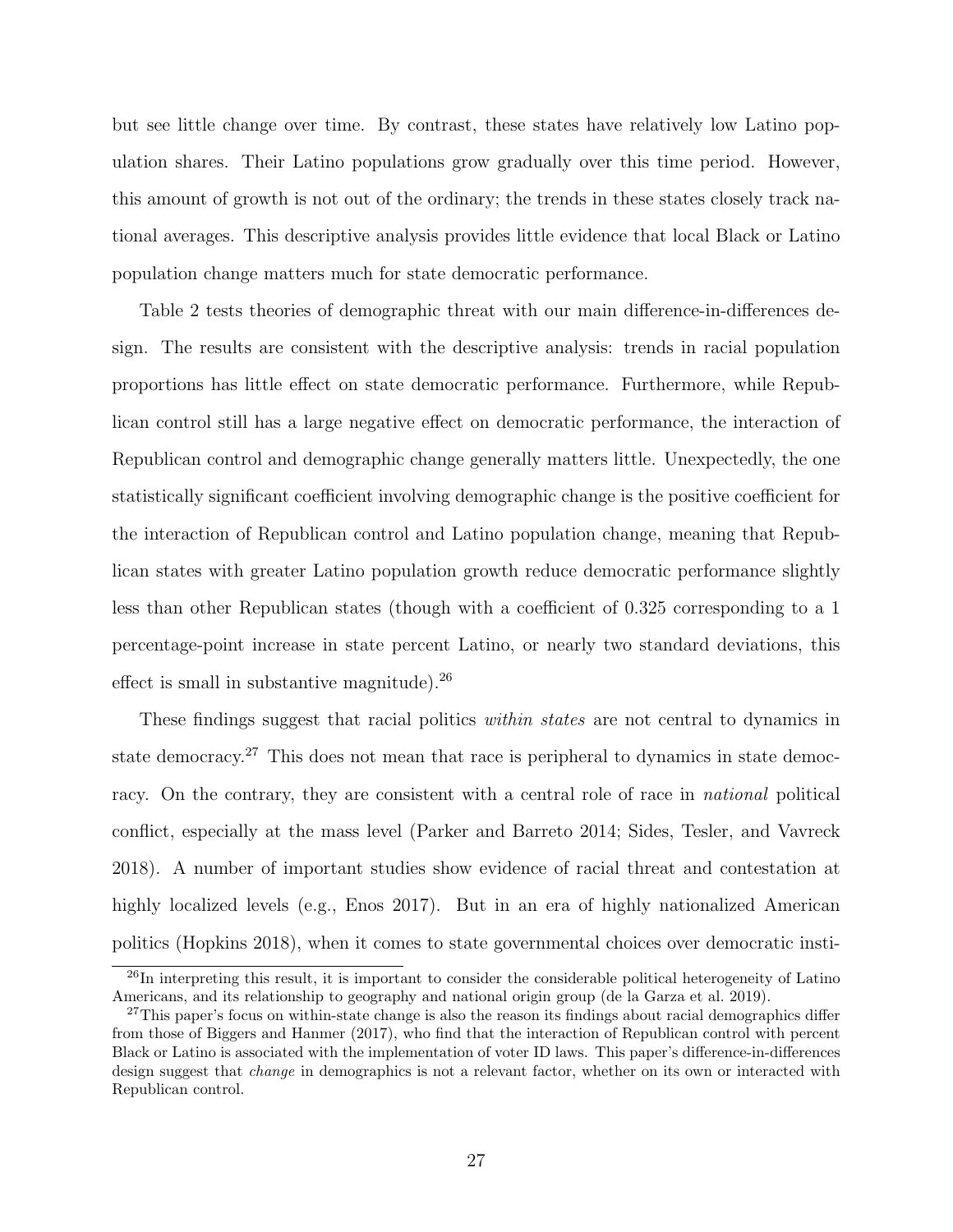|                                         | Outcome: State Democracy Score |             |             |            |  |  |  |
|-----------------------------------------|--------------------------------|-------------|-------------|------------|--|--|--|
|                                         | Model 1                        | Model 2     | Model 3     | Model 4    |  |  |  |
| $\Delta \%$ Black                       | $-0.012$                       | $-0.105$    | 0.058       | 0.071      |  |  |  |
|                                         | (0.249)                        | (0.266)     | (0.374)     | (0.253)    |  |  |  |
| $\Delta$ % Latino                       | $-0.019$                       | 0.020       | $-0.010$    | $-0.174$   |  |  |  |
|                                         | (0.202)                        | (0.189)     | (0.207)     | (0.186)    |  |  |  |
| Competition                             |                                | 0.317       |             |            |  |  |  |
|                                         |                                | (0.165)     |             |            |  |  |  |
| Polarization                            |                                |             | 0.007       |            |  |  |  |
|                                         |                                |             | (0.199)     |            |  |  |  |
| Republican                              |                                |             |             | $-0.726**$ |  |  |  |
|                                         |                                |             |             | (0.252)    |  |  |  |
| $\Delta \%$ Black $\times$ Competition  |                                | 0.014       |             |            |  |  |  |
|                                         |                                | (0.280)     |             |            |  |  |  |
| $\Delta$ % Latino $\times$ Competition  |                                | $-0.140$    |             |            |  |  |  |
|                                         |                                | (0.095)     |             |            |  |  |  |
| $\Delta$ % Black $\times$ Polarization  |                                |             | 0.094       |            |  |  |  |
|                                         |                                |             | (0.226)     |            |  |  |  |
| $\Delta$ % Latino $\times$ Polarization |                                |             | $-0.029$    |            |  |  |  |
|                                         |                                |             | (0.130)     |            |  |  |  |
| $\Delta$ % Black $\times$ Republican    |                                |             |             | $-0.140$   |  |  |  |
|                                         |                                |             |             | (0.280)    |  |  |  |
| $\Delta$ % Latino $\times$ Republican   |                                |             |             | $0.325*$   |  |  |  |
|                                         |                                |             |             | (0.156)    |  |  |  |
| Constant                                | $-0.673***$                    | $-0.670***$ | $-0.694***$ | $-0.358*$  |  |  |  |
|                                         | (0.166)                        | (0.166)     | (0.169)     | (0.177)    |  |  |  |
| State FEs                               | Yes                            | Yes         | Yes         | Yes        |  |  |  |
| Year FEs                                | Yes                            | Yes         | Yes         | Yes        |  |  |  |
| N                                       | 833                            | 833         | 833         | 833        |  |  |  |
| R-squared                               | 0.676                          | 0.685       | 0.676       | 0.705      |  |  |  |
| Adj. R-squared                          | 0.648                          | 0.657       | 0.647       | 0.678      |  |  |  |

Table 2: Racial Demographic Change and State Democracy

∗∗∗p < .001; ∗∗p < .01; <sup>∗</sup>p < .05

tutions, the key question is not about racial politics within a state, but whether the state government is part of the national Republican Party.

These findings, therefore, suggest a contrast from the racial politics of Jim Crow. While contemporary state electoral legislation, like that of the Jim Crow era, has been found by courts to have been "motivated at least in part by an unconstitutional intent to target African American voters,"<sup>28</sup> battles over voting rights from the 1890s through 1970s primarily involved battles between large landowners, Black activists, and other "indigenous" proand anti-democracy interest in Southern states (Mickey 2015). In such a political economy, states' racial demographics play a central role in explaining variation in subnational democratization. By contrast, the results in this article emphasize the importance of national

<sup>28</sup>https://www.nbcnews.com/politics/elections/north-carolina-court-blocks-voter-id-law-discriminatoryintent-n1279474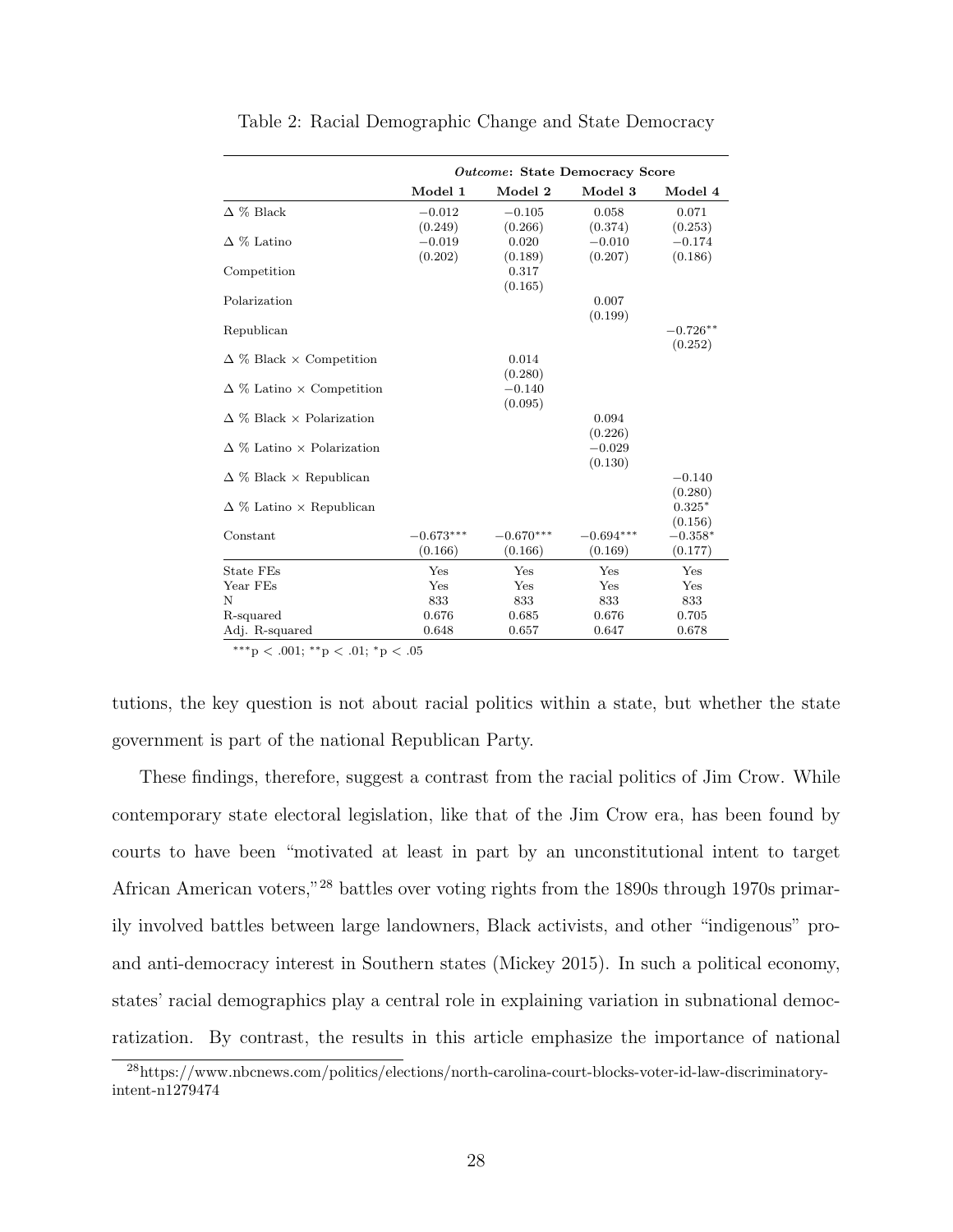political forces.

### 6 Conclusion

Despite the national focus of much contemporary discourse about democratic backsliding in the U.S. and abroad, state governments have constitutional authority to structure and administer many of the most important democratic institutions in the American political system. This article creates a new measure of electoral democracy in the 50 states from 2000 to 2018, based on 51 indicators. In the Appendix, we construct additional measures that also cover liberal democracy and egalitarian democracy.

The measure, the State Democracy Index, suggests that there have been dramatic shifts in democratic performance in the American states over this time period. In some states, democracy expanded in inclusive ways, expanding access to political participation, reducing the authoritarian use of police powers, and making electoral institutions more fair. In other states, however, democracy narrowed dramatically, as state governments gerrymandered districts and created new barriers to participation and restrictions on the franchise.

Our measure opens up new opportunities for research on questions related to representation and democracy, as well as federalism and state and local politics. Scholars might be interested in investigating the role of interest groups or money in politics on state democratic performance (Hertel-Fernandez 2016; Anzia and Moe 2017), perhaps by exploiting variation in state campaign finance policy (La Raja and Schaffner 2015; Barber 2016) or election timing (Anzia 2011). Others might study how state democracy is affected by declining state and local politics journalism (Moskowitz 2021), or by voters' attitudes toward democratic institutions (Welzel 2007; Graham and Svolik 2020; Miller and Davis 2020). There is especially great potential for behavioral scholars of race and ethnic politics to investigate the relationship between racial attitudes, attitudes toward democracy, and state democratic performance (e.g., Mutz 2018; Weaver and Prowse 2020; Jefferson 2021). Like comparative and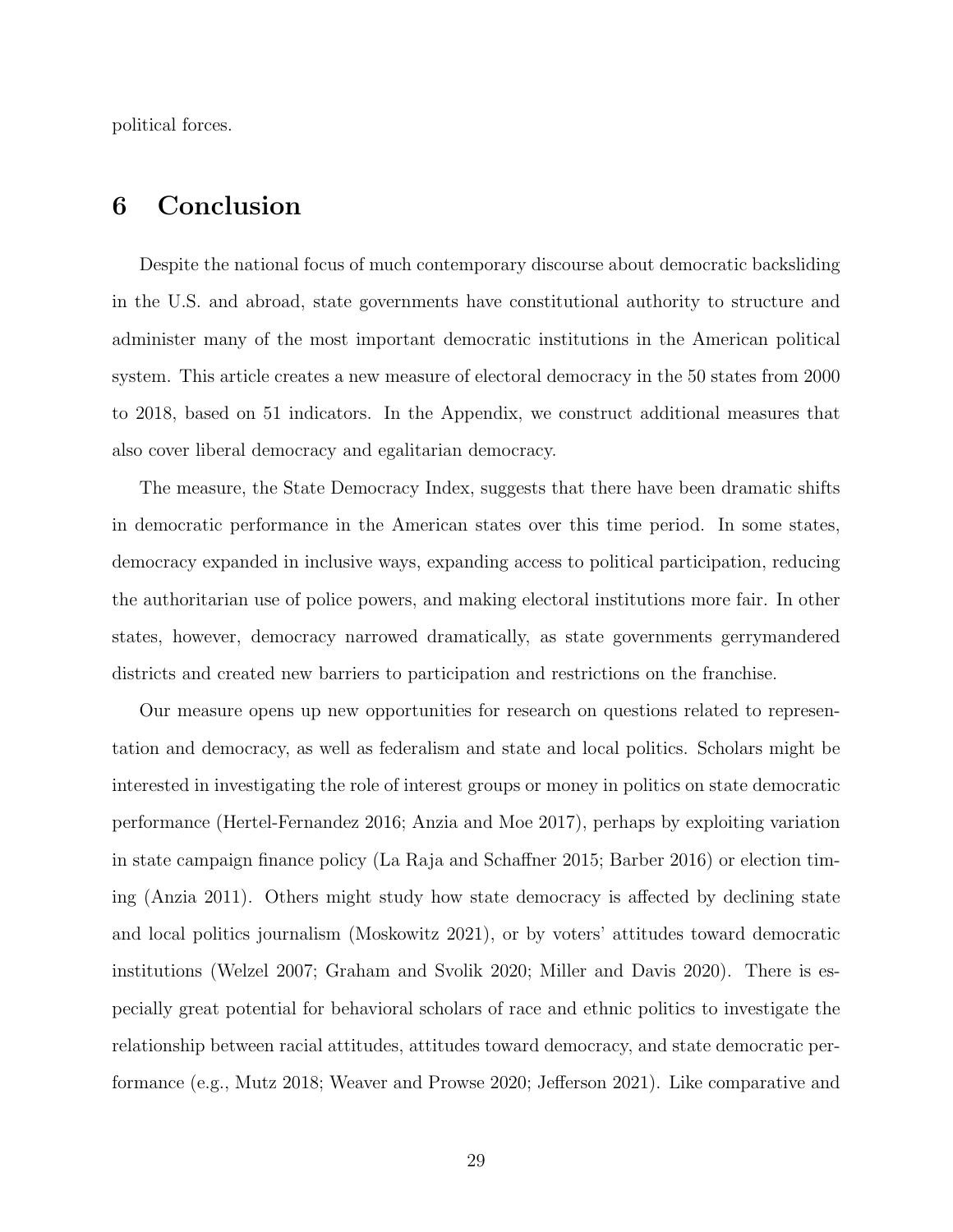political economy scholarship on whether "democracy causes growth" (Acemoglu et al. 2019), scholars can also use the State Democracy Index as an explanatory variable to study the effect of democratic performance on economic performance, socioeconomic outcomes among residents, and public attitudes such as trust. Comparative scholars can use our measurement strategy to create new measures of democratic performance in subnational units in one or more other countries, potentially constructing comprehensive cross-national measures of subunit democracy in political federations.

In this article, we use the State Democracy Index to test a set of prominent theories of the causes of democratic expansion and backsliding in the U.S. Drawing on American and comparative democracy literatures, we develop predictions about the drivers of democratic expansion and backsliding. We estimate the effects of political competition, polarization, and racial demographic change on states' democratic performance. The results suggest that none of these factors is central to dynamics in state democratic performance. Republican control of state government, however, consistently and profoundly reduces state democratic performance during this time period.

The large effects of Republican control, contrasted with the minimal effects of withinstate dynamics, speak to the nationalization of American politics in recent decades. Political investments by groups in the Democratic and Republican party coalitions have made the party coalitions more nationally coordinated (Hertel-Fernandez 2019; Grumbach 2019; Hacker and Pierson 2020). Voters are increasingly focused on national rather than state and local politics (Hopkins 2018), in part due to the decline of state and local politics journalism (Martin and McCrain 2019; Moskowitz 2021). This transformation means that regardless of the particular circumstances or geography, state governments controlled by same party behave similarly when they take power. The Republican controlled governments of states as distinct as Alabama, Wisconsin, Ohio, and North Carolina have taken similar actions with respect to democratic institutions.

More research is needed to link this issue of state level democratic performance in the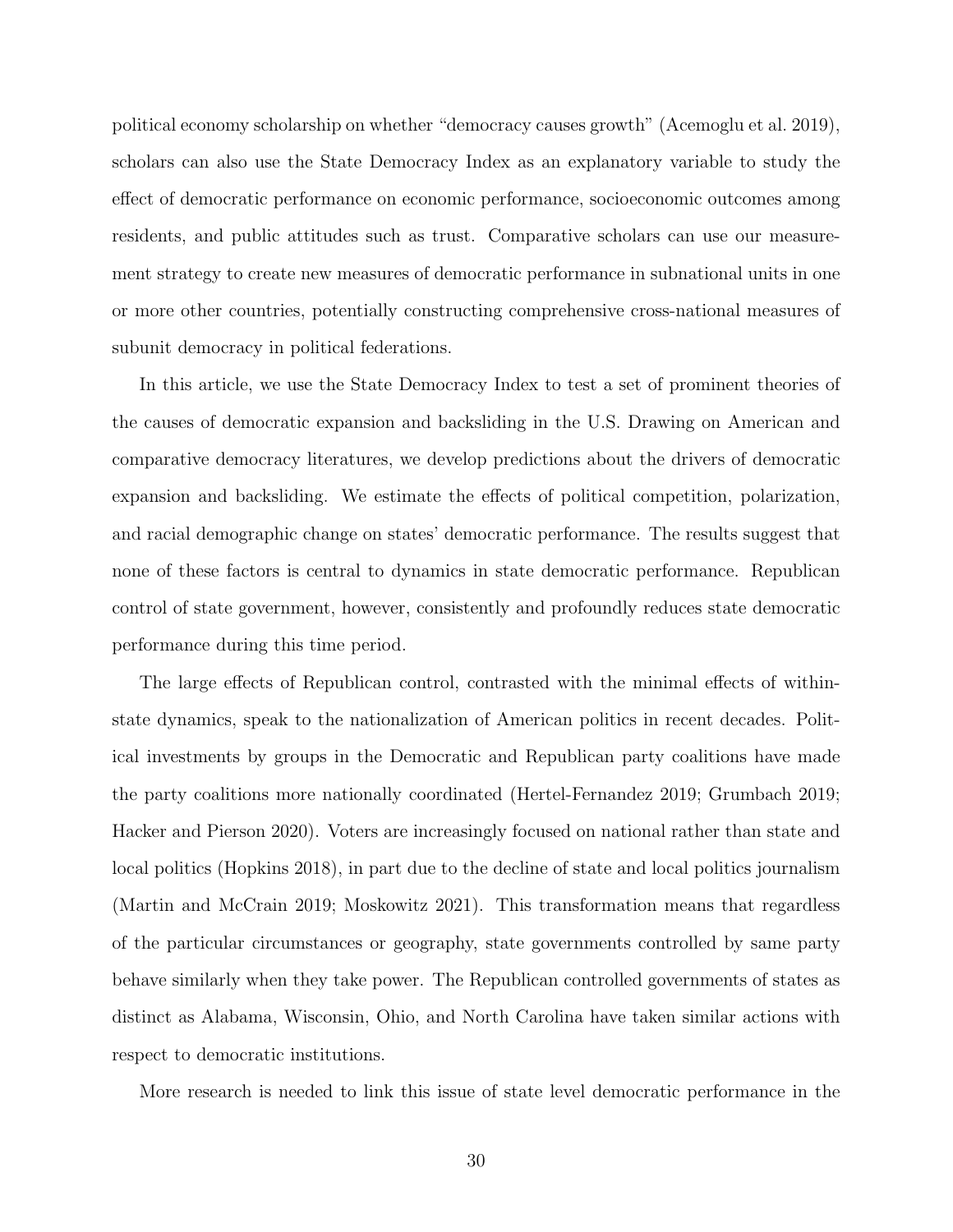U.S. to micro-level behavioral research on the relationship between social cleavages, the Republican Party, and support for democracy. The findings in this article are consistent with an important role for national (but not state level) racial threat (e.g., Parker and Barreto 2014; Mutz 2018). Bartels (2020, 22752), for instance, finds that "substantial numbers of Republicans endorse statements contemplating violations of key democratic norms, including respect for the law and for the outcomes of elections and eschewing the use of force in pursuit of political ends," and that "[t]he strongest predictor by far of these antidemocratic attitudes is ethnic antagonism—especially concerns about the political power and claims on government resources of immigrants, African-Americans, and Latinos." However, left unexplored in this article is the role of other important social cleavages, including those based on gender, religion, and sexuality.

In contrast to my measures, cross-national measures of democracy sometimes cover much longer stretches of time. V-Dem, for instance, measures democratic performance for countries as far back as the year 1789—though this is not without its challenges (for example, during periods of rapid changes to U.S. democracy, such as during Reconstruction). Still, it is a worthy goal to construct a State Democracy Index that covers the transformational changes to the franchise, civil liberties, and other components of democracy that occurred in earlier periods of U.S. history. Keyssar (2000) and others have engaged in this kind of historical analysis of changes in voting rights.

Perhaps more importantly, a longer time frame would contextualize the magnitude of recent shifts in state state-level democracy. This article provides clear evidence of important changes in democratic performance, such as the rapid decline of democracy in states such as North Carolina since 2010. But these recent changes have occurred on a narrower range of the democracy dimension than those in earlier periods, when, for example, states differed in terms of the legality of slavery and the female franchise. Despite some troubling examples in state state-level democracy in recent years, they do not come close to the profound differences in regime type that existed between states in the eras before the 20th twentieth-century civil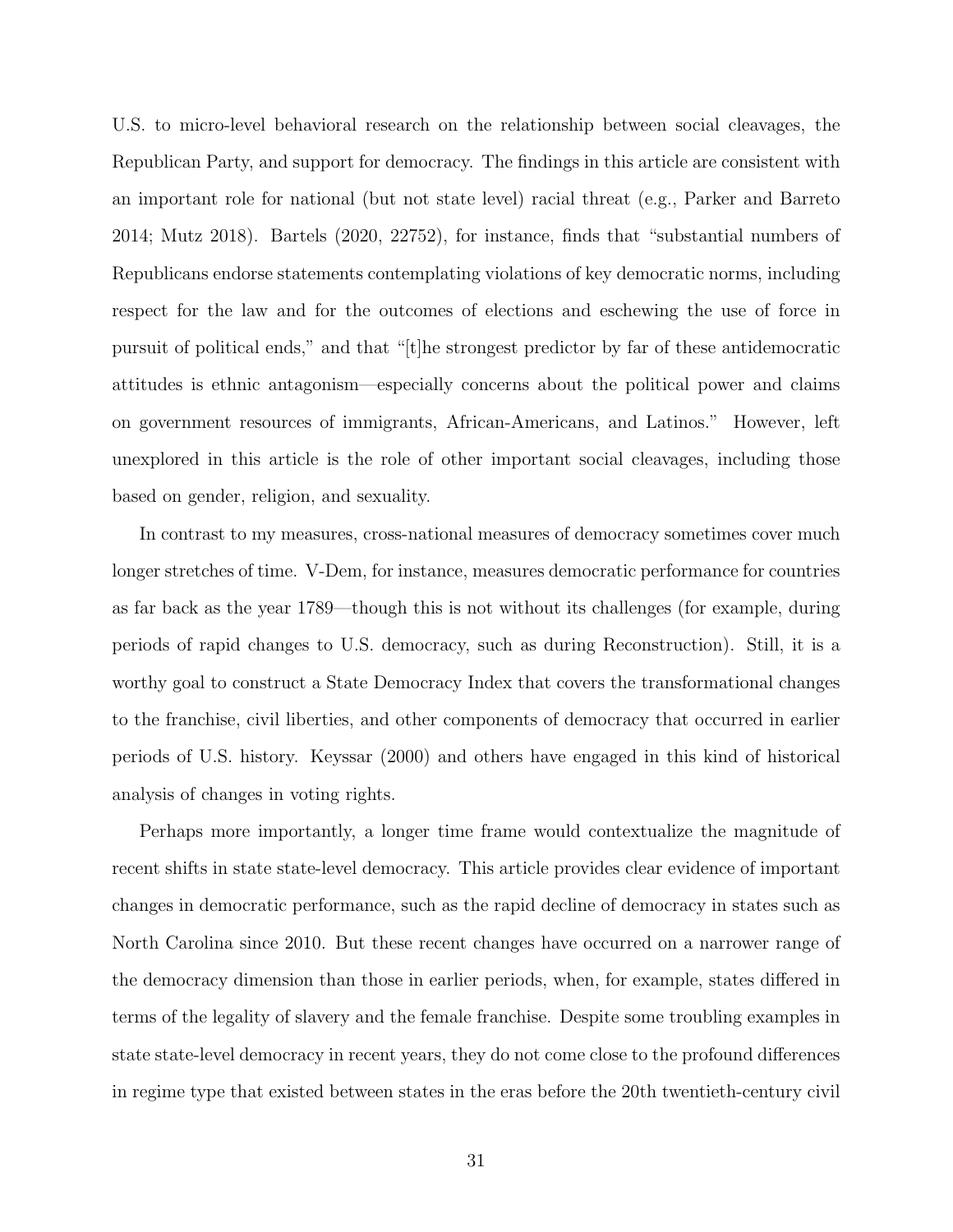rights period. At the same time, a more significant democratic collapse is likely to be presaged by the kinds of democratic backsliding described in this article—which can entrench minority rule, curtail dissent, and limit participation in democratic institutions.

Our study combines what are at times disparate discussions of American democracy. We draw upon scholarship on democratic expansion and backsliding in the U.S. and other nation-states, while also synthesizing many distinct inquiries into state level action in election administration, gerrymandering, and observed democratic outcomes. In our use of a deep well of data, we hope that this study contributes to quantitative measurement and theory testing of large-scale, substantively profound questions in political science and political economy.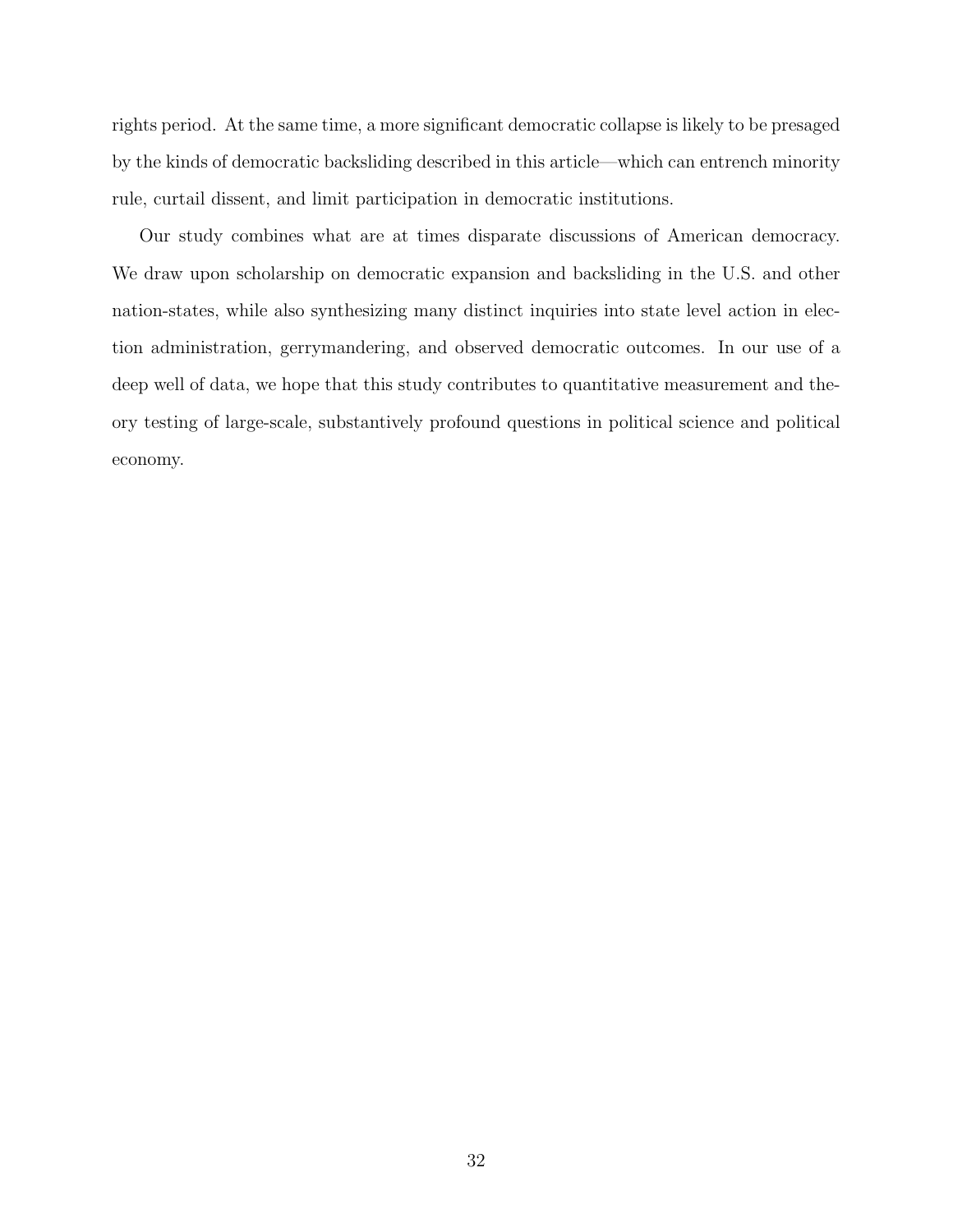## References

- Abrajano, Marisa, and Zoltan L Hajnal. 2017. White backlash: Immigration, race, and American politics. Princeton University Press.
- Abramowitz, Alan I, and Steven Webster. 2016. "The rise of negative partisanship and the nationalization of US elections in the 21st century." Electoral Studies 41: 12–22.
- Acemoglu, Daron, Suresh Naidu, Pascual Restrepo, and James A Robinson. 2019. "Democracy does cause growth." Journal of Political Economy 127(1): 47–100.
- Achen, Christopher H, and Larry M Bartels. 2016. *Democracy for Realists: Why Elections* Do Not Produce Responsive Government. Princeton University Press.
- Ahler, Doug, and David Broockman. 2017. "The Delegate Paradox: Why Polarized Politicians Can Represent Citizens Best." Working Paper .
- Aldrich, John H. 1995. Why parties? The origin and transformation of party politics in America. Vol. 15 Chicago: University of Chicago Press.
- Aneja, Abhay P, and Carlos F Avenancio-León. 2019. Disenfranchisement and Economic Inequality: Downstream Effects of Shelby County v. Holder. In AEA Papers and Proceedings. Vol. 109 pp. 161–65.
- Angrist, Joshua D, and Jörn-Steffen Pischke. 2008. Mostly harmless econometrics: An empiricist's companion. Princeton, NJ: Princeton University Press.
- Anzia, Sarah F. 2011. "Election timing and the electoral influence of interest groups." The Journal of Politics 73(2): 412–427.
- Anzia, Sarah F, and Terry M Moe. 2017. "Do Politicians Use Policy to Make Politics? The Case of Public-Sector Labor Laws." American Political Science Review Forthcoming.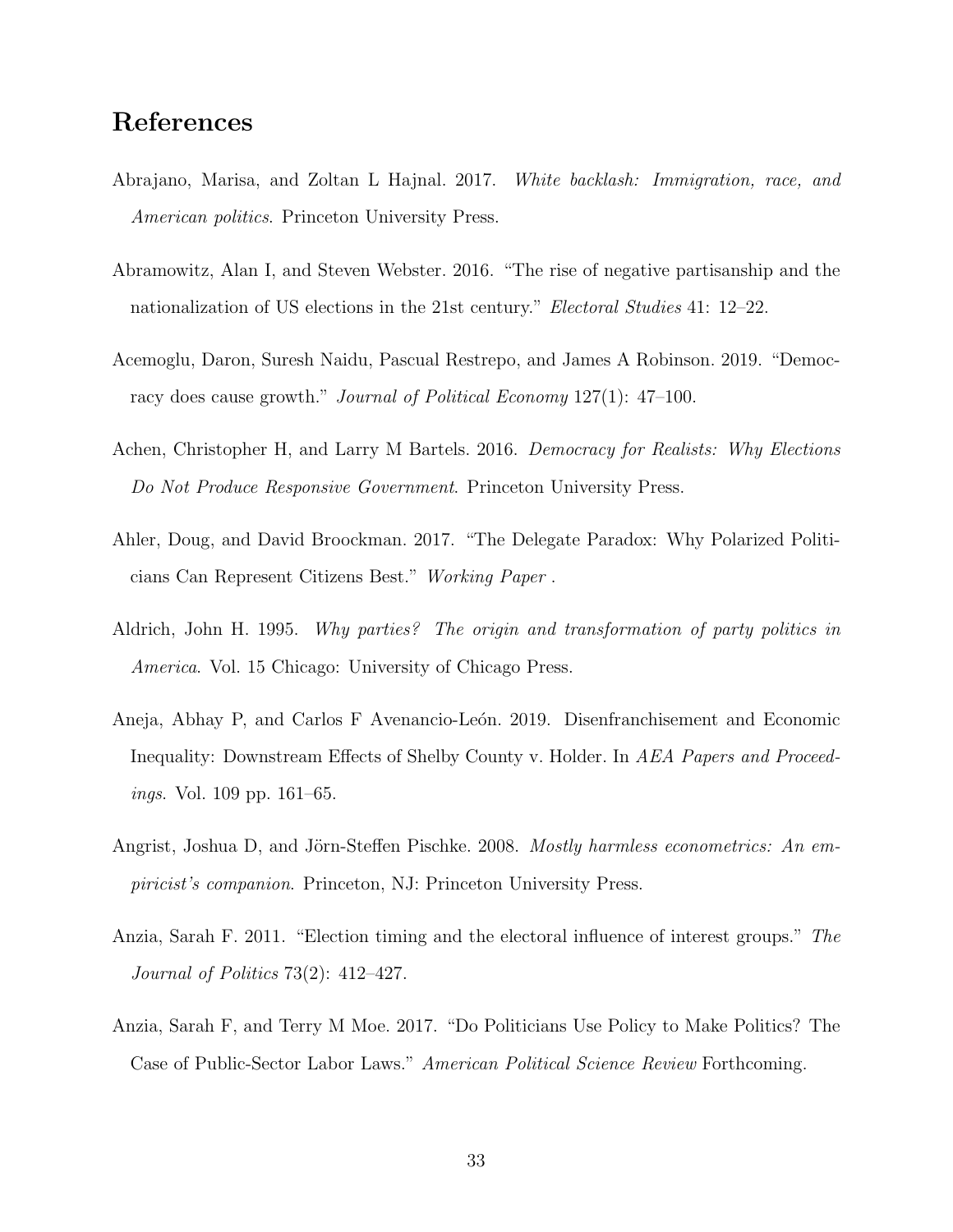- Barber, Michael. 2016. "Ideological donors, contribution limits, and the polarization of state legislatures." 78(1): 296–310.
- Bartels, Larry M. 2020. "Ethnic antagonism erodes Republicans' commitment to democracy." Proceedings of the National Academy of Sciences 117(37): 22752–22759.
- Bateman, David A, Ira Katznelson, and John S Lapinski. 2018. Southern Nation: Congress and White Supremacy After Reconstruction. Vol. 158 Princeton: Princeton University Press.
- Beard, Charles A. 1913. An economic interpretation of the Constitution of the United States. New York: Macmillan Company.
- Benton, Allyson Lucinda. 2012. "Bottom-up challenges to national democracy: Mexico's (legal) subnational authoritarian enclaves." Comparative Politics 44(3): 253–271.
- Biggers, Daniel R, and Michael J Hanmer. 2017. "Understanding the adoption of voter identification laws in the American states." American Politics Research 45(4): 560–588.
- Bishop, Bill. 2009. The Big Sort: Why the Clustering of Like-Minded America is Tearing Us Apart. New York: Houghton Mifflin Harcourt.
- Bobo, Lawrence, and Vincent L Hutchings. 1996. "Perceptions of racial group competition: Extending Blumer's theory of group position to a multiracial social context." American Sociological Review 61(6): 951–972.
- Brettschneider, Corey. 2010. Democratic rights: The substance of self-government. Princeton, NJ: Princeton University Press.
- Brown, Hana E. 2013. "Racialized conflict and policy spillover effects: the role of race in the contemporary US welfare state." American Journal of Sociology 119(2): 394–443.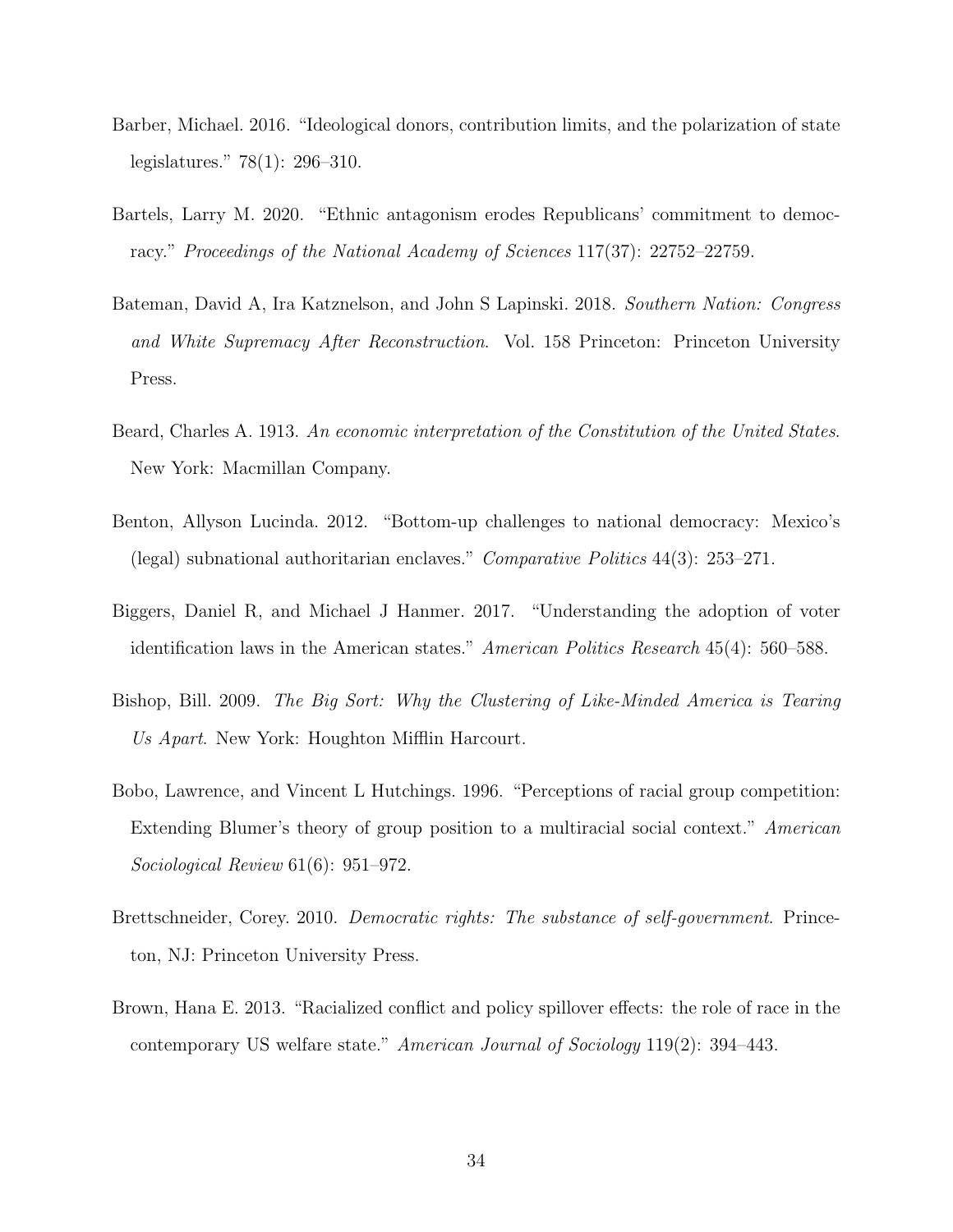- Burden, Barry C, David T Canon, Kenneth R Mayer, and Donald P Moynihan. 2014. "Election laws, mobilization, and turnout: The unanticipated consequences of election reform." American Journal of Political Science 58(1): 95–109.
- Callaway, Brantly, and Pedro HC Sant'Anna. 2020. "Difference-in-differences with multiple time periods." Journal of Econometrics Forthcoming.
- Calvo, Ernesto, and Jonathan Rodden. 2015. "The Achilles Heel of plurality systems: geography and representation in multiparty democracies." American Journal of Political Science 59(4): 789–805.
- Caughey, Devin, and Christopher Warshaw. 2016. "The Dynamics of State Policy Liberalism, 1936–2012." American Journal of Political Science 60(4): 899–913.
- Caughey, Devin, and Christopher Warshaw. 2018. "Policy preferences and policy change: Dynamic responsiveness in the American states, 1936–2014." American Political Science Review 112(2): 249–266.
- Caughey, Devin, and Eric Schickler. 2016. "Substance and change in congressional ideology: NOMINATE and its alternatives." Studies in American Political Development 30(October): 128—-146.
- Chen, Jowei, Jonathan Rodden et al. 2013. "Unintentional gerrymandering: Political geography and electoral bias in legislatures." Quarterly Journal of Political Science 8(3): 239–269.
- Chua, Amy. 2019. Political tribes: Group instinct and the fate of nations. New York: Penguin Books.
- Collier, David, and Steven Levitsky. 1997. "Democracy with adjectives: Conceptual innovation in comparative research." World politics 49(3): 430–451.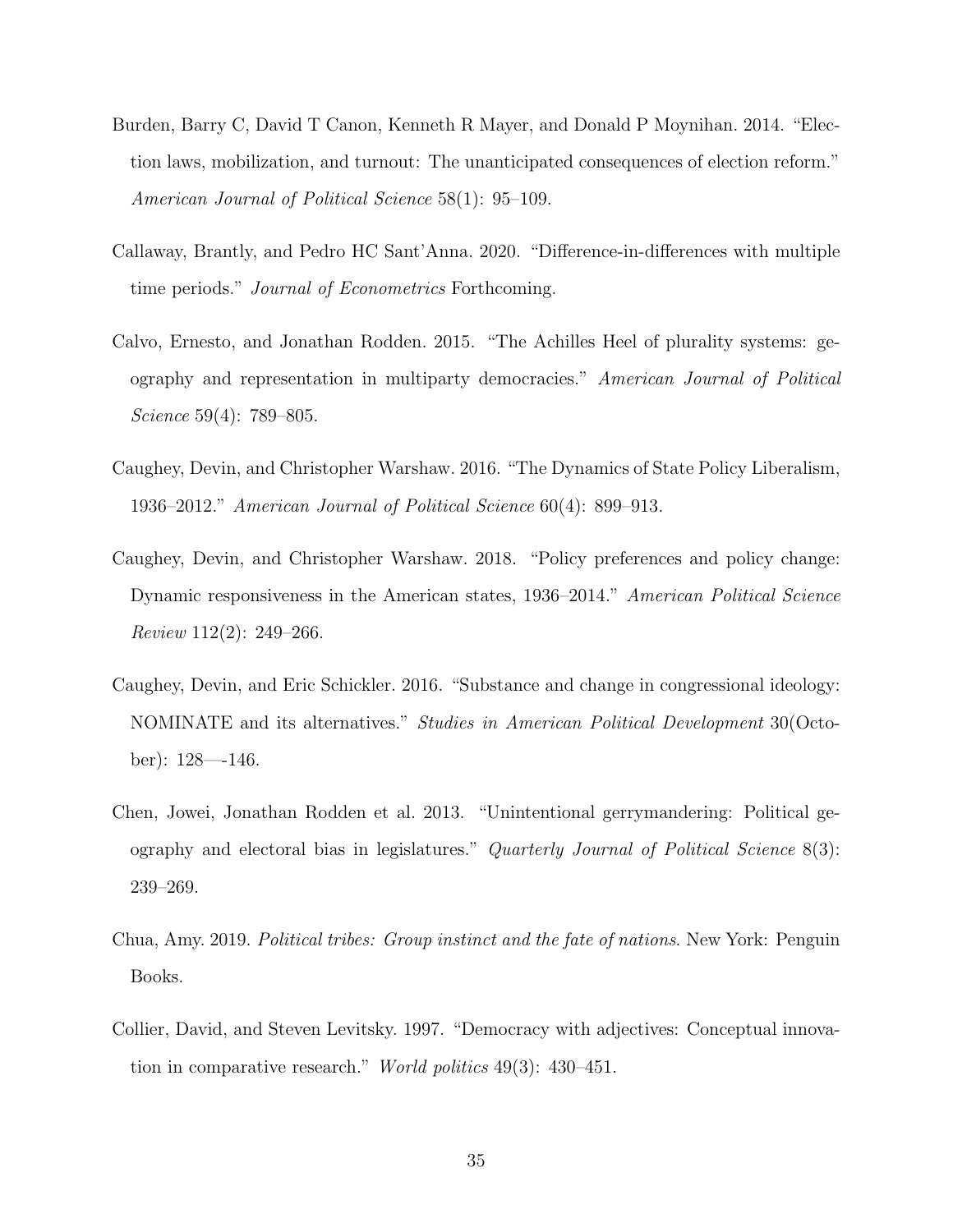- Converse, Philip. 1964. ""The Nature of Belief Systems in Mass Publics"." In Ideology and Discontent, ed. David Apter. New York: Free Press pp. 206–261.
- Craske, Nikki, Maxine Molyneux, and Haleh Afshar. 2002. Gender and the politics of rights and democracy in Latin America. New York: Springer.
- Dahl, Robert A. 1989. *Democracy and its Critics*. New Haven, CT: Yale University Press.
- Dahl, Robert A. 2003. How democratic is the American constitution? New Haven, CT: Yale University Press.
- David, Paul T, and William Claggett. 2008. Party Strength in the United States: 1872-1996. Inter-university Consortium for Political and Social Research.
- de la Garza, Rodolfo O, Louis DeSipio, Angelo Falcon, F Chris García, and John A García. 2019. Latino Voices: Mexican, Puerto Rican, and Cuban Perspectives on American Politics. New York: Routledge.
- Dionne Jr., EJ, Norman J Ornstein, and Thomas E Mann. 2017. One nation after Trump: A guide for the perplexed, the disillusioned, the desperate, and the not-yet deported. New York: St. Martin's Press.
- Downs, Anthony. 1957. "An economic theory of political action in a democracy." The journal of political economy 65: 135–150.
- DuBois, W.E.B. 1935. Black Reconstruction in America: An Essay Toward a History of the Part Which Black Folk Played in the Attempt to Reconstruct Democracy in America, 1860—1880. New York: Harcourt Brace.
- Enos, Ryan D. 2017. The space between us: Social geography and politics. New York: Cambridge University Press.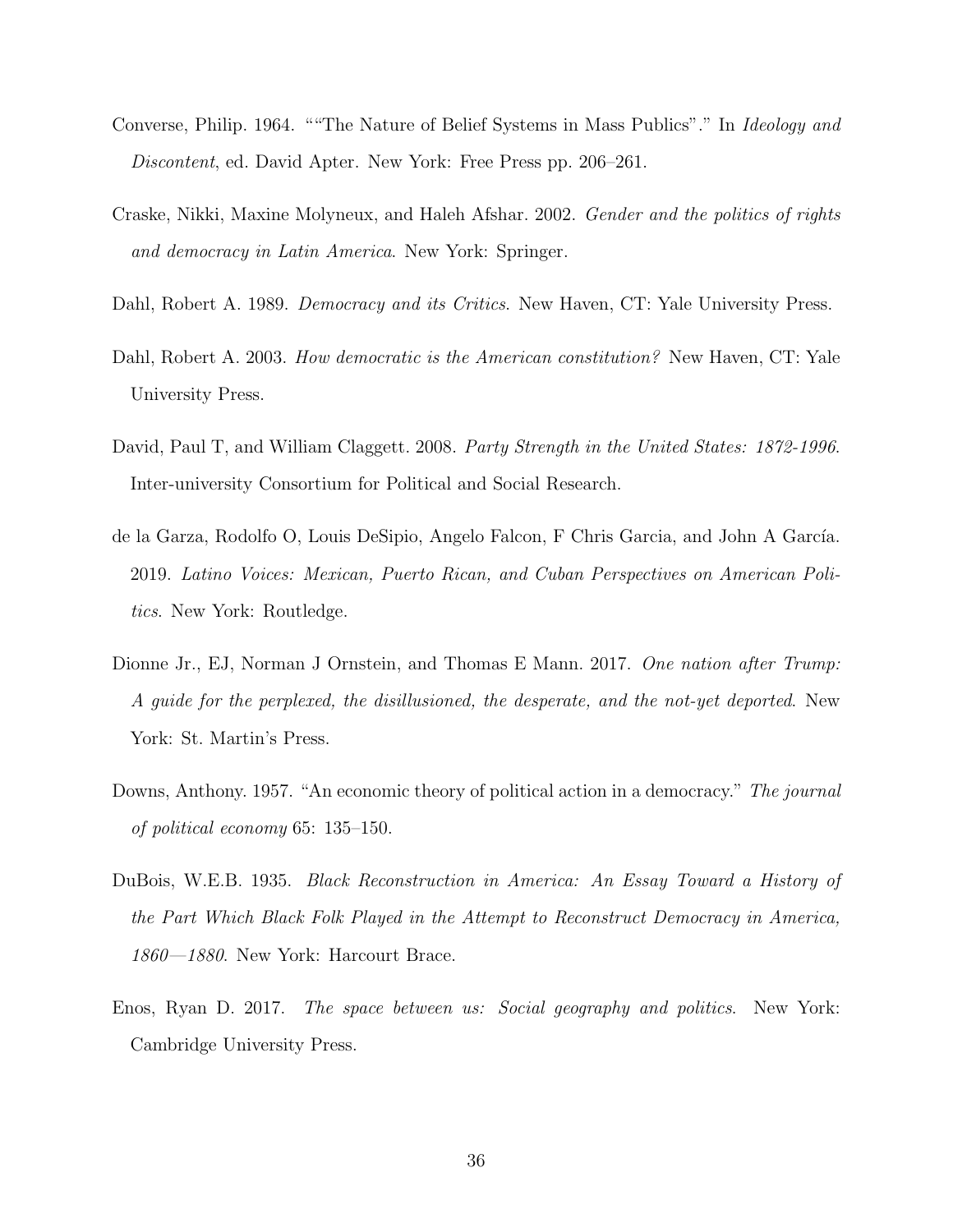- Erikson, Robert S., Gerald C. Wright, and John P. McIver. 1993. Statehouse Democracy: Public Opinion and Policy in the American States. New York: Cambridge University Press.
- Estlund, David. 2009. Democratic authority: A philosophical framework. Princeton, NJ: Princeton University Press.
- Filindra, Alexandra, and Noah J Kaplan. 2016. "Racial resentment and whites' gun policy preferences in contemporary America." Political behavior 38(2): 255–275.
- Flavin, Patrick, and William W Franko. 2017. "Government's Unequal Attentiveness to Citizens' Political Priorities." Policy Studies Journal 45(4): 659–687.
- Foner, Eric. 1988. Reconstruction: America's Unfinished Revolution, 1863-1877. New York: Harper & Row.
- Francis, Megan Ming. 2014. Civil rights and the making of the modern American state. New York: Cambridge University Press.
- Frymer, Paul. 2017. Building an American Empire: The Era of Territorial and Political Expansion. Vol. 156 Princeton, NJ: Princeton University Press.
- Frymer, Paul, and Jacob M Grumbach. 2021. "Labor unions and white racial politics." American Journal of Political Science 65(1): 225–240.
- Fukuyama, Francis. 2018. "Against Identity Politics: The New Tribalism and the Crisis of Democracy." Foreign Affairs September/October.
- Garand, James C. 1988. "Explaining government growth in the US states." American Political Science Review 82(03): 837–849.
- Gay, Claudine. 2007. "Legislating without constraints: The effect of minority districting on legislators' responsiveness to constituency preferences." The Journal of Politics 69(2): 442–456.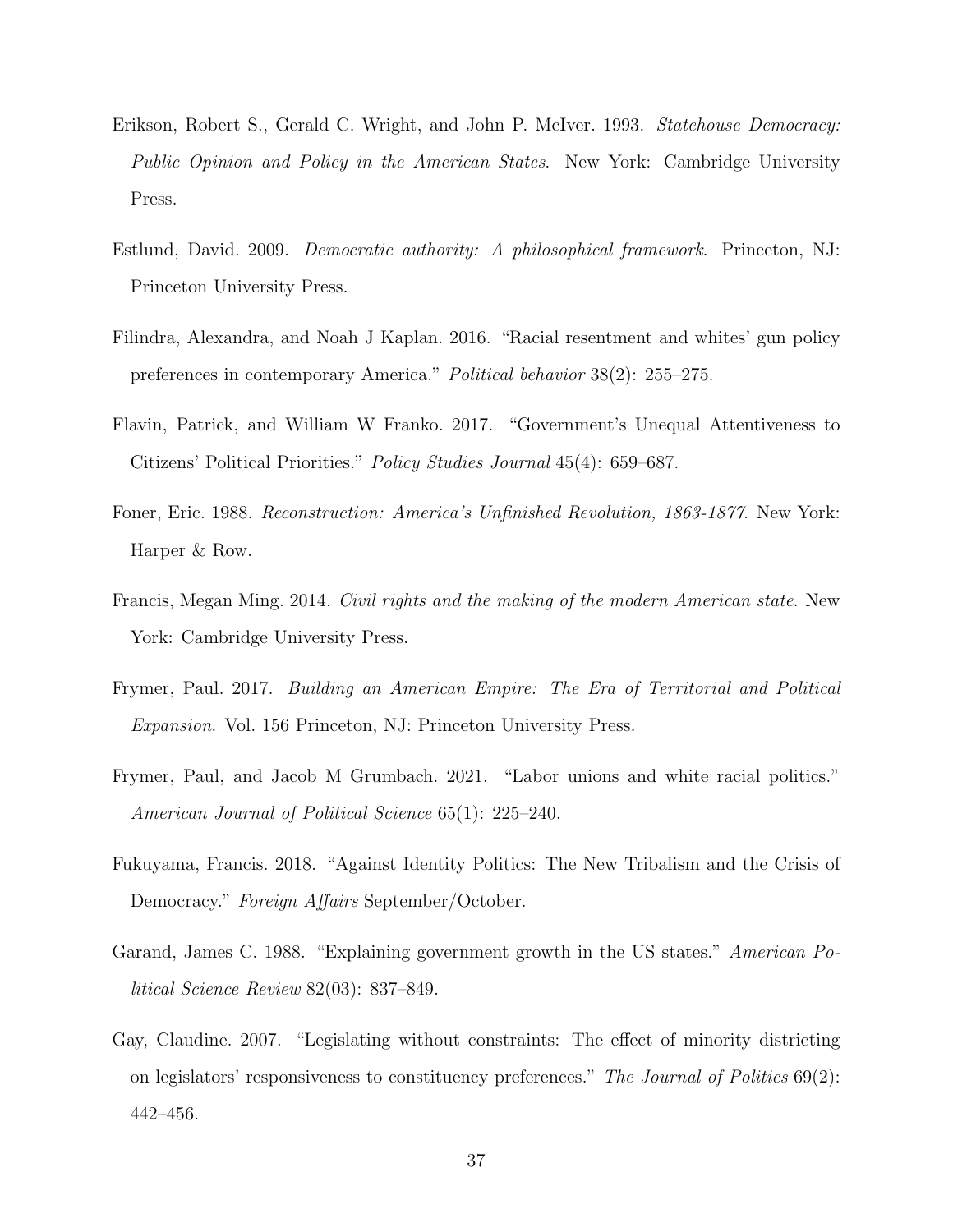- Geltzer, Joshua. 2018. "America's Problem Isn't Too Little Democracy. It's Too Much." Politico .
- Gerber, Alan S, Gregory A Huber, and Seth J Hill. 2013. "Identifying the effect of all-mail elections on turnout: Staggered reform in the evergreen state." Political Science Research and Methods 1(1): 91.
- Gessen, Masha. 2016. "Autocracy: Rules for Survival." New York Review of Books Nov 10.
- Gibson, Edward L. 2005. "Boundary control: Subnational authoritarianism in democratic countries." World Politics 58(1): 101–132.
- Gibson, Edward L. 2013. Boundary control: Subnational authoritarianism in federal democracies. New York: Cambridge University Press.
- Gilens, Martin. 2009. *Why Americans hate welfare: Race, media, and the politics of an*tipoverty policy. Chicago: University of Chicago Press.
- Gilens, Martin. 2012. Affluence and Influence: Economic Inequality and Political Power in America. Princeton, NJ: Princeton University Press.
- Gilens, Martin, and Benjamin I. Page. 2014. "Testing Theories of American Politics: Elites, Interest Groups, and Average Citizens." Perspectives on Politics 12(9): 564–581.
- Gilens, Martin, Shawn Patterson, and Pavielle Haines. 2021. "Campaign Finance Regulations and Public Policy." American Political Science Review forthcoming.
- Gilley, Bruce. 2010. "Democratic enclaves in authoritarian regimes." Democratization 17(3): 389–415.
- Gillion, Daniel Q. 2016. Governing with words: The political dialogue on race, public policy, and inequality in America. New York: Cambridge University Press.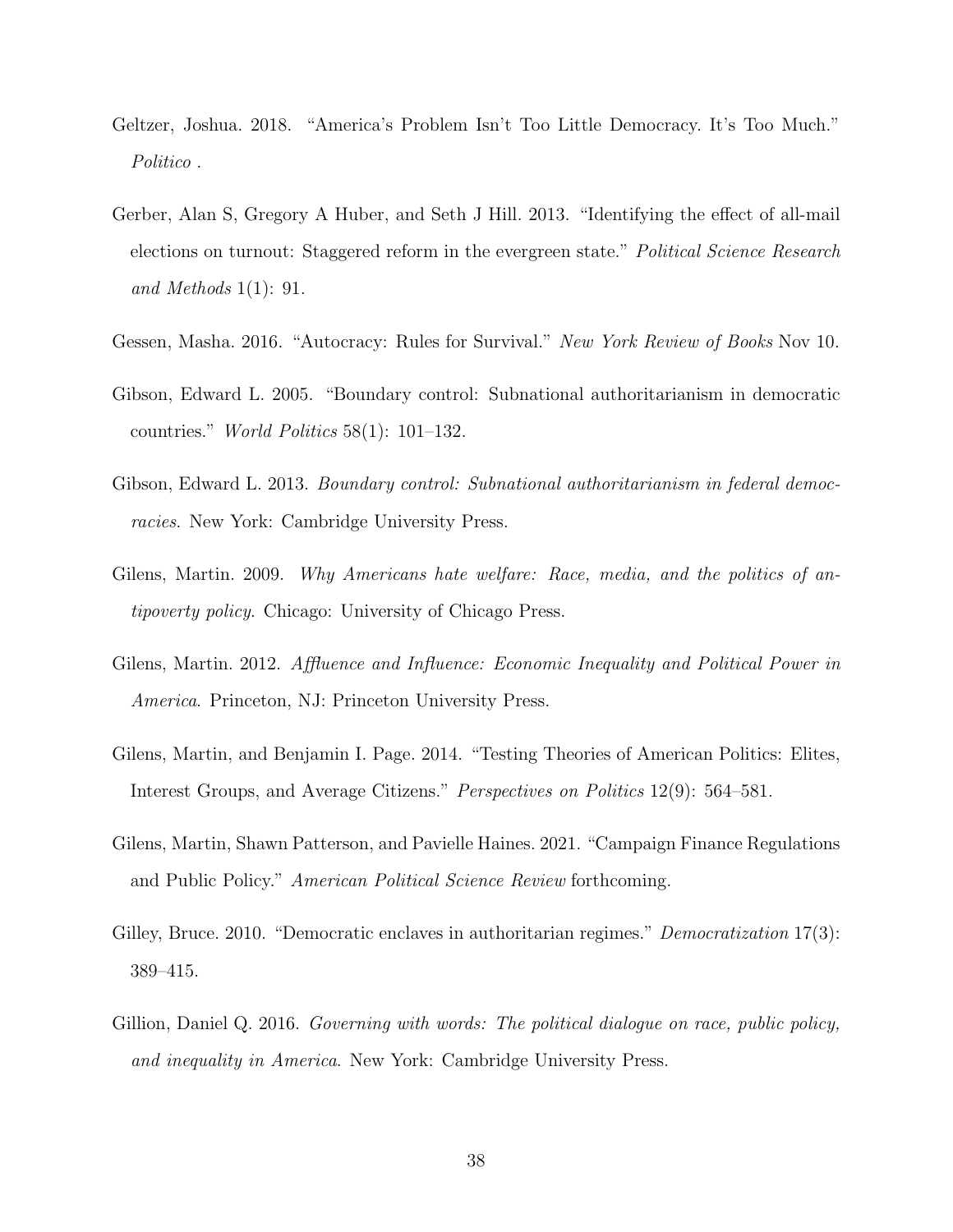- Giraudy, Agustina. 2015. Democrats and autocrats: Pathways of subnational undemocratic regime continuity within democratic countries. Oxford: Oxford University Press.
- Glaude Jr., Eddie S. 2017. Democracy in black: How race still enslaves the American soul. New York: Broadway Books.
- Gleditsch, Kristian S, and Michael D Ward. 1997. "Double take: A reexamination of democracy and autocracy in modern polities." *Journal of Conflict Resolution* 41(3): 361–383.
- Goodman-Bacon, Andrew. 2018. "Difference-in-Differences with Variation in Treatment Timing." National Bureau of Economic Research w25018.
- Graham, Matthew H, and Milan W Svolik. 2020. "Democracy in America? Partisanship, Polarization, and the Robustness of Support for Democracy in the United States." American Political Science Review 114(2): 392–409.
- Grumbach, Jacob M. 2018. "From Backwaters to Major Policymakers: Policy Polarization in the States, 1970-2014." Perspectives on Politics 16(2): 416–435.
- Grumbach, Jacob M. 2019. "Interest Group Activists and the Polarization of State Legislatures." Legislative Studies Quarterly forthcoming.
- Grumbach, Jacob M, and Charlotte Hill. 2021. "Rock the Registration: Same Day Registration Increases Turnout of Young Voters." Journal of Politics forthcoming.
- Gulasekaram, Pratheepan, and S Karthick Ramakrishnan. 2015. The new immigration federalism. New York: Cambridge University Press.
- Hacker, Jacob S., and Paul Pierson. 2005. Off center: The Republican revolution and the erosion of American democracy. New York: Yale University Press.
- Hacker, Jacob S, and Paul Pierson. 2010. "Winner-take-all politics: Public policy, political organization, and the precipitous rise of top incomes in the United States." Politics  $\mathcal{C}$ Society 38(2): 152–204.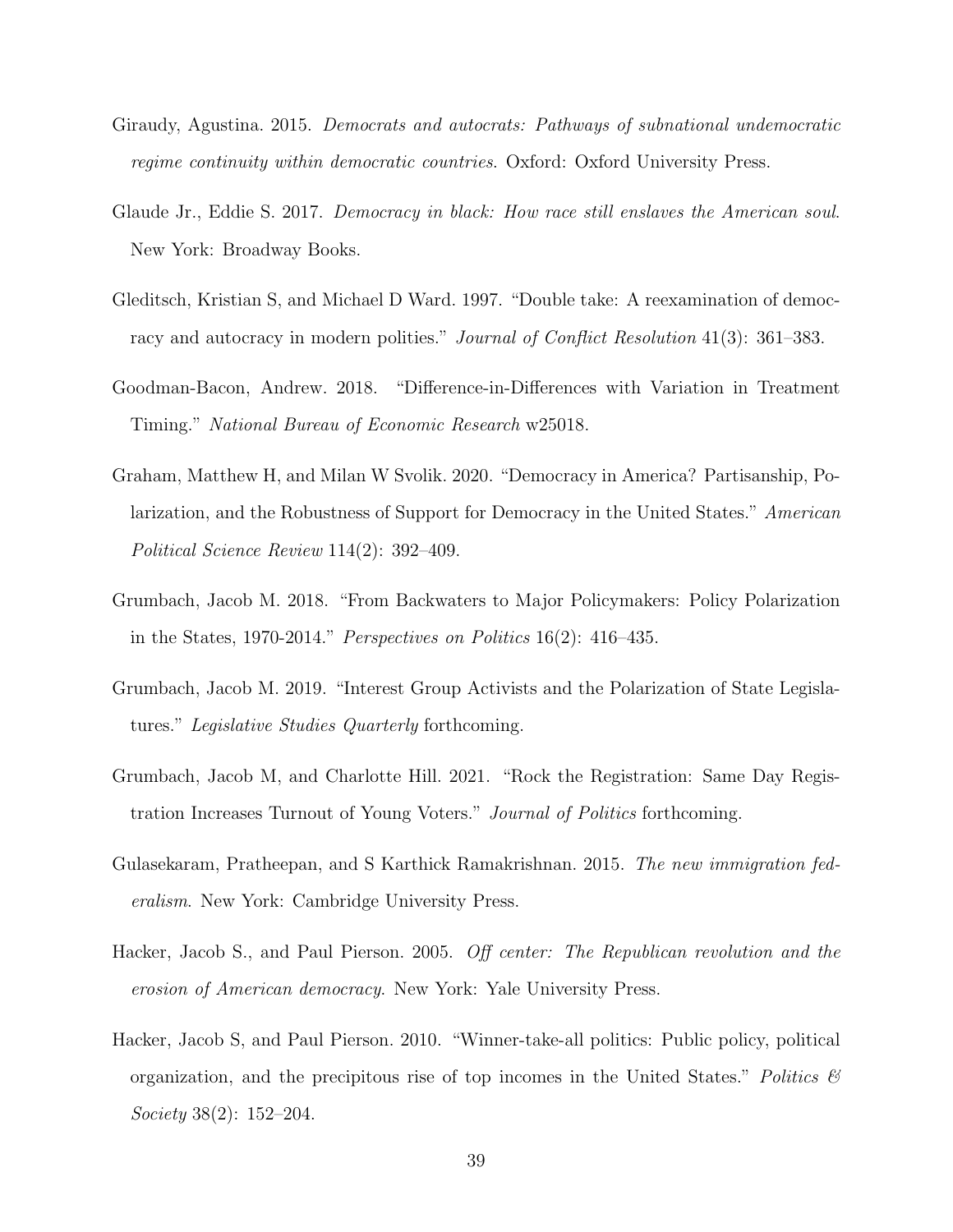- Hacker, Jacob S., and Paul Pierson. 2020. Let them Eat Tweets: How the Right Rules in an Age of Extreme Inequality. New York: Liveright.
- Hajnal, Zoltan L, and Taeku Lee. 2011. *Why Americans don't join the party: Race, immi*gration, and the failure (of political parties) to engage the electorate. Princeton University Press.
- Haney-López, Ian. 2015. Dog whistle politics: How coded racial appeals have reinvented racism and wrecked the middle class. New York: Oxford University Press.
- Harbers, Imke, Jos Bartman, and Enrike van Wingerden. 2019. "Conceptualizing and measuring subnational democracy across Indian states." *Democratization* 26(7): 1154–1175.
- Hero, Rodney E, and Caroline J Tolbert. 1996. "A racial/ethnic diversity interpretation of politics and policy in the states of the US." American Journal of Political Science 40(3): 851.
- Hertel-Fernandez, Alexander. 2014. "Who Passes Business's "Model Bills"? Policy Capacity and Corporate Influence in US State Politics." Perspectives on Politics 12(03): 582–602.
- Hertel-Fernandez, Alexander. 2016. "Explaining Liberal Policy Woes in the States: The Role of Donors." PS: Political Science  $\mathcal B$  Politics 49(03): 461–465.
- Hertel-Fernandez, Alexander. 2019. State Capture: How Conservative Activists, Big Businesses, and Wealthy Donors Reshaped the American States – and the Nation. New York: Oxford University Press.
- Hill, Kim Quaile. 1994. *Democracy in the fifty states.* Lincoln, NE: U of Nebraska Press.
- Hollyer, James R, B Peter Rosendorff, and James Raymond Vreeland. 2011. "Democracy and transparency." The Journal of Politics 73(4): 1191–1205.
- Hopkins, Daniel J. 2018. The Increasingly United States. Chicago: University of Chicago Press.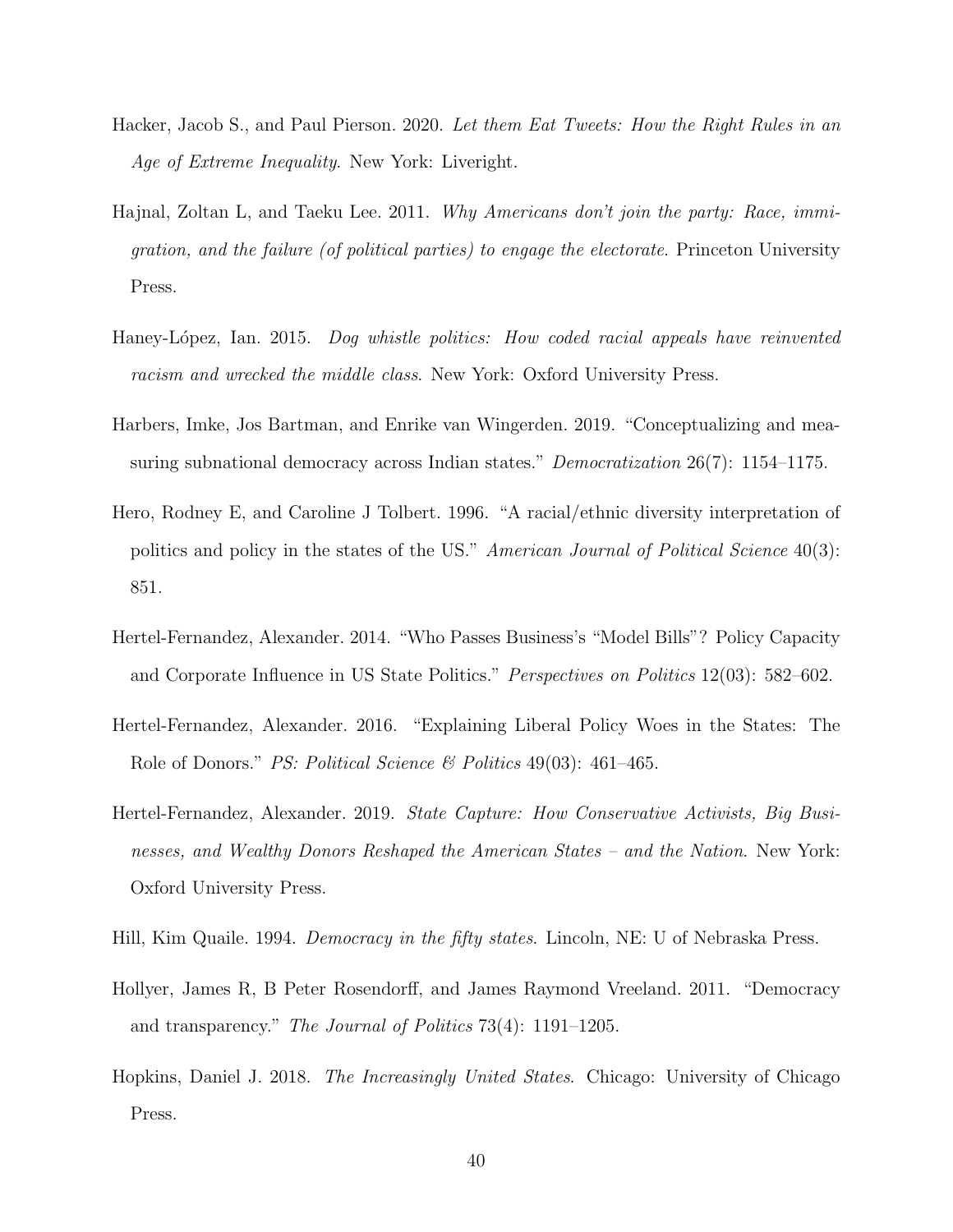- Hutchings, Vincent L, and Ashley E Jardina. 2009. "Experiments on racial priming in political campaigns." Annual Review of Political Science 12: 397–402.
- Jefferson, Hakeem. 2021. "Storming The U.S. Capitol Was About Maintaining White Power In America." FiveThirtyEight (January).
- Jordan, Marty P., and Matt Grossmann. 2016. "The Correlates of State Policy Project v.1.5.".
- Kaufman, Aaron, Gary King, and Mayya Komisarchik. 2019. "How to measure legislative district compactness if you only know it when you see it." American Journal of Political Science forthcoming.
- Key, V.O. 1949. Southern Politics in State and Nation. New York: Thomas Y. Crowell Co.
- Keyssar, Alexander. 2000. The right to vote: The contested history of democracy in the United States. New York: Basic Books.
- King, Desmond. 2009. Making Americans: Immigration, race, and the origins of the diverse democracy. Cambridge, MA: Harvard University Press.
- King, Desmond. 2017. "Forceful federalism against American racial inequality." Government and Opposition 52(2): 356–382.
- Klarner, Carl. 2013. "State Partisan Balance Data, 1937-2011 [Computer file]." Harvard Dataverse .
- Kousser, J Morgan. 1974. The shaping of southern politics: Suffrage restriction and the establishment of the one-party south, 1880-1910. New Haven, CT: Yale University Press.
- Krimmel, Katherine. 2017. "The Efficiencies and Pathologies of Special Interest Partisanship." Studies in American Political Development Forthcoming.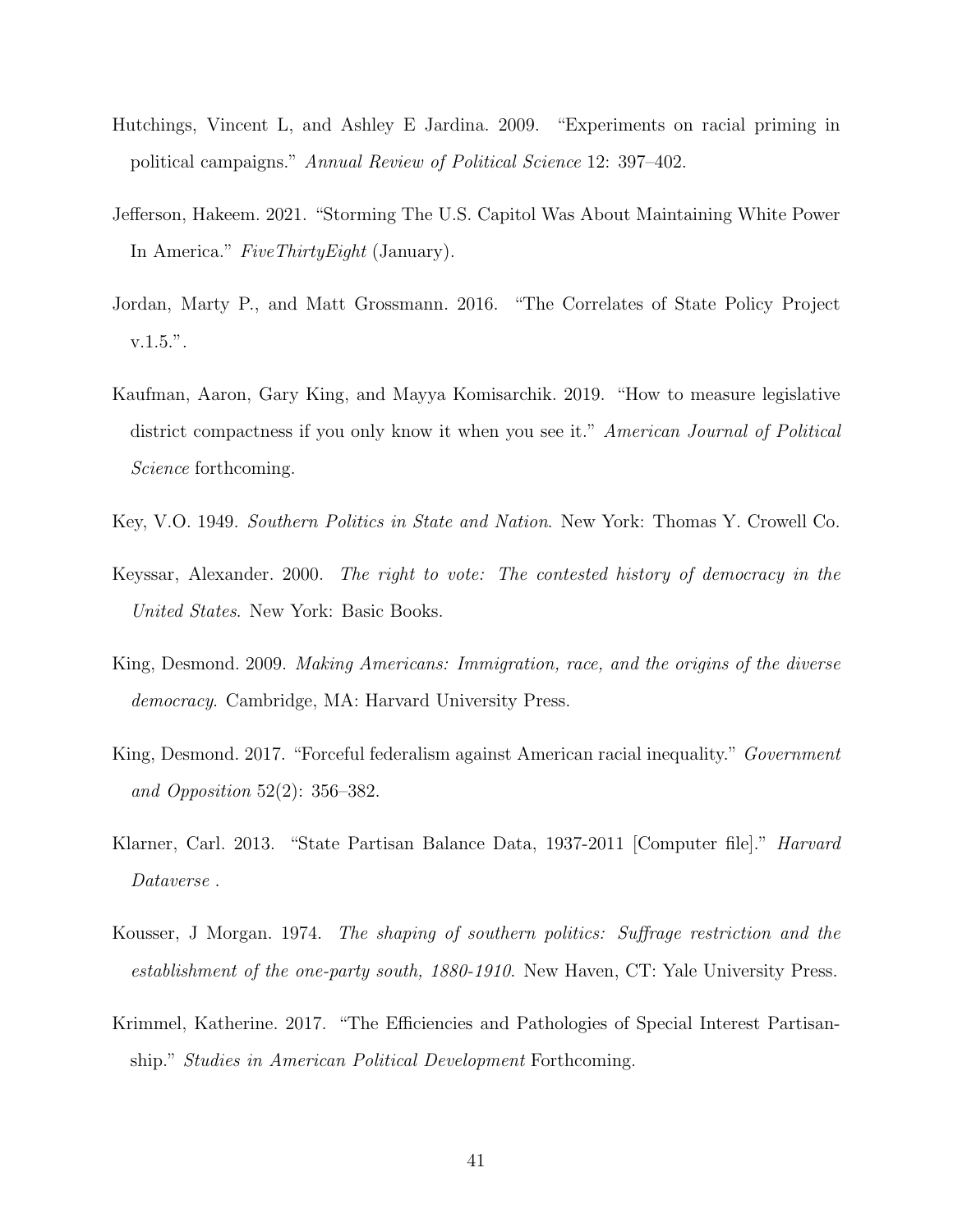- Kruse, Kevin M. 2013. White flight: Atlanta and the making of modern conservatism. Princeton, NJ: Princeton University Press.
- La Raja, Raymond J, and Brian F Schaffner. 2015. "Campaign Finance and Political Polarization: When Purists Prevail." University of Michigan Press .
- Lax, Jeffrey R., and Justin H. Phillips. 2009. "Gay rights in the states: Public opinion and policy responsiveness." American Political Science Review 103(03): 367–386.
- Lax, Jeffrey R., and Justin H. Phillips. 2012. "The Democratic Deficit in the States." American Journal of Political Science 56(1): 148–166.
- Lee, Frances E. 2009. Beyond ideology: politics, principles, and partisanship in the US Senate. Chicago: University of Chicago Press.
- Levitsky, Steven, and Daniel Ziblatt. 2018. How democracies die. New York: Broadway Books.
- Levitsky, Steven, and Lucan A Way. 2010. Competitive authoritarianism: Hybrid regimes after the Cold War. New York: Cambridge University Press.
- Li, Quan, Michael J Pomante, and Scot Schraufnagel. 2018. "Cost of voting in the American states." Election Law Journal: Rules, Politics, and Policy 17(3): 234–247.
- Lieberman, Robert C, Suzanne Mettler, Thomas B Pepinsky, Kenneth M Roberts, and Richard Valelly. 2019. "The Trump Presidency and American Democracy: A Historical and Comparative Analysis." Perspectives on Politics 17(2): 470–479.
- Lindberg, Staffan I, Michael Coppedge, John Gerring, and Jan Teorell. 2014. "V-Dem: A new way to measure democracy." *Journal of Democracy* 25(3): 159–169.
- Lipset, Seymour Martin. 1960. Political Man: The Social Bases of Politics. Garden City, NY: Anchor Books.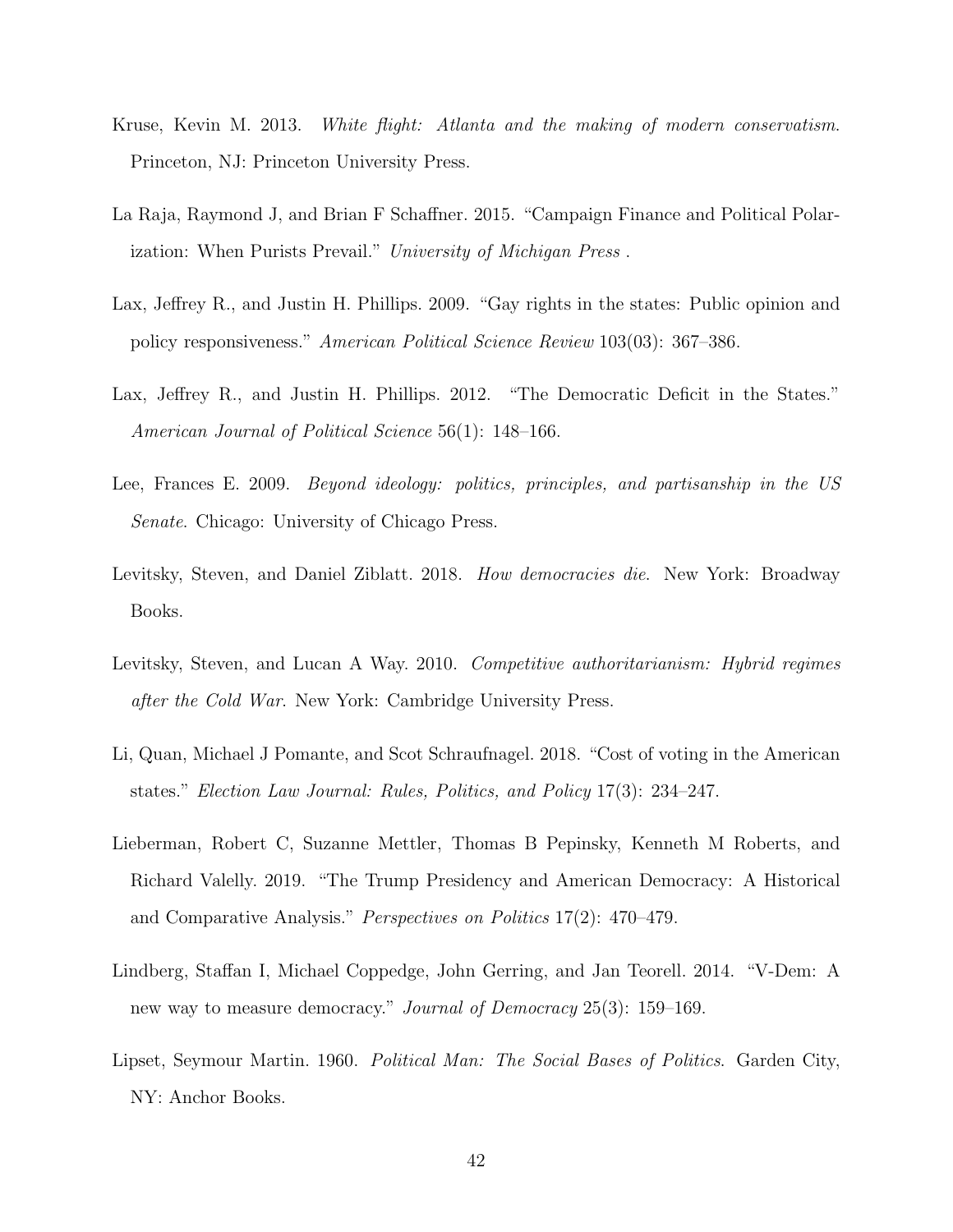- Marble, William, Salma Mousa, Alexandra A Siegel, and Ala' Alrababa'h. 2021. "Can Exposure to Celebrities Reduce Prejudice? The Effect of Mohamed Salah on Islamophobic Behaviors and Attitudes." American Political Science Review forthcoming.
- Mares, Isabela. 2015. From open secrets to secret voting: Democratic electoral reforms and voter autonomy. New York: Cambridge University Press.
- Martin, Gregory J, and Ali Yurukoglu. 2017. "Bias in cable news: Persuasion and polarization." American Economic Review 107(9): 2565–99.
- Martin, Gregory J, and Joshua McCrain. 2019. "Local news and national politics." American Political Science Review 113(2): 372–384.
- Martin, Gregory J, and Steven W Webster. 2018. "Does residential sorting explain geographic polarization?" Political Science Research and Methods pp. 1–17.
- McCarty, Nolan. 2019. *Polarization: What Everyone Needs to Know*(*R*). New York: Oxford University Press.
- McCarty, Nolan, Keith T Poole, and Howard Rosenthal. 2006. Polarized America: The dance of ideology and unequal riches. Vol. 5 Cambridge: MIT Press.
- McGhee, Eric, Charlotte Hill, and Mindy Romero. 2021. "The Registration and Turnout Effects of Automatic Voter Registration." Working paper available at SSRN 3933442 .
- McMann, Kelly M. 2018. "Measuring subnational democracy: Toward improved regime typologies and theories of regime change." Democratization 25(1): 19–37.
- Meltzer, Allan H, and Scott F Richard. 1981. "A rational theory of the size of government." Journal of political Economy 89(5): 914–927.
- Mendelberg, Tali. 2001. The race card: Campaign strategy, implicit messages, and the norm of equality. Princeton, NJ: Princeton University Press.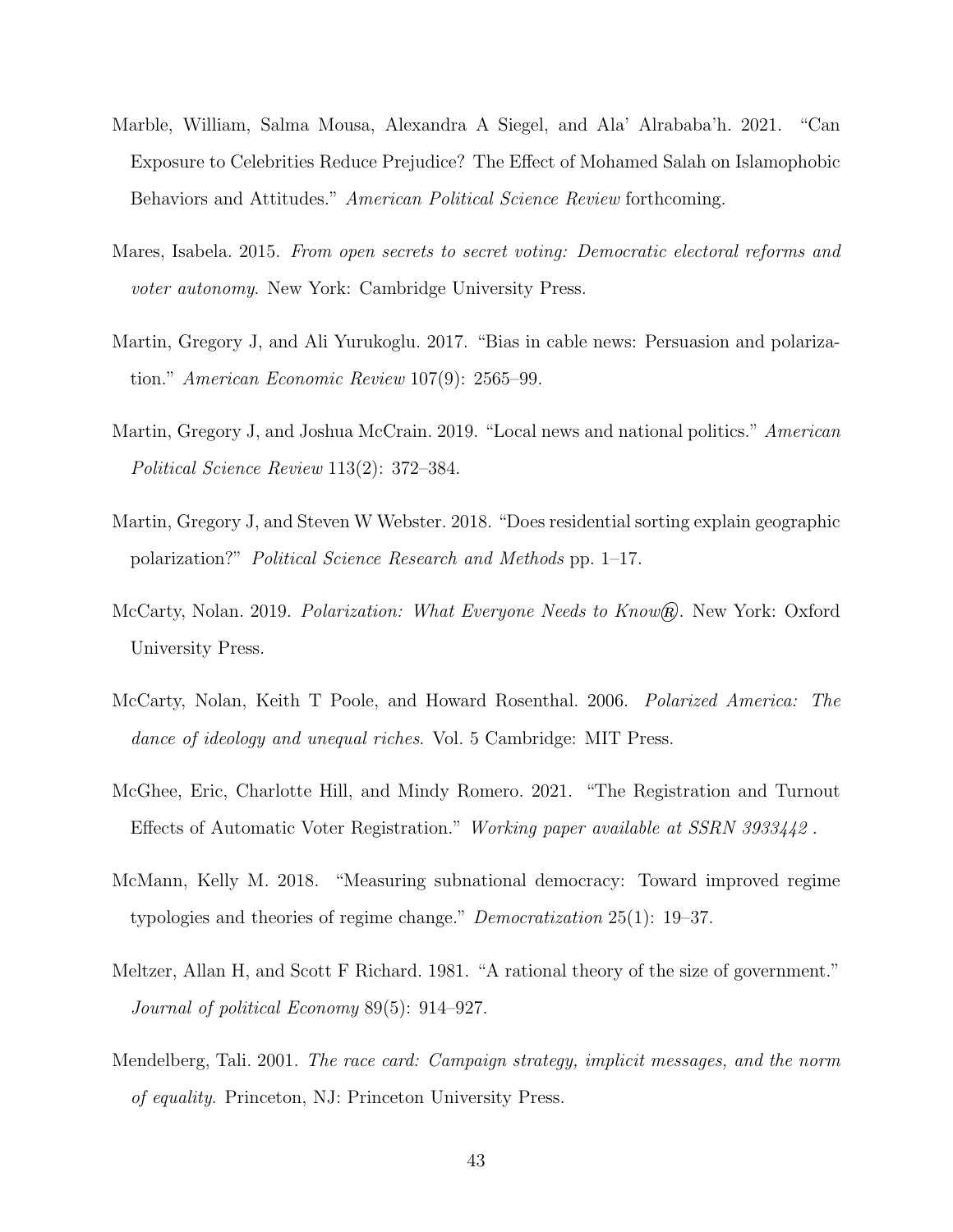- Michener, Jamila. 2018. Fragmented Democracy: Medicaid, Federalism, and Unequal Politics. New York: Cambridge University Press.
- Mickey, Robert. 2015. Paths Out of Dixie: The Democratization of Authoritarian Enclaves in America's Deep South, 1944-1972. Vol. 147 Princeton, NJ: Princeton University Press.
- Miller, Lisa L. 2008. The perils of federalism: Race, poverty, and the politics of crime control. Oxford University Press.
- Miller, Steven V., and Nicholas T. Davis. 2020. "The Effect of White Social Prejudice on Support for American Democracy." The Journal of Race, Ethnicity, and Politics Forthcoming.
- Miller, Wakken E, and Donald E Stokes. 1963. "Constituency influence in Congress." American political science review 57(01): 45–56.
- Mills, Charles W. 2017. Black rights/white wrongs: The critique of racial liberalism. New York: Oxford University Press.
- Moskowitz, Daniel J. 2021. "Local news, information, and the nationalization of US Elections." American Political Science Review 115(1): 114–129.
- Mummolo, Jonathan, and Clayton Nall. 2017. "Why partisans do not sort: The constraints on political segregation." The Journal of Politics 79(1): 45–59.
- Mutz, Diana C. 2018. "Status threat, not economic hardship, explains the 2016 presidential vote." Proceedings of the National Academy of Sciences 115(19): E4330–E4339.
- Myers, Dowell, and Morris Levy. 2018. "Racial population projections and reactions to alternative news accounts of growing diversity." The ANNALS of the American Academy of Political and Social Science 677(1): 215–228.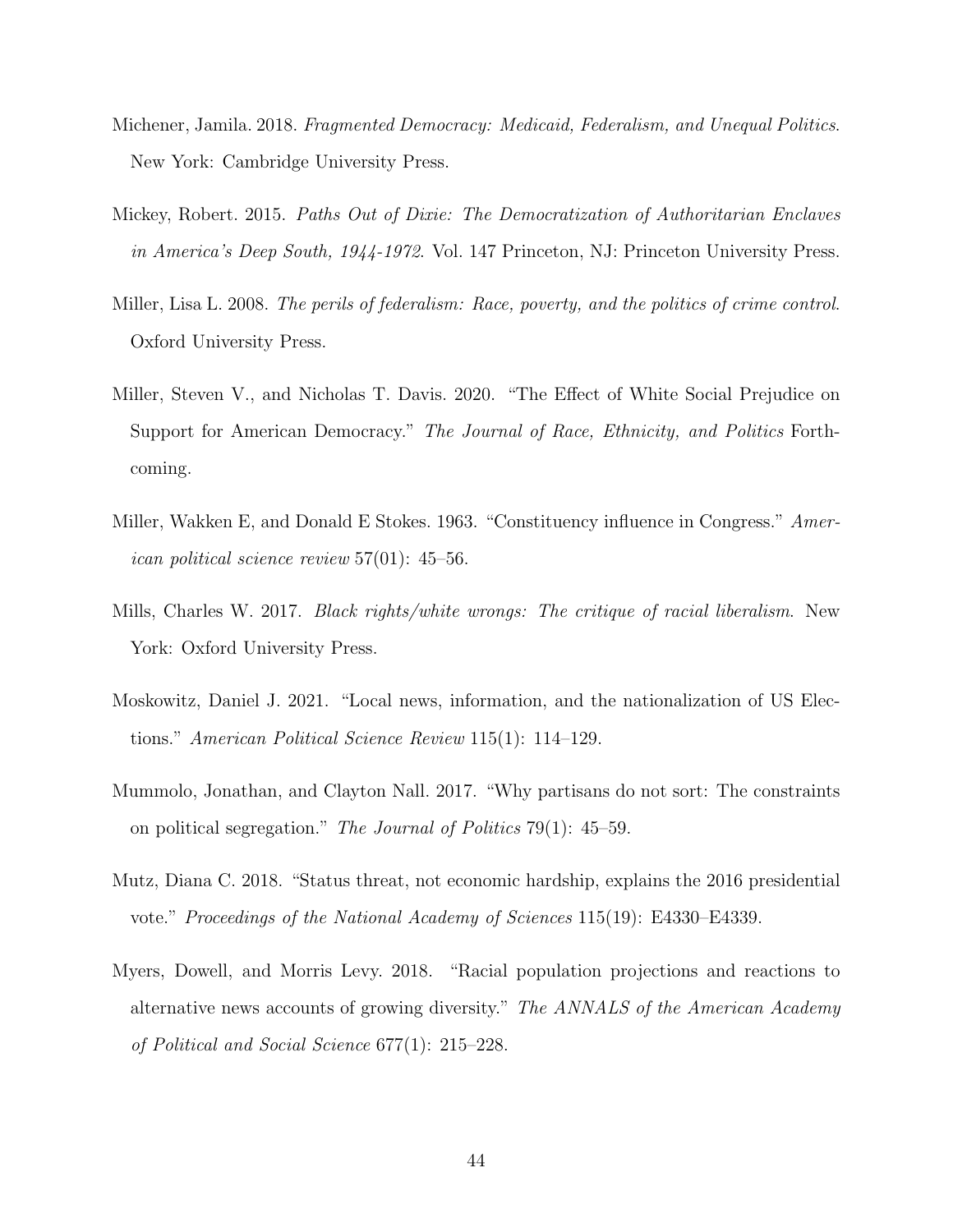- Niesse, Mark, and Nick Thieme. 2019. "Closures accelerated after Supreme Court invalidated Voting Rights Act provision, putting thousands farther from the polls." Atlanta Journal-Constitution .
- North, Douglass C. 1981. Structure and change in economic history. Norton.
- O'Brian, Neil A. 2019a. "Income Inequality and Congressional Republican Position Taking, 1913–2013." The Journal of Politics 81(4): 1533–1538.
- O'Brian, Neil A. 2019b. "One-Party States and Legislator Extremism in the US House, 1876–2012." The Journal of Politics 81(4).
- Olson, Michael. 2020. "Party System Competitiveness and Roll Call Voting: Evidence from State Legislatures in the U.S. South, 1880-1920." Working Paper .
- Pacheco, Julianna. 2013. "The thermostatic model of responsiveness in the American states." State Politics & Policy Quarterly 13(3): 306–332.
- Parker, Christopher S, and Matt A Barreto. 2014. *Change They Can't Believe In: The Tea* Party and Reactionary Politics in America-Updated Edition. Princeton, NJ: Princeton University Press.
- Parker, Christopher Sebastian, and Christopher C Towler. 2019. "Race and Authoritarianism in American Politics." Annual Review of Political Science 22: 503–519.
- Phillips, Anne. 1991. Engendering democracy. State College, PA: Penn State Press.
- Poole, Keith T, and Howard Rosenthal. 1997. Congress: A Political-economic History of Roll Call Voting. New York: Oxford University Press.
- Przeworski, Adam. 1986. Capitalism and social democracy. New York: Cambridge University Press.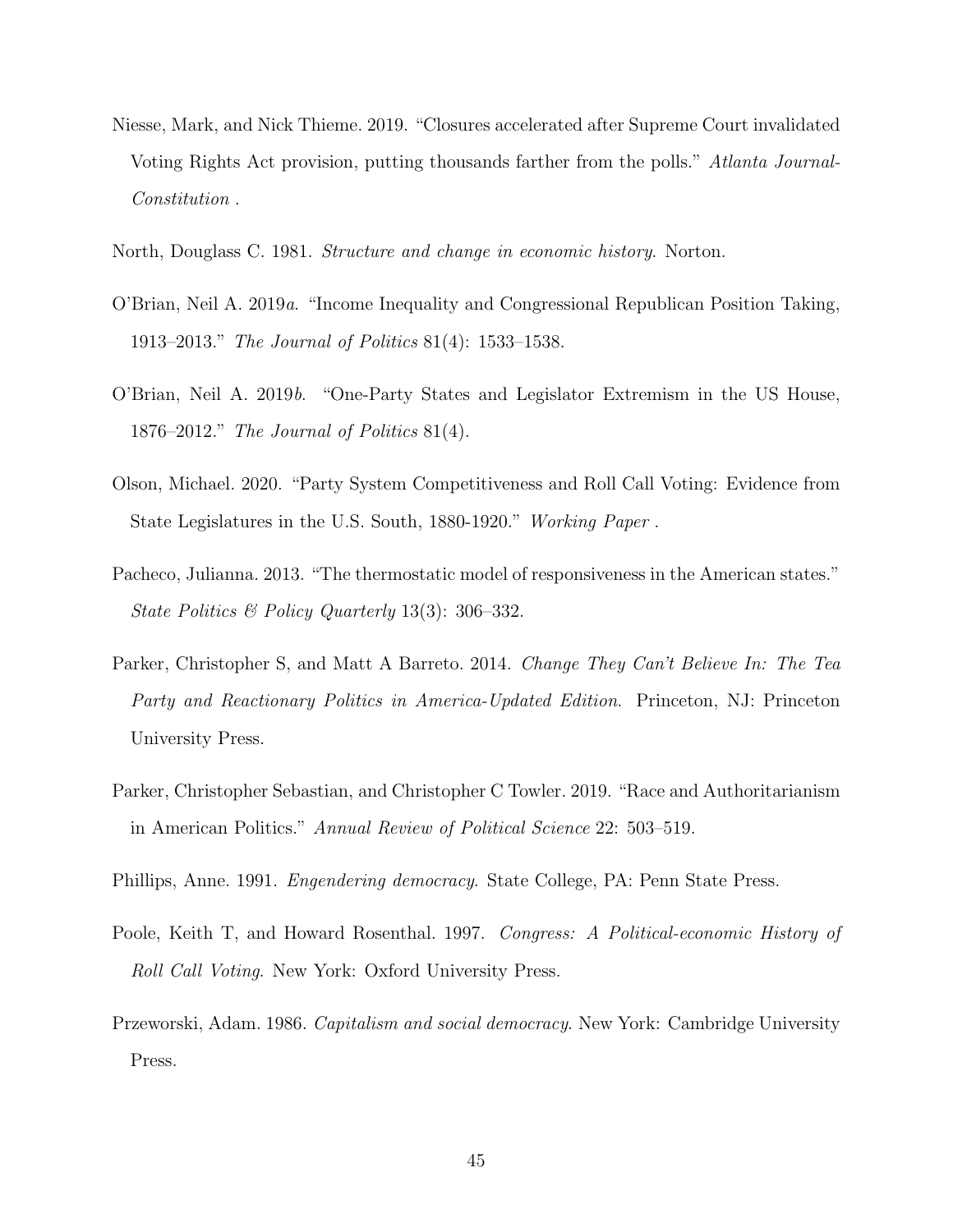- Quinn, Kevin M. 2004. "Bayesian factor analysis for mixed ordinal and continuous responses." *Political Analysis* 12(4): 338–353.
- Rakner, Lise, and Nicolas Van de Walle. 2009. "Democratization by elections? Opposition weakness in Africa." *Journal of democracy* 20(3): 108–121.
- Ranney, Austin. 1976. "Parties in State Politics." In Politics in the American States: A Comparative Analysis, ed. Herbert Jacob, and Kenneth N. Vines. Boston, MA: Little, Brown.
- Rigby, Elizabeth, and Gerald C Wright. 2013. "Political parties and representation of the poor in the American states." American Journal of Political Science 57(3): 552–565.
- Riker, William H. 1964. Federalism: Origin, operation, significance. Boston: Little, Brown.
- Riker, William H. 1975. "Federalism." In Handbook of Political Science: Governmental Institutions and Processes, ed. Fred I. Greenstein, and Nelson W. Polsby. Reading, MA: Addison-Wesley pp. 93–172.
- Rocco, Philip. 2021. "Laboratories of What? American Federalism and the Politics of Democratic Subversion." In In Democratic Resilience: Can the US Withstand Rising Polarization?, ed. Robert Lieberman, Suzanne Mettler, and Ken Roberts. New York: Cambridge University Press.
- Rodden, Jonathan A. 2019. Why cities lose: The deep roots of the urban-rural political divide. New York: Basic Books.
- Rogers, Steven. 2017. "Electoral Accountability for State Legislative Roll Calls and Ideological Representation." American Political Science Review 111(3): 555–571.
- Rothman, Adam. 2005. Slave country: American expansion and the origins of the Deep South. Cambridge, MA: Harvard University Press.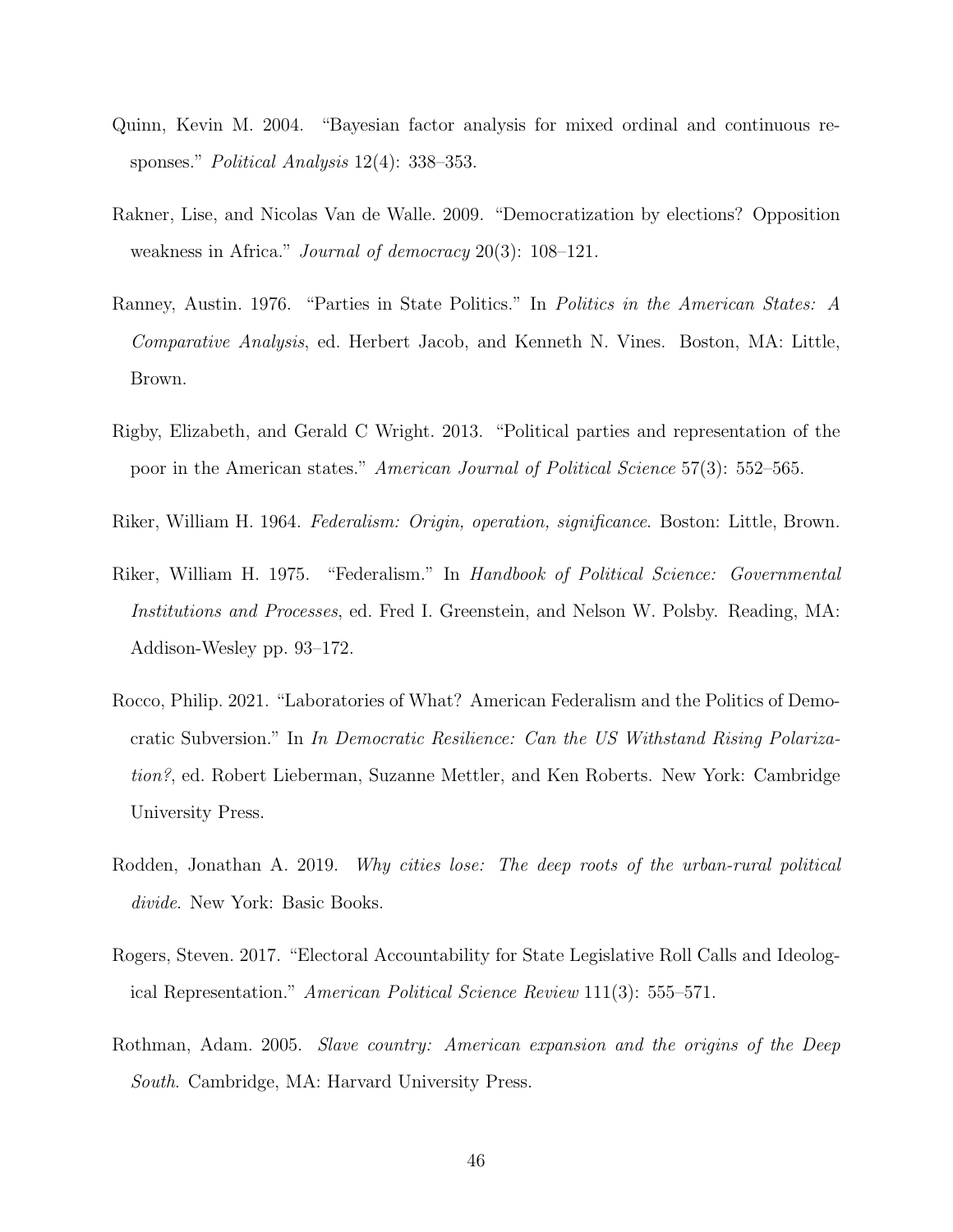- Sartori, Giovanni. 1970. "Concept misformation in comparative politics." American Political Science Review 64(4): 1033–1053.
- Schickler, Eric. 2016. Racial realignment: The transformation of American liberalism, 1932– 1965. Princeton, NJ: Princeton University Press.
- Schuit, Sophie, and Jon C Rogowski. 2017. "Race, representation, and the voting rights act." American Journal of Political Science 61(3): 513–526.
- Schumpeter, Joseph A. 1942. Capitalism, socialism and democracy. Harper & Brothers.
- Self, Robert O. 2005. American Babylon: Race and the struggle for postwar Oakland. Vol. 34 Princeton, NJ: Princeton University Press.
- Shapiro, Ian. 2009. The state of democratic theory. Princeton, NJ: Princeton University Press.
- Shelby, Tommie. 2005. We who are dark: The philosophical foundations of black solidarity. Cambridge: Harvard University Press.
- Shepsle, Kenneth A, and Barry R Weingast. 1981. "Structure-induced equilibrium and legislative choice." Public choice 37(3): 503–519.
- Shor, Boris, and Nolan McCarty. 2011. "The Ideological Mapping of American legislatures." American Political Science Review 105(03): 530–551.
- Shufeldt, Gregory, and Patrick Flavin. 2012. "Two distinct concepts: Party competition in government and electoral competition in the American states." State Politics  $\mathcal{C}$  Policy Quarterly 12(3): 330–342.
- Sides, John, Michael Tesler, and Lynn Vavreck. 2018. Identity crisis. Princeton University Press.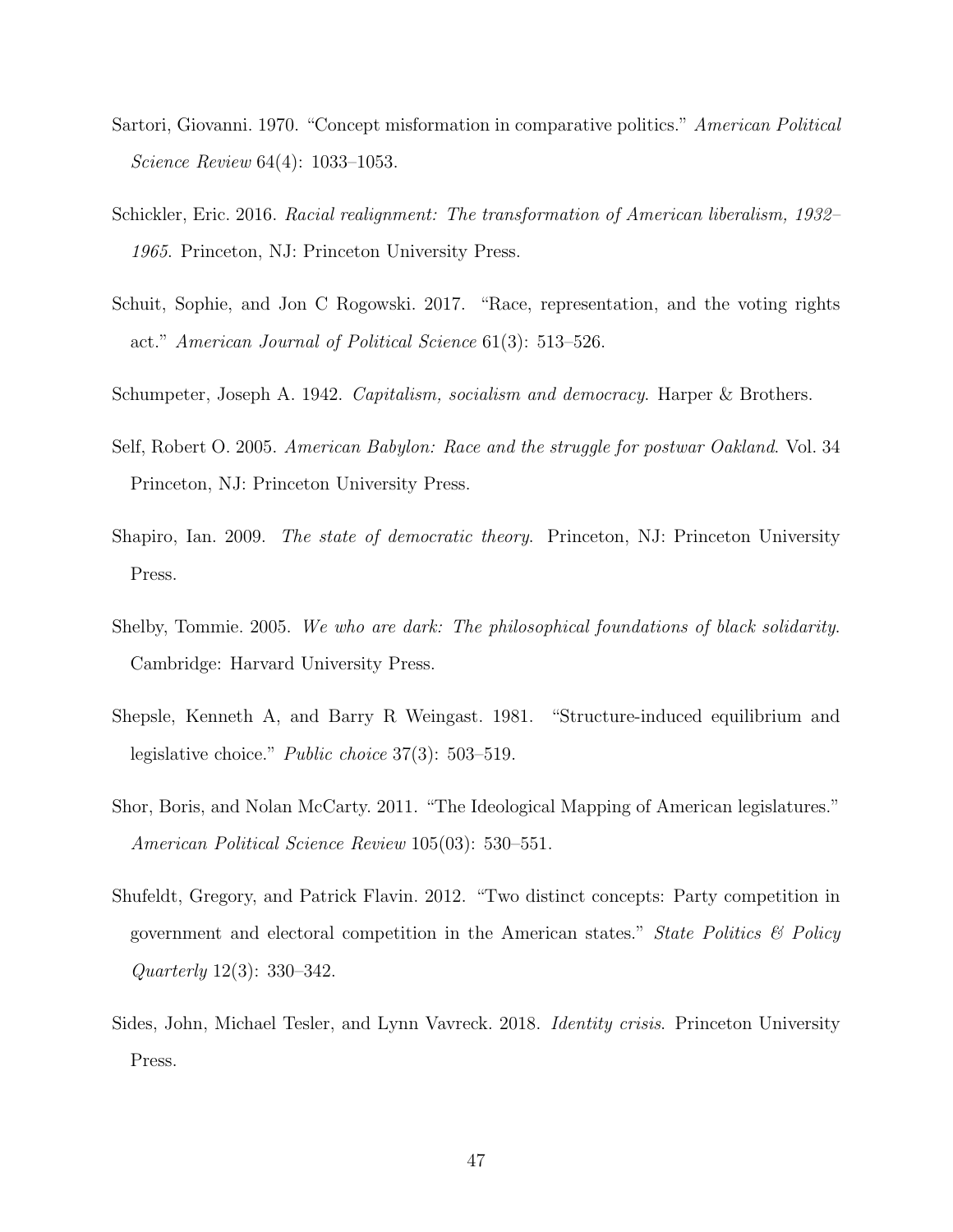- Simonovits, Gabor, Andrew M Guess, and Jonathan Nagler. 2019. "Responsiveness without Representation: Evidence from Minimum Wage Laws in US States." American Journal of Political Science 63(2): 401–410.
- Smith, Rogers M. 1993. "Beyond Tocqueville, Myrdal, and Hartz: the multiple traditions in America." *American political science review* 87(3): 549–566.
- Soss, Joe, and Vesla Weaver. 2017. "Police are our government: Politics, political science, and the policing of race–class subjugated communities." Annual Review of Political Science 20: 565–591.
- Stephanopoulos, Nicholas, and Christopher Warshaw. 2020. "The impact of partisan gerrymandering on political parties." Legislative Studies Quarterly forthcoming.
- Stephens-Dougan, LaFleur. 2016. "Priming racial resentment without stereotypic cues." The Journal of Politics 78(3): 687–704.
- Stewart III, Charles, Stephen Ansolabehere, and Nathaniel Persily. 2016. "Revisiting public opinion on voter identification and voter fraud in an era of increasing partisan polarization." Stan. L. Rev. 68: 1455.
- Teele, Dawn Langan. 2018a. Forging the Franchise: The Political Origins of the Women's Vote. Princeton, NJ: Princeton University Press.
- Teele, Dawn Langan. 2018b. "How the west was won: competition, mobilization, and women's enfranchisement in the United States." The Journal of Politics 80(2): 442–461.
- Tesler, Michael. 2016. Post-racial or most-racial?: Race and politics in the Obama Era. Chicago: University of Chicago Press.
- Treier, Shawn, and Simon Jackman. 2008. "Democracy as a latent variable." American Journal of Political Science 52(1): 201–217.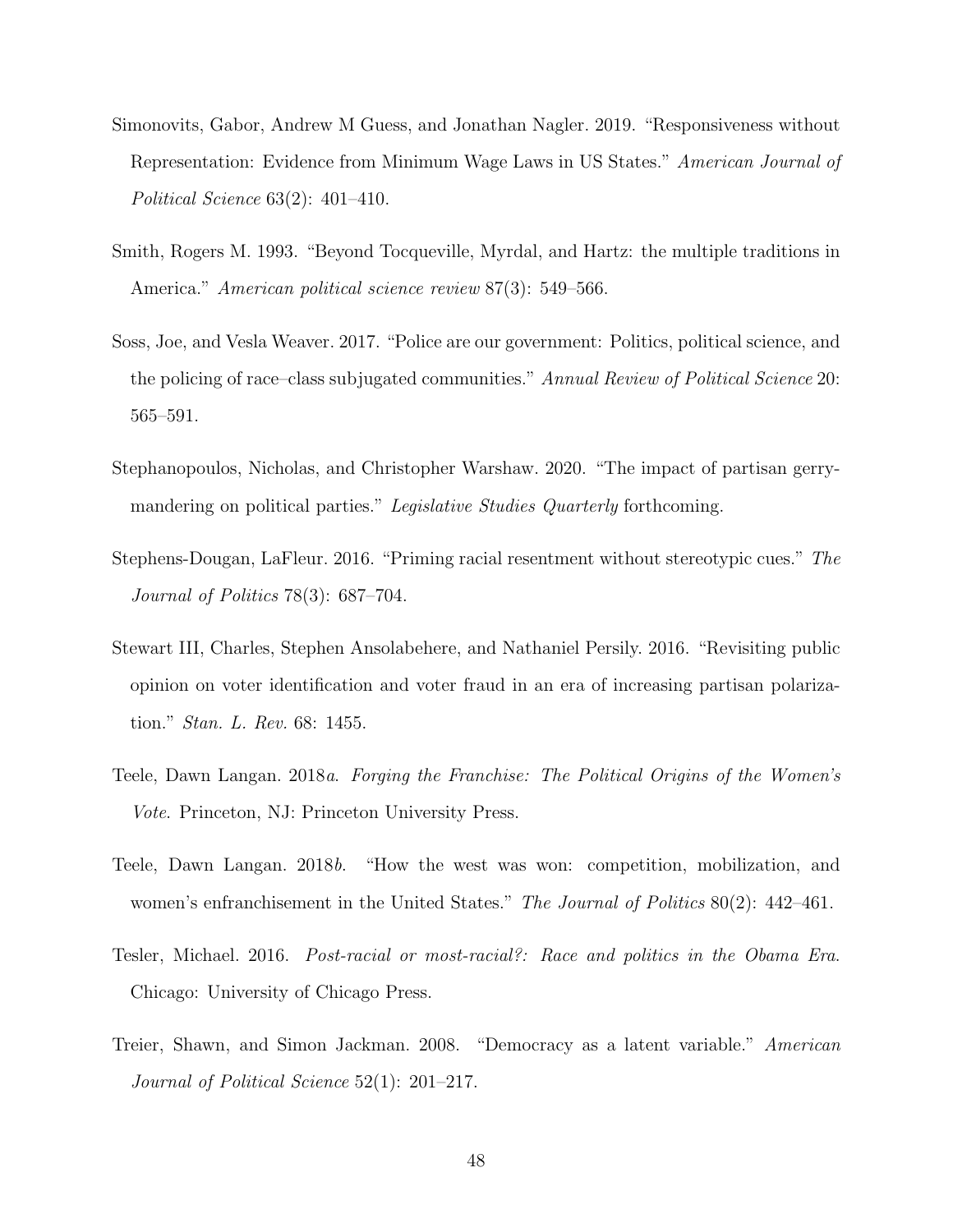- Trounstine, Jessica. 2018. Segregation by design: Local politics and inequality in American cities. New York: Cambridge University Press.
- Weaver, Vesla M, and Gwen Prowse. 2020. "Racial authoritarianism in US democracy." Science 369(6508): 1176–1178.
- Weiner, Myron. 1965. "Political integration and political development." The Annals of the American Academy of Political and Social Science 358(1): 52–64.
- Weingast, Barry R. 2016. "Capitalism, democracy, and countermajoritarian institutions." Supreme Court Economic Review 23(1): 255–277.
- Weissert, Carol S. 2011. "Beyond marble cakes and picket fences: What US federalism scholars can learn from comparative work." The Journal of Politics 73(4): 965–979.
- Welzel, Christian. 2007. "Are levels of democracy affected by mass attitudes? Testing attainment and sustainment effects on democracy." International Political Science Review 28(4): 397–424.
- Wollheim, Richard. 2016. "A Paradox in the Theory of Democracy." In Democracy: A Reader, ed. Ricardo Blaug, and John Schwarzmantel. New York: Columbia University Press pp. 177–178.
- Xu, Yiqing. 2017. "Generalized synthetic control method: Causal inference with interactive fixed effects models." Political Analysis 25(1): 57–76.
- Ziblatt, Daniel. 2017. Conservative Political Parties and the Birth of Modern Democracy in Europe. New York: Cambridge University Press.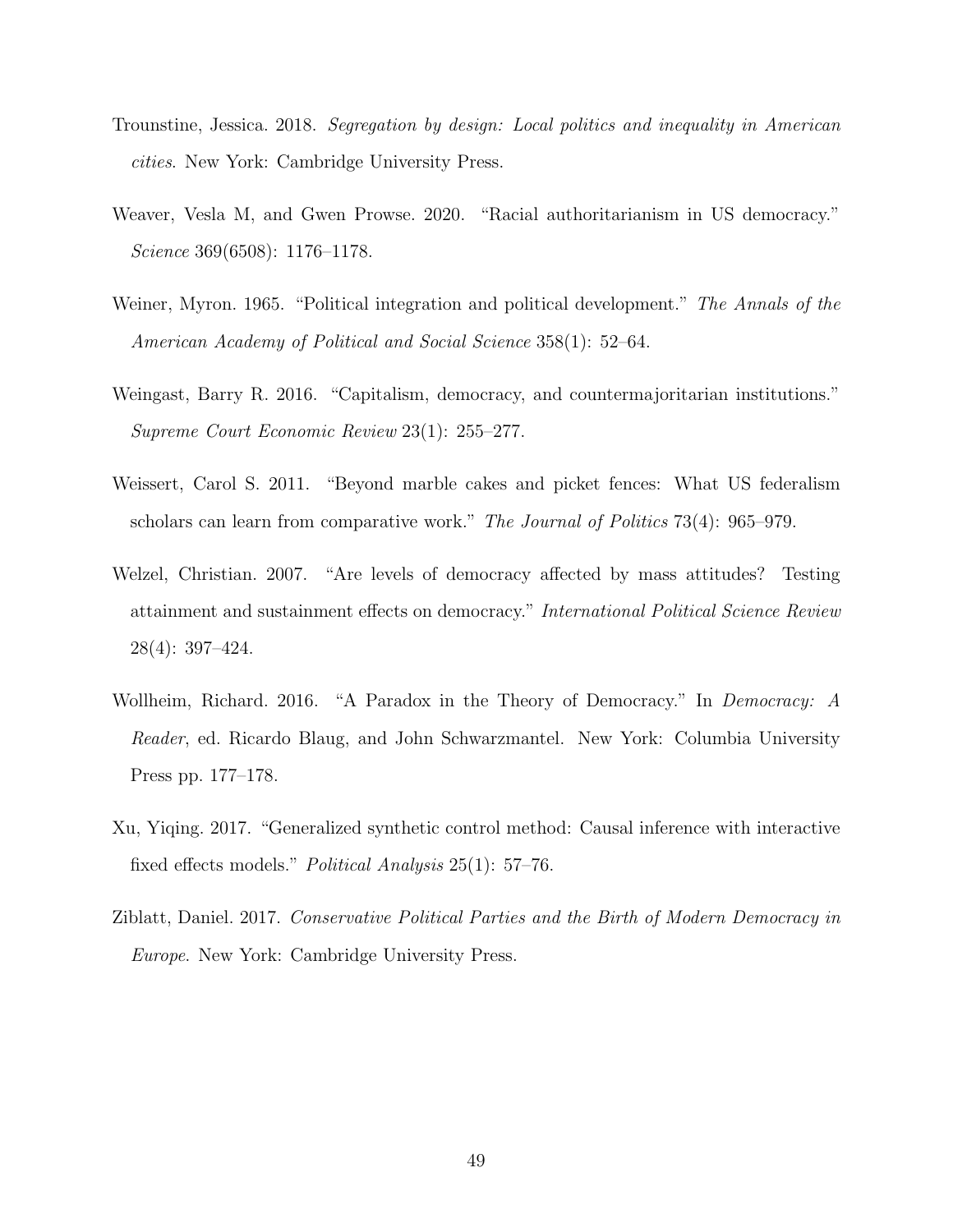## A1 Data Sources

|  |  |  |  | Table A1: Data Sources for Democracy Indicators |  |
|--|--|--|--|-------------------------------------------------|--|
|--|--|--|--|-------------------------------------------------|--|

| Indicator                                                                                 | Source                                       |
|-------------------------------------------------------------------------------------------|----------------------------------------------|
| Automatic Voter Registration (any)                                                        | McGhee, Hill, and Romero 2021                |
| Automatic Voter Registration (back end)                                                   | McGhee, Hill, and Romero 2021                |
| District compactness                                                                      | Kaufman, King, and Komisarchik 2019          |
| early voting                                                                              | Correlates of State Policy                   |
| Election data completeness                                                                | MIT Election Lab                             |
| felony disenfranchisement                                                                 | Correlates of State Policy                   |
| Gerrymandering: declination (Cong.)                                                       | Warshaw and Stephanopolous 2020              |
| Gerrymandering: declination (Cong.-Pres.)                                                 | Warshaw and Stephanopolous 2020              |
| Gerrymandering: declination (state leg.)                                                  | Warshaw and Stephanopolous 2020              |
| Gerrymandering: declination (state leg.-pres.)                                            | Warshaw and Stephanopolous 2020              |
| Gerrymandering: Efficiency gap (Cong.)                                                    | Warshaw and Stephanopolous 2020              |
| Gerrymandering: Efficiency gap (Cong.-Pres.)                                              | Warshaw and Stephanopolous 2020              |
| Gerrymandering: Efficiency gap (state leg.)                                               | Warshaw and Stephanopolous 2020              |
| Gerrymandering: Efficiency gap (state leg.-pres.)                                         | Warshaw and Stephanopolous 2020              |
| Gerrymandering: mean-median difference (Cong.)                                            | Warshaw and Stephanopolous 2020              |
| Gerrymandering: mean-median difference (Cong.-Pres.)                                      | Warshaw and Stephanopolous 2020              |
| Gerrymandering: mean-median difference (state leg.)                                       | Warshaw and Stephanopolous 2020              |
| Gerrymandering: mean-median difference (state leg.-pres.)                                 | Warshaw and Stephanopolous 2020              |
| Gerrymandering: partisan symmetry (Cong.)                                                 | Warshaw and Stephanopolous 2020              |
| Gerrymandering: partisan symmetry (Cong.-Pres.)                                           | Warshaw and Stephanopolous 2020              |
| Gerrymandering: partisan symmetry (state leg.)                                            | Warshaw and Stephanopolous 2020              |
| Gerrymandering: partisan symmetry (state leg.-pres.)                                      | Warshaw and Stephanopolous 2020              |
| military and overseas ballots not returned                                                | MIT Election Lab                             |
| military and overseas ballots rejected                                                    | MIT Election Lab                             |
| No-fault absentee voting                                                                  | Correlates of State Policy                   |
|                                                                                           | Correlates of State Policy                   |
| number of felons ineligible to vote as percent of state population<br>online registration | MIT Election Lab                             |
|                                                                                           | Caughey and Warshaw 2018                     |
| Opinion-policy difference (economic)                                                      |                                              |
| Opinion-policy difference (social)                                                        | Caughey and Warshaw 2018<br>MIT Election Lab |
| percent of eligible voters who register                                                   | MIT Election Lab                             |
| postelection audit required                                                               |                                              |
| provisional ballots cast                                                                  | MIT Election Lab                             |
| provisional ballots rejected                                                              | MIT Election Lab                             |
| registration or absentee ballot problems (off-year)                                       | MIT Election Lab                             |
| registration or absentee ballot problems (on-year)                                        | MIT Election Lab                             |
| registrations rejected                                                                    | MIT Election Lab                             |
| Restrictions on voter reg. drives                                                         | Brennan Center                               |
| Same day registration                                                                     | Grumbach and Hill 2021                       |
| State allows currently incarcerated to vote                                               | National Conference of State Legislatures    |
| under- and over-votes cast in an election                                                 | MIT Election Lab                             |
| voter ID $(any)$                                                                          | Grumbach and Hill 2021                       |
| voter ID (strict)                                                                         | Grumbach and Hill 2021                       |
| voters deterred because of disability or illness (off-year)                               | MIT Election Lab                             |
| voters deterred because of disability or illness (on-year)                                | MIT Election Lab                             |
| voting wait times                                                                         | MIT Election Lab                             |
| website for absentee status                                                               | MIT Election Lab                             |
| website for precinct ballot                                                               | MIT Election Lab                             |
| website for provisional ballot check                                                      | MIT Election Lab                             |
| website for registration status                                                           | MIT Election Lab                             |
| website with polling place                                                                | MIT Election Lab                             |
| Youth preregistration                                                                     | National Conference of State Legislatures    |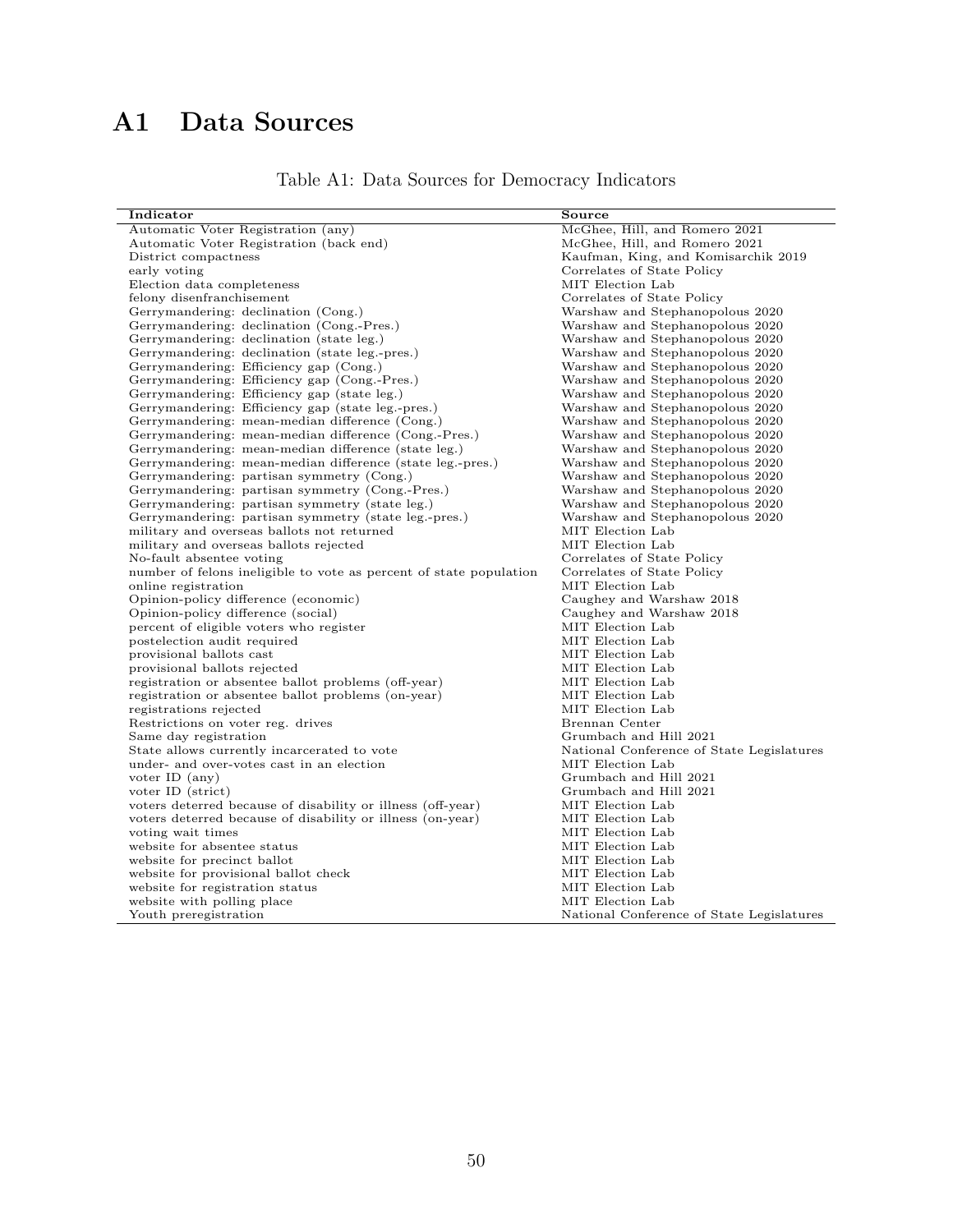## A2 Additional Construct Validation



Figure A1: Correlation with Cost of Voting Index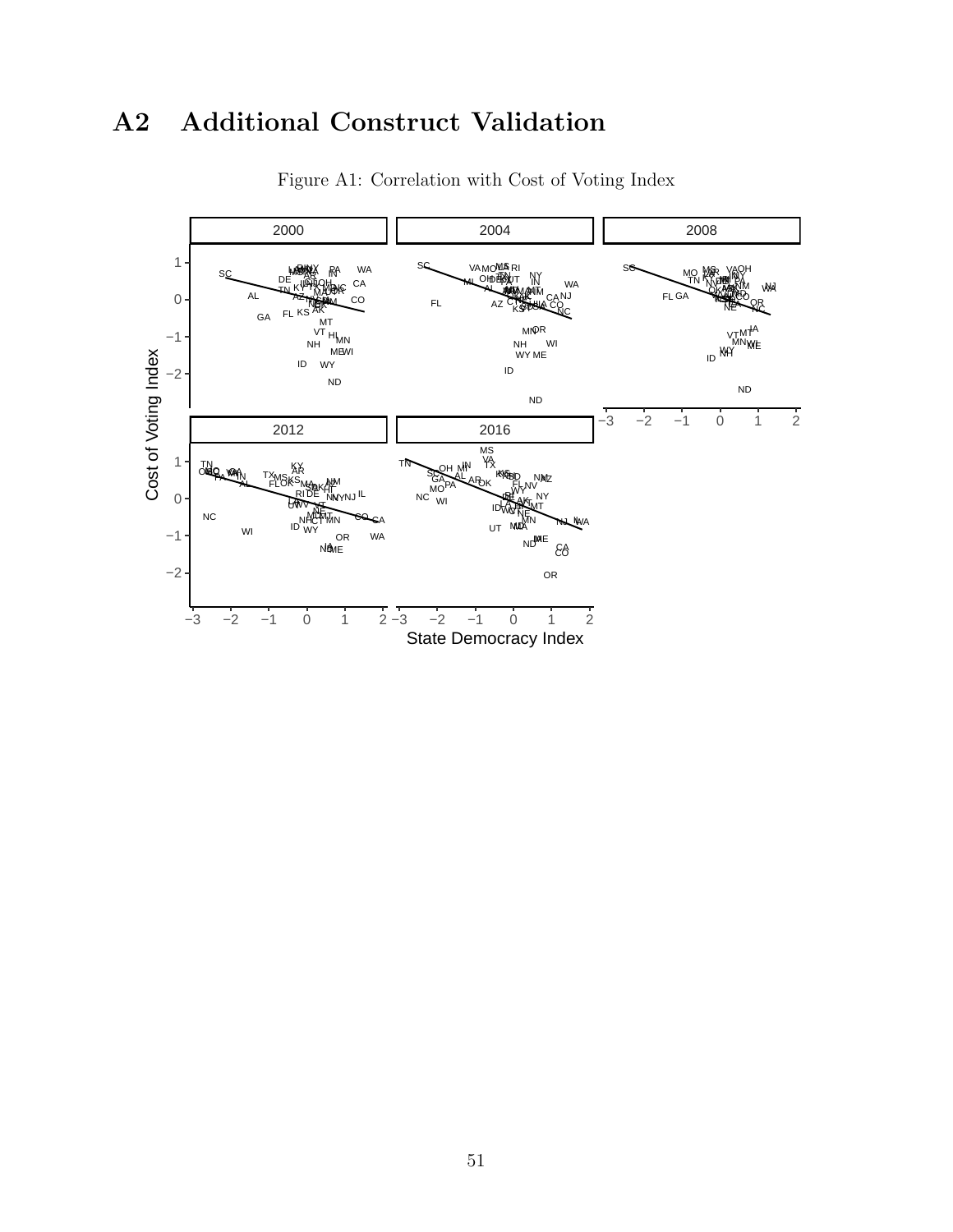

Figure A2: Correlation with Turnout of VEP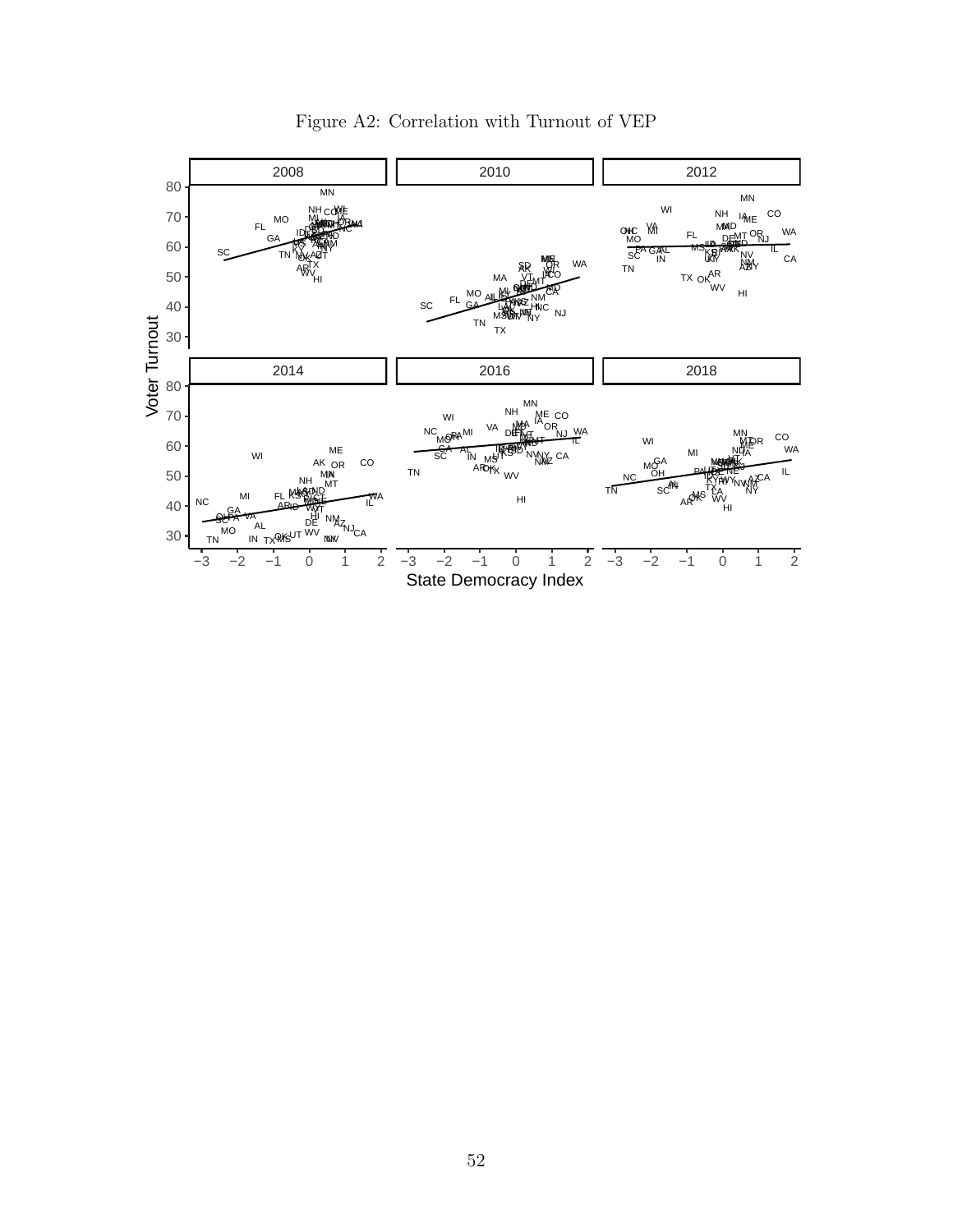### A3 Additional Robustness Checks

### A3.1 Additional Synthetic Control Specifications

Figure A3: Effect of GOP Control Using Alternative Synthetic Control Specifications



Note: Panels (a) through (c) plot generalized synthetic control estimates, each varying the number of minimum pre-treatment periods required for a state to be included in the analysis.

Figure A4: Synthetic Control Placebo Results



Note: Plot shows results of a generalized synthetic control specification in which a random set of states are assigned a placebo treatment with a probability of 0.5 in a (uniform) random year between 2000 and 2018.

# A3.2 Additional Callaway & Sant'Anna Difference-in-Differences Specifications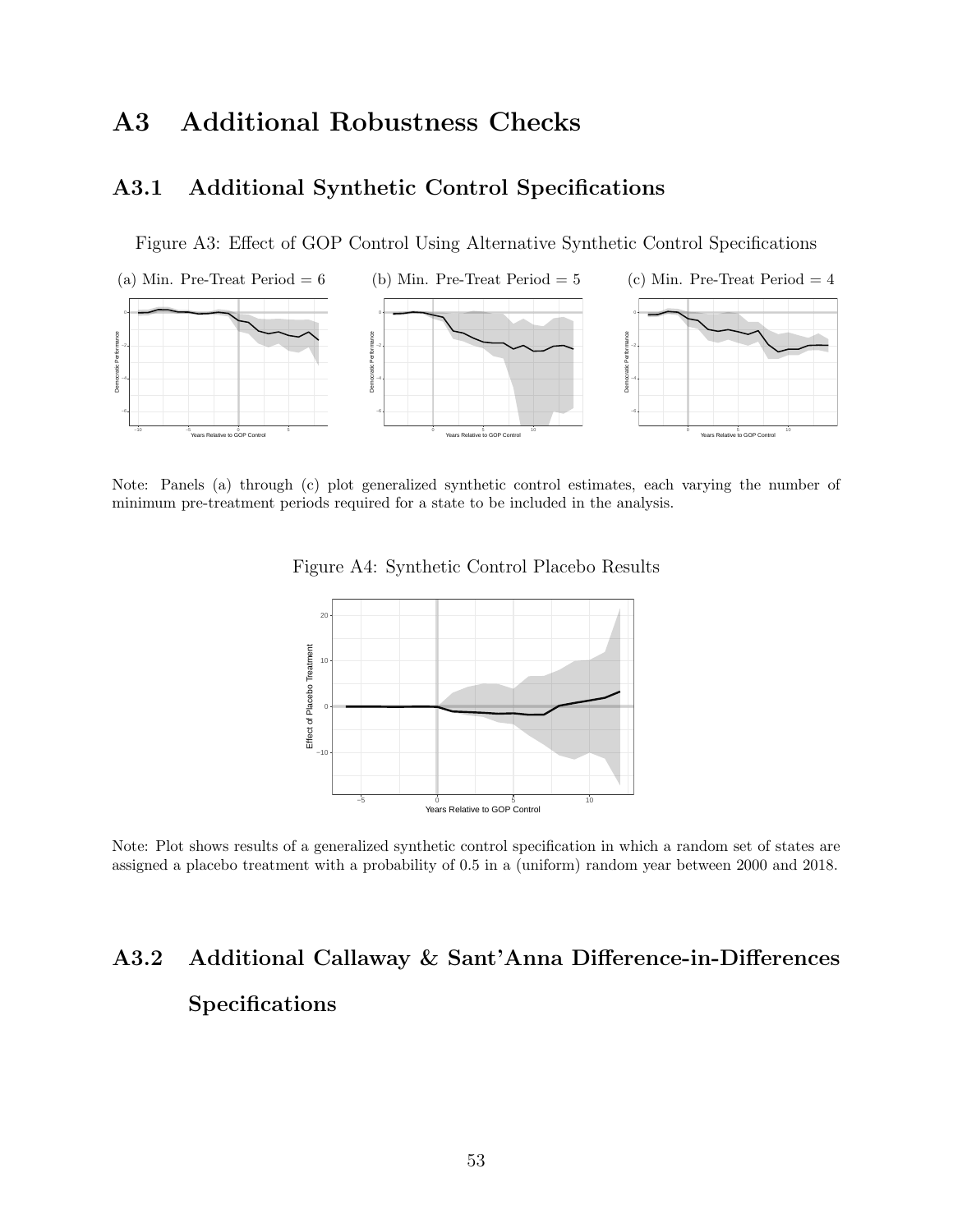

Figure A5: Effect of Competition and Polarization Using Callaway & Sant'Anna Estimator

Note: Panel (a) shows the effect of partisan competition. Panel (b) shows the effect of polarization. Both panels use discretized treatment variables and ATT aggregation methods from Callaway and Sant'Anna (2020).

Figure A6: Effect of Demographic Change Using Callaway & Sant'Anna Estimator

(a) Effect of  $\Delta \%$  Black on Democratic Performance

(b) Effect of  $\Delta \%$  Latino on Democratic Performance



Note: Panel (a) shows the effect of change in Black population. Panel (b) shows the effect of change in Latino population. Both panels use discretized treatment variables and ATT aggregation methods from Callaway and Sant'Anna (2020).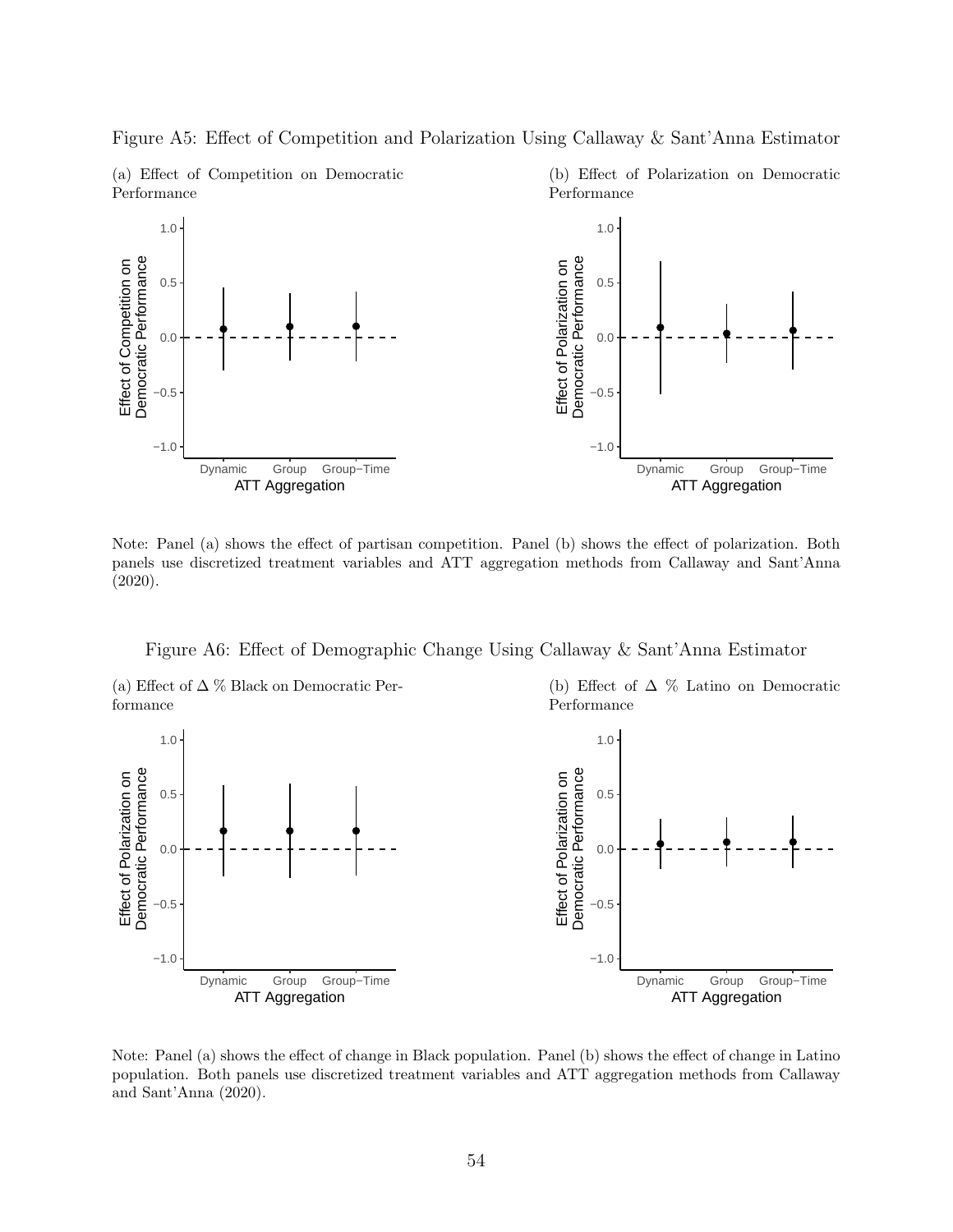## A4 Additional Results

## A4.1 Additive Democracy Index

|                                         | <i>Outcome:</i> State Democracy Score (Additive) |                        |                        |                        |                        |                        |                        |  |
|-----------------------------------------|--------------------------------------------------|------------------------|------------------------|------------------------|------------------------|------------------------|------------------------|--|
|                                         | Model 1                                          | Model 2                | Model 3                | Model 4                | Model 5                | Model 6                | Model 7                |  |
| competition_allleg_lag                  | 0.141<br>(0.120)                                 |                        |                        | 0.111<br>(0.116)       | 0.140<br>(0.104)       | 0.103<br>(0.119)       | 0.061<br>(0.133)       |  |
| polarization_avg                        |                                                  | 0.037<br>(0.141)       |                        | 0.050<br>(0.120)       | 0.066<br>(0.106)       | 0.067<br>(0.132)       | 0.055<br>(0.124)       |  |
| Republican                              |                                                  |                        | $-0.440**$<br>(0.147)  | $-0.430**$<br>(0.148)  | $-0.418**$<br>(0.149)  | $-0.424**$<br>(0.142)  | $-0.472**$<br>(0.163)  |  |
| competition_allleg_lag:polarization_avg |                                                  |                        |                        |                        | 0.101<br>(0.080)       |                        |                        |  |
| polarization_avg:Republican             |                                                  |                        |                        |                        |                        | $-0.075$<br>(0.212)    |                        |  |
| competition_allleg_lag:Republican       |                                                  |                        |                        |                        |                        |                        | 0.153<br>(0.166)       |  |
| Constant                                | $-1.583***$<br>(0.060)                           | $-1.550***$<br>(0.111) | $-1.419***$<br>(0.083) | $-1.399***$<br>(0.129) | $-1.411***$<br>(0.127) | $-1.391***$<br>(0.132) | $-1.395***$<br>(0.130) |  |
| N                                       | 833                                              | 833                    | 833                    | 833                    | 833                    | 833                    | 833                    |  |
| R-squared                               | 0.776                                            | 0.773                  | 0.791                  | 0.793                  | 0.795                  | 0.794                  | 0.795                  |  |
| Adj. R-squared                          | 0.757                                            | 0.753                  | 0.773                  | 0.775                  | 0.777                  | 0.775                  | 0.776                  |  |

Table A2: Main Results with Alternative Democracy Measure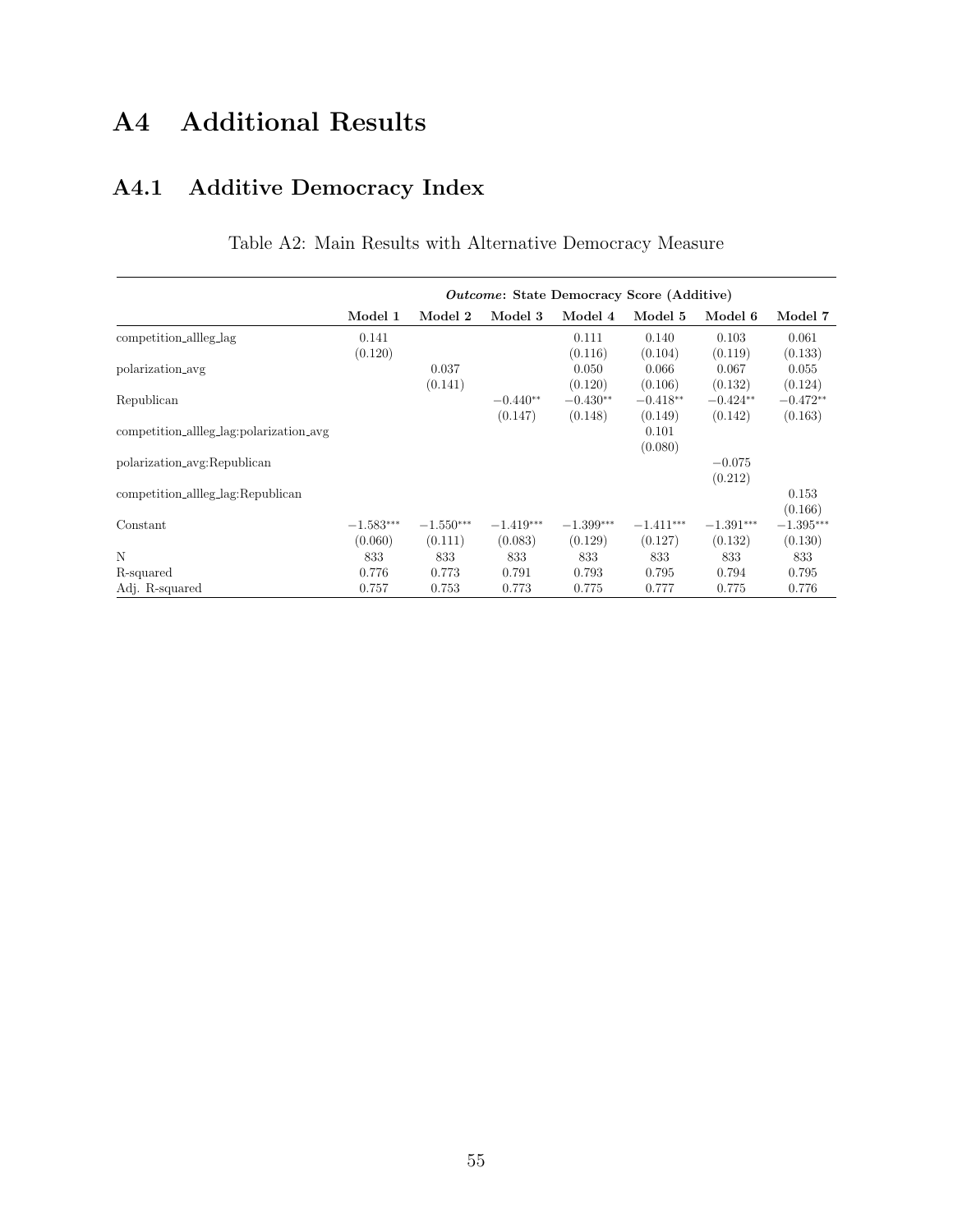## A4.2 Alternative Competition Measure: Electoral Competition

|                                        | <i>Outcome:</i> State Democracy Score |                        |                        |                       |                       |                       |                        |  |
|----------------------------------------|---------------------------------------|------------------------|------------------------|-----------------------|-----------------------|-----------------------|------------------------|--|
|                                        | Model 1                               | Model 2                | Model 3                | Model 4               | Model 5               | Model 6               | Model 7                |  |
| competition_votes_lag                  | 0.111<br>(0.059)                      |                        |                        | 0.065<br>(0.061)      | 0.066<br>(0.070)      | 0.067<br>(0.058)      | $0.139*$<br>(0.062)    |  |
| polarization_avg                       |                                       | 0.014<br>(0.134)       |                        | 0.048<br>(0.117)      | 0.047<br>(0.119)      | 0.061<br>(0.123)      | 0.039<br>(0.117)       |  |
| Republican                             |                                       |                        | $-0.470**$<br>(0.165)  | $-0.450**$<br>(0.171) | $-0.450**$<br>(0.169) | $-0.444**$<br>(0.166) | $-0.415**$<br>(0.155)  |  |
| competition_votes_lag:polarization_avg |                                       |                        |                        |                       | 0.002<br>(0.054)      |                       |                        |  |
| polarization_avg:Republican            |                                       |                        |                        |                       |                       | $-0.061$<br>(0.197)   |                        |  |
| competition_votes_lag:Republican       |                                       |                        |                        |                       |                       |                       | $-0.262*$<br>(0.123)   |  |
| Constant                               | $-0.578***$<br>(0.077)                | $-0.609***$<br>(0.118) | $-0.454***$<br>(0.094) | $-0.407**$<br>(0.135) | $-0.407**$<br>(0.135) | $-0.402**$<br>(0.136) | $-0.464***$<br>(0.117) |  |
| State FEs                              | Yes                                   | Yes                    | Yes                    | Yes                   | Yes                   | Yes                   | Yes                    |  |
| Year FEs                               | Yes                                   | Yes                    | Yes                    | Yes                   | Yes                   | Yes                   | Yes                    |  |
| N                                      | 833                                   | 833                    | 833                    | 833                   | 833                   | 833                   | 833                    |  |
| R-squared                              | 0.667                                 | 0.663                  | 0.687                  | 0.689                 | 0.689                 | 0.689                 | 0.697                  |  |
| Adj. R-squared                         | 0.639                                 | 0.634                  | 0.660                  | 0.661                 | 0.661                 | 0.661                 | 0.670                  |  |

### Table A3: Main Results with Electoral Competition Measure

∗∗∗p < .001; ∗∗p < .01; <sup>∗</sup>p < .05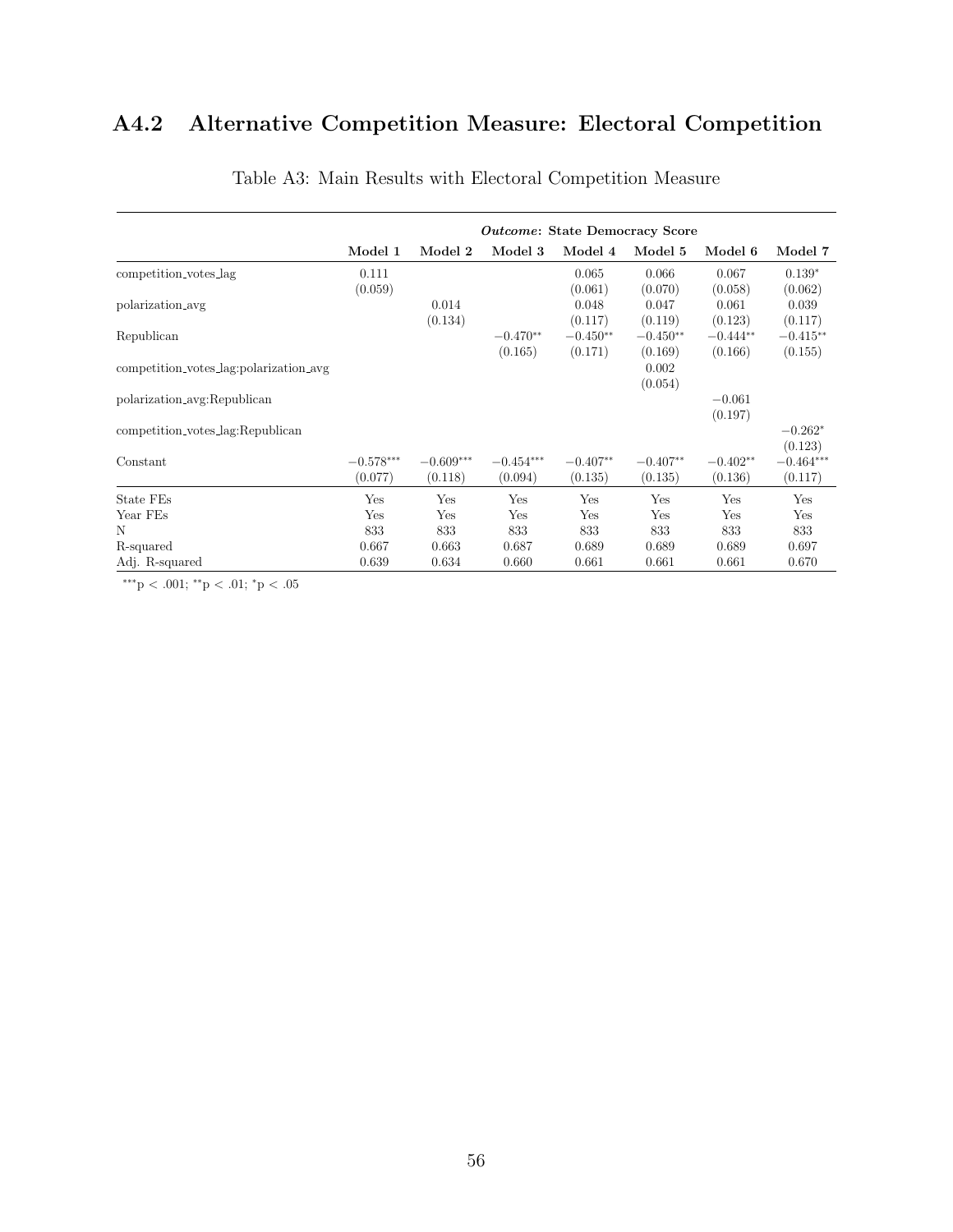### A5 Conceptualizing Democracy

Democracy is a broad concept, so a helpful way to get conceptual traction is to break its definition into component parts. Mainstream scholars of American politics have tended to conceptualize of democracy through the lenses of elections and public opinion most prominently. This is the case among quantitative American politics and political economy scholars (e.g., Downs 1957; Lax and Phillips 2012; Gilens and Page 2014; Achen and Bartels 2016), but earlier qualitative Americanists also put their main focus on elections and how they translate into legislative seats (e.g., Dahl 2003).<sup>29</sup>

In this tradition, electoral policies help serve as indicators for how democracy is performing. Some of these are policies and procedures that set the rules of the game. Election laws can make it easy and simple, or difficult and costly, for members of the polity to exercise their most important form of political participation, their vote. Districts can be gerrymandered, compacting and diluting votes in ways to make their influence over who serves in office highly unequal. Other indicators of democratic performance are not rules about democratic inputs, but rather measures of democratic outputs. Prominently, a bevy of studies has investigated the correspondence between the policy and ideological attitudes of constituents on the one hand, and politician behavior and policy outcomes on the other (e.g., Erikson, Wright, and McIver 1993; Gilens 2012; Lax and Phillips 2012; Caughey and Warshaw 2018).

However, other scholars have relied on broader conceptualizations of democracy. With a wider geographic focus, comparativists have put in considerable effort to conceptualize—and measure—democracy and democratic performance. Most prominently, the V-Dem group has conceptualized five different components of democracy: elections, liberalism, participation, deliberation, and egalitarianism. Democracy requires rights, which limit what electoral and legislative majorities can do (Estlund 2009; Brettschneider 2010). This is the liberalism component. The most important rights in the liberalism tradition are usually negative rights, that is, freedom from state encroachment in rights to speech, association, belief, and

 $^{29}$ A focus on leaders in "competition for votes" is also central to Schumpeter (1942).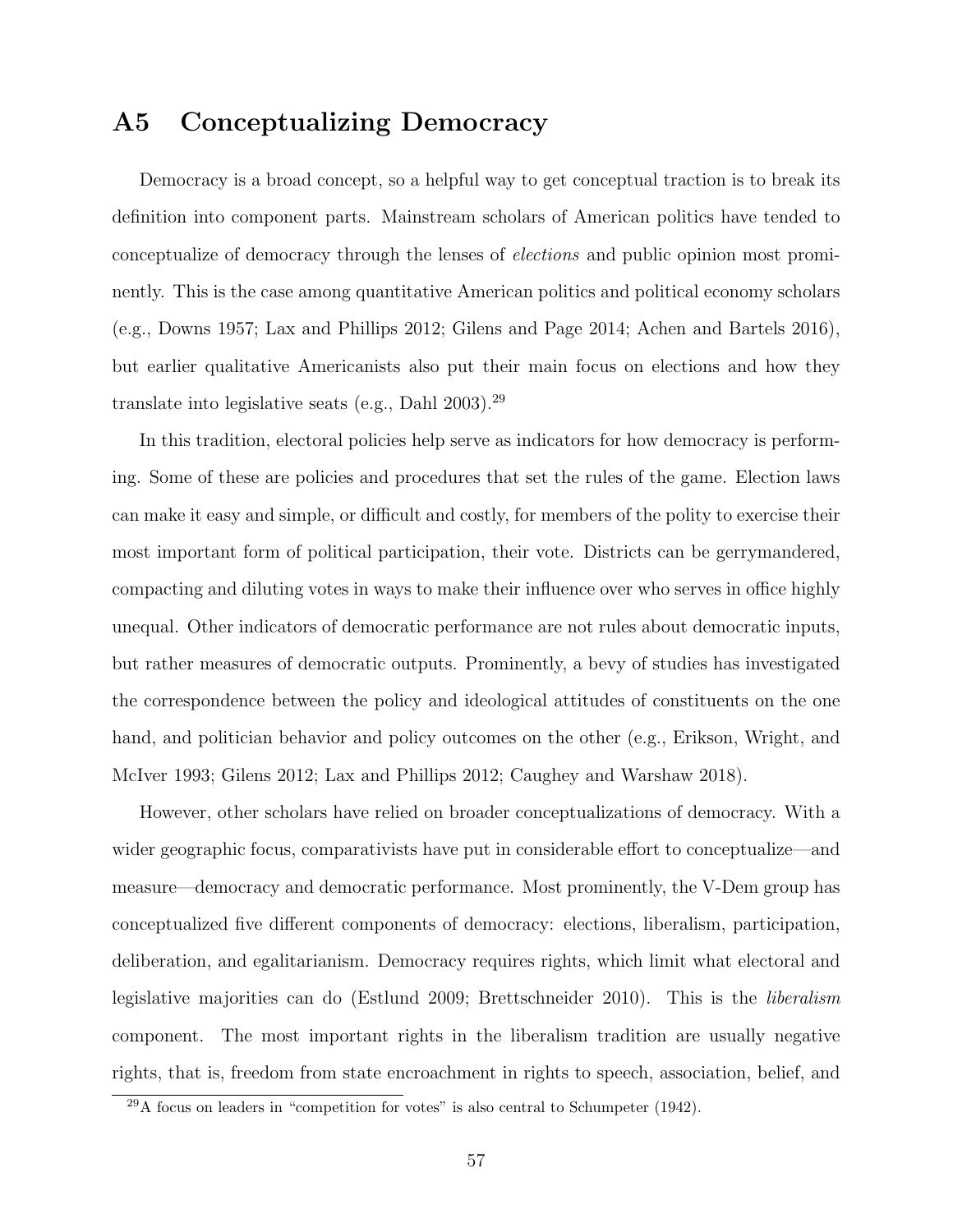other areas.<sup>30</sup>

In this article, we use electoral, liberal, and participatory conceptualizations of democracy, and do not focus on deliberation or egalitarianism. Still, we emphasize that there have been important critiques that liberalism does not capture the realization of rights in practice, and that liberal democratic regimes have depended on national prosperity derived from imperialism, racial exploitation, and the exclusion of nonwhite peoples (Mills 2017).<sup>31</sup>

The richest dive into the democratic performance of states in recent years has been that of Michener (2018), who points to individuals' interactions and experiences with state government as central to democratic performance. This article takes a related but distinct route in empirically investigating democracy in the states, addressing de jure laws (e.g., election law), implementation (e.g., gerrymandering), and observed democratic outcomes (e.g., the correspondence between opinion and policy) over time.

<sup>&</sup>lt;sup>30</sup>The democratic component of liberalism is especially concerned that a 'tyranny of the majority' would violate the rights of minorities. Shapiro (2009) suggested that "nondenomination," itself closely related to liberalism, be a key tenet of democracy. Feminist theories of liberal democracy suggest that reproductive rights are necessary for women to be equal democratic citizens (Phillips 1991; Craske, Molyneux, and Afshar 2002). Some scholars have also suggested that protecting the owners of capital is also an important minority consideration (North 1981; Weingast 2016).

<sup>&</sup>lt;sup>31</sup>To varying degrees, scholars in the liberal tradition have addressed such critiques by emphasizing *equality* of those rights under law—and the realization of rights in practice. Smith (1993) emphasized that the disconnect between the liberal understandings of American democracy and historical race and gender hierarchies necessitates the tracing of "multiple traditions" in American civic identity. King (2009) extended this idea, suggesting that dynamics in American democracy could be illuminated by looking at immigration policy and who it determined to be a full member of the polity. These debates over liberalism help to conceptualize the egalitarianism component of democracy. Democracy may depend on both procedural rules and substantive outcomes (Brettschneider 2010). Furthermore, the centrality of chattel slavery and racial hierarchy to the history of the United States has led American scholars across a variety of disciplines to focus explicitly on the rights and equities of African Americans as key markers of democratic performance (Foner 1988; Shelby 2005). Such analysis has broadly investigated racial democracy in terms of the right to vote (e.g., Kousser 1974), civil liberties (e.g., Francis 2014), and the distribution of social and economic capital (e.g., DuBois 1935; Glaude Jr. 2017). Further research has linked institutional racism and authoritarianism, both in the Jim Crow era of pervasive lynching (Mickey 2015), as well as the post-civil rights era (Parker and Towler 2019).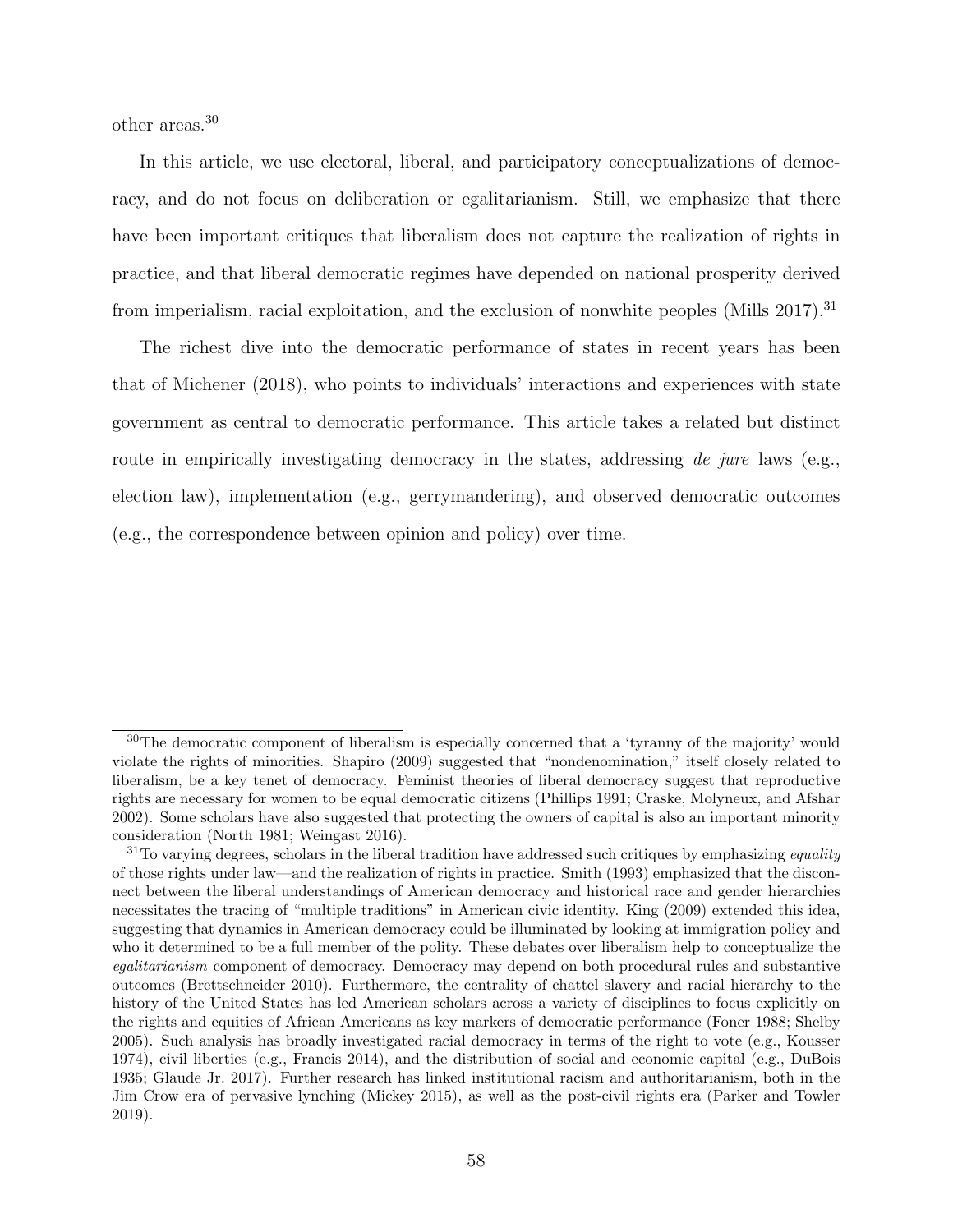# A6 Replication with Measures Covering Liberal and Egalitarian Democracy

### A6.1 Extending Measure to Liberal Democracy

In section A5, we described the electoral, liberal, and egalitarian subcomponents of democracy. In this section, we develop two new democracy measures that extend coverage to the liberal and egalitarian subcomponents, and use them to replicate our main results. The first of the two alternative measures builds on the original electoral democracy measure by adding indicators of liberal democracy. Figure A7 plots the discrimination parameters for the 61 indicators in this measure.

The indicators covering liberal democracy and freedom from authoritarian control come from different sources. Indicators related to criminal justice are from the Correlates of State Policy Database (Jordan and Grossmann 2016), as well as the Bureau of Justice Statistics and Institute for Justice. We also include state asset forfeiture ratings by the Institute for Justice "Policing for Profit" dataset.<sup>32</sup>

The discrimination parameters in Figure A7 suggest that a small number of indicators do not load well onto the latent democracy dimension (discrimination parameters close to zero). Although some indicators related to the carceral state, such as state incarceration rates and asset forfeiture ratings, load onto the democracy index well, others, such as three strikes laws and Black incarceration rates are orthogonal. This is suggestive evidence that that authoritarianism related to policing and incarceration might be a separate dimension of state democracy. A separate carceral authoritarianism dimension would be consistent with the results of Grumbach (2018), who finds that in contrast to many other policy areas (e.g., health care or gun control policy), criminal justice policy in the states has not shown much polarization by party.

Tables A4 and A5 show similar results to those with the main electoral democracy mea-

<sup>32</sup>Available at https://ij.org/report/policing-for-profit-3/policing-for-profit-data/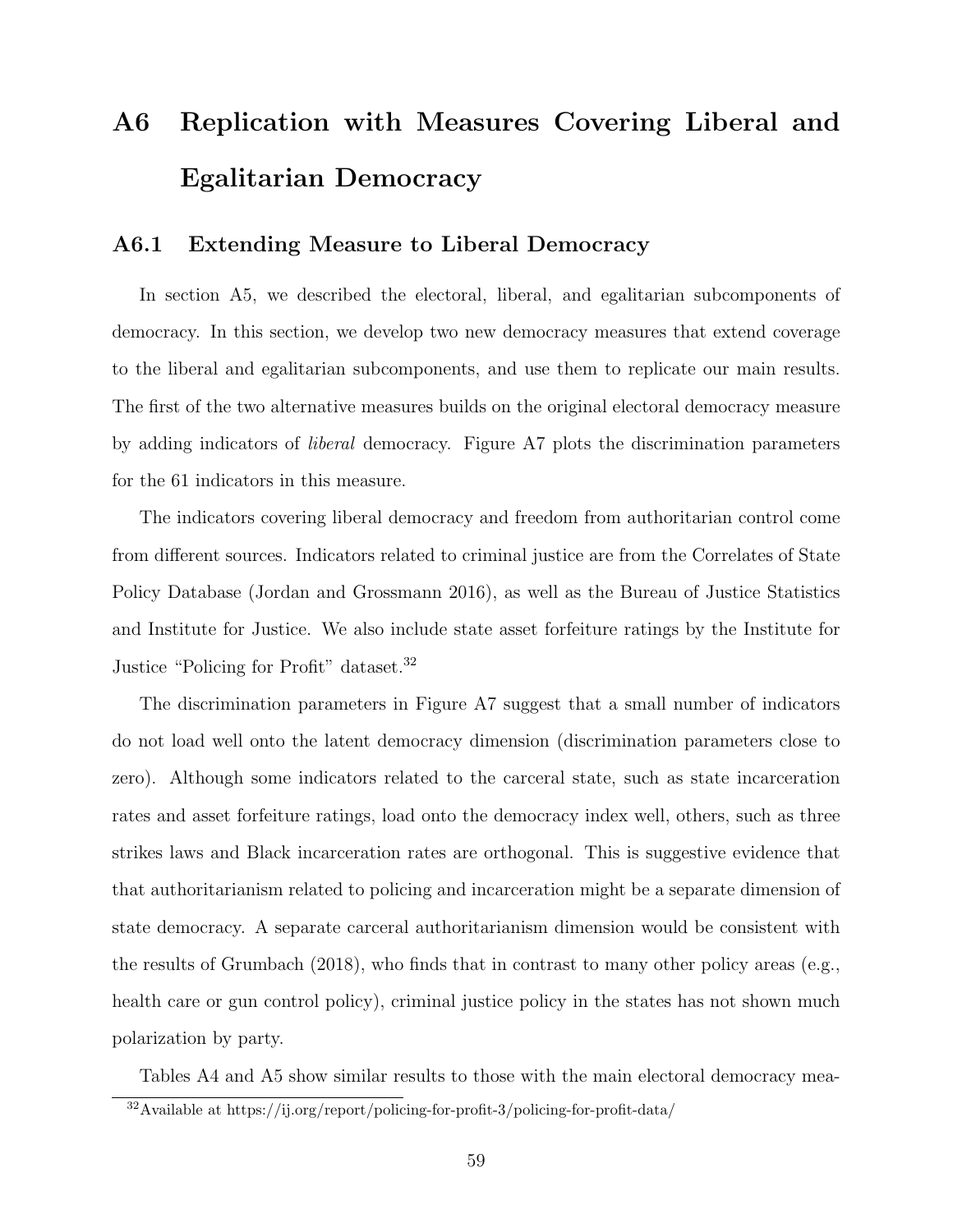#### Figure A7: Factor Loadings of Democracy Indicators (Electoral and Liberal)



Note: Figure presents the discrimination parameter estimates and Bayesian credible intervals for indicators used in the State Democracy Index.

sure used in the article. The most important substantive difference in the results is that those using this liberal-electoral measure show somewhat smaller (and not as often statistically significant) effects of competition. The similarity of the overall results reflects the fact that the electoral democracy indicators load much more strongly in the measurement model than do the liberal democracy indicators, as seen in Figure A7.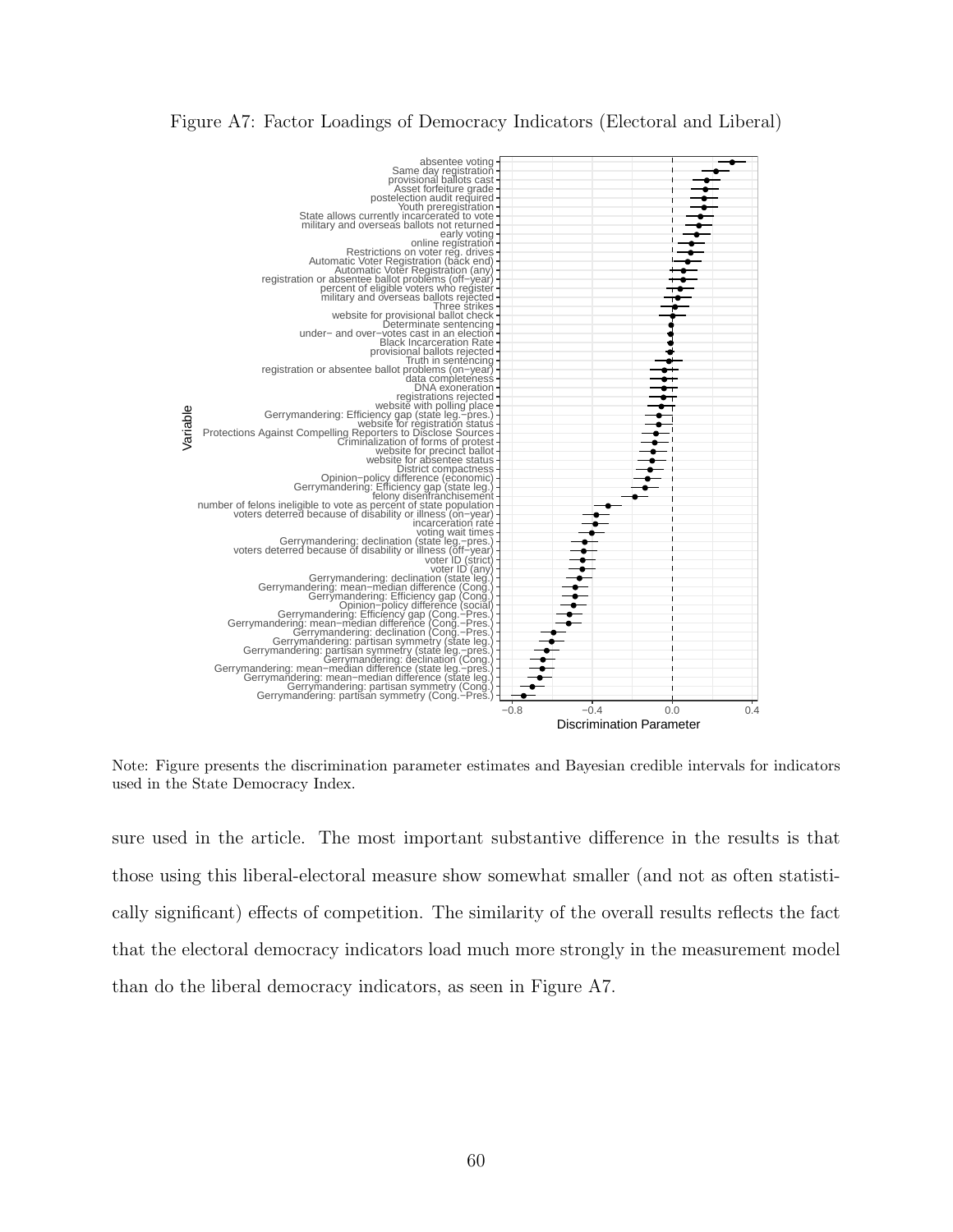|                                   | <i>Outcome:</i> State Democracy Score |             |             |             |             |             |             |  |
|-----------------------------------|---------------------------------------|-------------|-------------|-------------|-------------|-------------|-------------|--|
|                                   | Model 1                               | Model 2     | Model 3     | Model 4     | Model 5     | Model 6     | Model 7     |  |
| Competition                       | 0.187                                 |             |             | 0.159       | 0.182       | 0.157       | 0.120       |  |
|                                   | (0.104)                               |             |             | (0.096)     | (0.095)     | (0.102)     | (0.110)     |  |
| Polarization                      |                                       | 0.016       |             | 0.023       | 0.036       | 0.025       | 0.027       |  |
|                                   |                                       | (0.125)     |             | (0.112)     | (0.104)     | (0.120)     | (0.114)     |  |
| Republican                        |                                       |             | $-0.443**$  | $-0.427**$  | $-0.417**$  | $-0.426**$  | $-0.459**$  |  |
|                                   |                                       |             | (0.154)     | (0.151)     | (0.154)     | (0.147)     | (0.176)     |  |
| Competition $\times$ Polarization |                                       |             |             |             | 0.081       |             |             |  |
|                                   |                                       |             |             |             | (0.064)     |             |             |  |
| Polarization $\times$ Republican  |                                       |             |             |             |             | $-0.011$    |             |  |
|                                   |                                       |             |             |             |             | (0.187)     |             |  |
| Competition $\times$ Republican   |                                       |             |             |             |             |             | 0.120       |  |
|                                   |                                       |             |             |             |             |             | (0.199)     |  |
| Constant                          | $-0.785***$                           | $-0.762***$ | $-0.617***$ | $-0.620***$ | $-0.629***$ | $-0.619***$ | $-0.617***$ |  |
|                                   | (0.065)                               | (0.111)     | (0.087)     | (0.127)     | (0.128)     | (0.131)     | (0.127)     |  |
| State FEs                         | Yes                                   | Yes         | Yes         | Yes         | Yes         | Yes         | Yes         |  |
| Year FEs                          | Yes                                   | Yes         | Yes         | Yes         | Yes         | Yes         | Yes         |  |
| N                                 | 833                                   | 833         | 833         | 833         | 833         | 833         | 833         |  |
| R-squared                         | 0.712                                 | 0.705       | 0.727       | 0.732       | 0.733       | 0.732       | 0.733       |  |
| Adj. R-squared                    | 0.687                                 | 0.680       | 0.704       | 0.708       | 0.709       | 0.708       | 0.709       |  |

Table A4: Explaining Dynamics in Liberal & Electoral Democracy

∗∗∗p < .001; ∗∗p < .01; <sup>∗</sup>p < .05

### A6.2 Extending Measure to Egalitarian Democracy

The second alternative measure not only broadens the coverage of elements of liberal democracy, but also includes indicators of egalitarian democracy. This broader alternative measure is based on a total of 116 indicators. We then fit a model with the 116 indicators using the same Bayesian factor analysis specification as our main State Democracy Index measure.

Table A7 replicates our main analysis using this broader democracy measure. The results once again suggest a central role for Republican control of government, and little effect of competitiveness or polarization. However, unlike the results presented in this article, here the interaction of polarization and Republican control is significant and relatively substantial (-0.150 standard deviations). In addition, the effect of Republican control is modestly smaller with this democracy measure. This is unexpected, because the broader democracy measure includes additional indicators related to liberalism and egalitarianism that correspond more closely to the left-right political spectrum, such as the dimension captured by measures of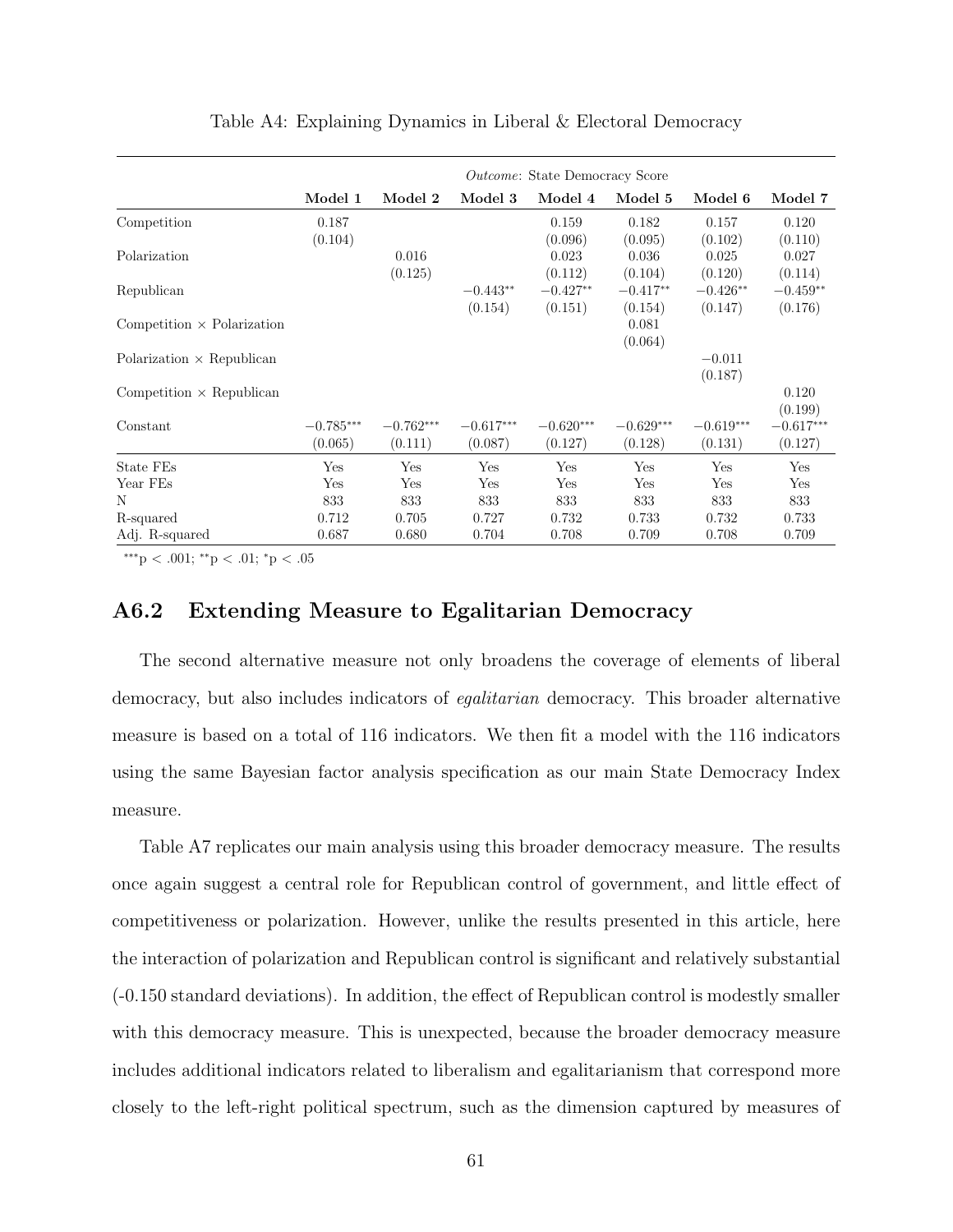|                                         | <i><b>Outcome: State Democracy Score</b></i> |             |             |            |  |  |  |
|-----------------------------------------|----------------------------------------------|-------------|-------------|------------|--|--|--|
|                                         | Model 1                                      | Model 2     | Model 3     | Model 4    |  |  |  |
| $\Delta$ % Black                        | $-0.0001$                                    | $-0.001$    | 0.0005      | 0.001      |  |  |  |
|                                         | (0.003)                                      | (0.003)     | (0.005)     | (0.003)    |  |  |  |
| $\Delta$ % Latino                       | $-0.001$                                     | 0.0001      | $-0.0004$   | $-0.004$   |  |  |  |
|                                         | (0.003)                                      | (0.003)     | (0.004)     | (0.003)    |  |  |  |
| Competition                             |                                              | 0.274       |             |            |  |  |  |
|                                         |                                              | (0.140)     |             |            |  |  |  |
| Polarization                            |                                              |             | 0.028       |            |  |  |  |
|                                         |                                              |             | (0.177)     |            |  |  |  |
| Republican                              |                                              |             |             | $-0.720**$ |  |  |  |
|                                         |                                              |             |             | (0.221)    |  |  |  |
| $\Delta \%$ Black $\times$ Competition  |                                              | 0.001       |             |            |  |  |  |
|                                         |                                              | (0.004)     |             |            |  |  |  |
| $\Delta \%$ Latino $\times$ Competition |                                              | $-0.002$    |             |            |  |  |  |
|                                         |                                              | (0.002)     |             |            |  |  |  |
| $\Delta$ % Black $\times$ Polarization  |                                              |             | 0.001       |            |  |  |  |
|                                         |                                              |             | (0.003)     |            |  |  |  |
| $\Delta$ % Latino $\times$ Polarization |                                              |             | $-0.001$    |            |  |  |  |
|                                         |                                              |             | (0.002)     |            |  |  |  |
| $\Delta \%$ Black $\times$ Republican   |                                              |             |             | $-0.004$   |  |  |  |
|                                         |                                              |             |             | (0.004)    |  |  |  |
| $\Delta \%$ Latino $\times$ Republican  |                                              |             |             | $0.007*$   |  |  |  |
|                                         |                                              |             |             | (0.003)    |  |  |  |
| Constant                                | $-0.747***$                                  | $-0.757***$ | $-0.757***$ | $-0.388*$  |  |  |  |
|                                         | (0.168)                                      | (0.167)     | (0.164)     | (0.179)    |  |  |  |
| <b>State FEs</b>                        | Yes                                          | Yes         | Yes         | Yes        |  |  |  |
| Year FEs                                | Yes                                          | Yes         | Yes         | Yes        |  |  |  |
| N                                       | 833                                          | 833         | 833         | 833        |  |  |  |
| R-squared                               | 0.705                                        | 0.713       | 0.705       | 0.734      |  |  |  |
| Adj. R-squared                          | 0.680                                        | 0.687       | 0.679       | 0.710      |  |  |  |

Table A5: Racial Demographic Change and State Liberal & Electoral Democracy

∗∗∗p < .001; ∗∗p < .01; <sup>∗</sup>p < .05

"state policy liberalism" (e.g., Erikson, Wright, and McIver 1993; Caughey and Warshaw 2016).

Readers may be skeptical, or have normative and theoretical reasons to weight particular democracy indicators differently than the equal weighting in the additive indices and datadriven weighting in the Bayesian factor analysis measures. To assuage this concern, we simulate 100,000 measures using the 51 indicators from the main State Democracy Index, and another 100,000 measures using the 116 indicators from the broader democracy measure. In each simulated measure, we generate randomly generated weights between 0 and infinity for each democracy indicator, such that each simulation produces an additive index with different weighting of indicators. We then run the main difference-in-differences hypothesis tests on each of the simulated measures. Figure A8 plots the distribution of coefficient estimates for the tests using each of the 100,000 simulated measures of each type. The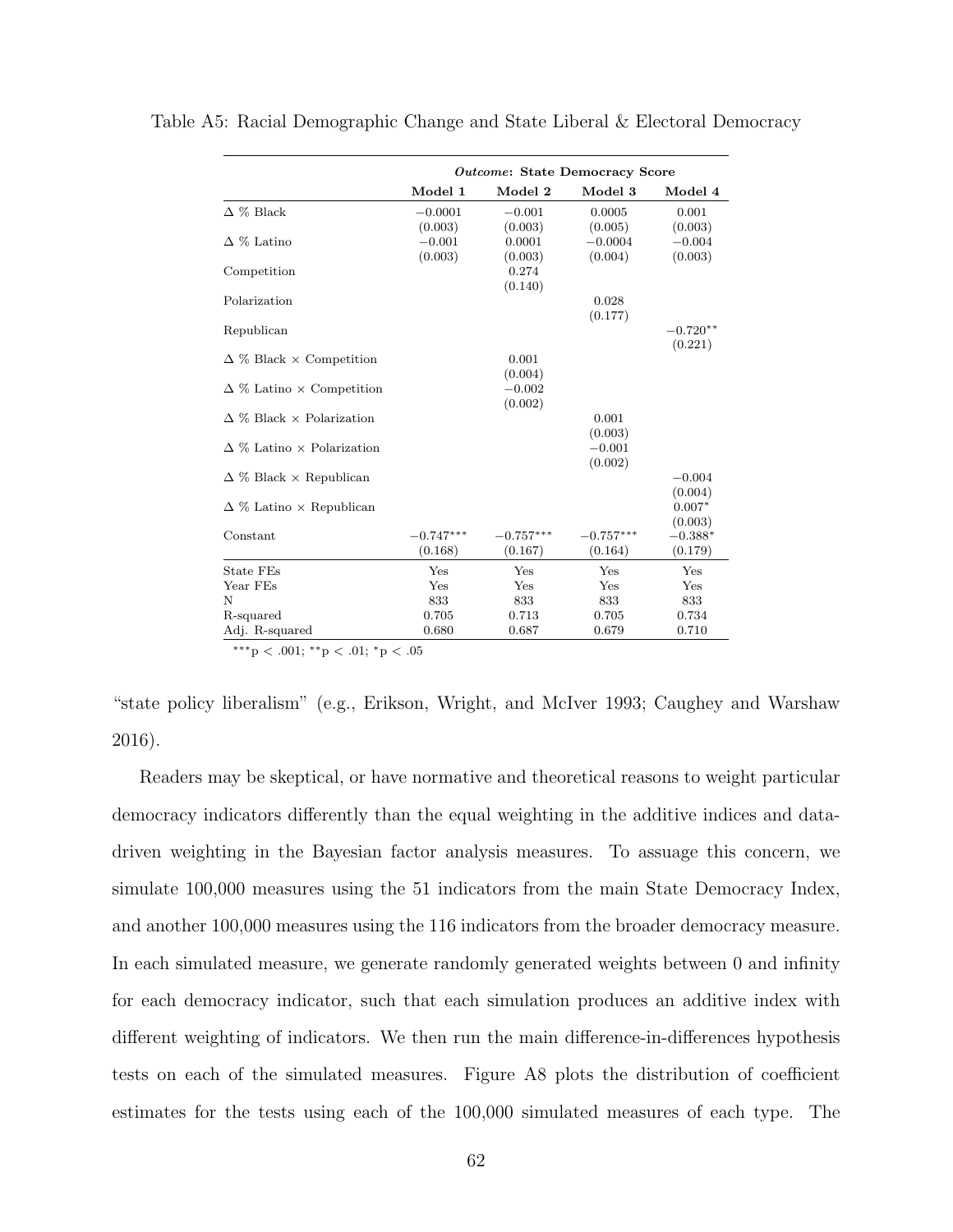| Table A6: Indicators in Full (Electoral, Liberal, and Egalitarian) Democracy Measure |  |  |
|--------------------------------------------------------------------------------------|--|--|
|                                                                                      |  |  |

| Electoral Indicators                                                                                             | Liberal $&$ Egalitarian Indicators                                                   |
|------------------------------------------------------------------------------------------------------------------|--------------------------------------------------------------------------------------|
| absentee ballots not returned                                                                                    | Abortion consent post-Casey                                                          |
| absentee ballots rejected                                                                                        | Abortion consent pre-Casey                                                           |
| absentee voting                                                                                                  | Abortion insurance restriction                                                       |
| Automatic Voter Registration                                                                                     | Allows public breast feeding                                                         |
| data completeness                                                                                                | Asset forfeiture grade                                                               |
| District compactness                                                                                             | Ban on sanctuary cities                                                              |
| early voting                                                                                                     | Black-white spatial segregation index                                                |
| felony disenfranchisement                                                                                        | <b>Black Incarceration Rate</b><br>black/white incarceration ratio                   |
| Gerrymandering: declination (Cong.-Pres.)<br>Gerrymandering: declination (Cong.)                                 | Corporate contribution ban                                                           |
| Gerrymandering: declination (state leg.-pres.)                                                                   | Criminalization of forms of protest                                                  |
| Gerrymandering: declination (state leg.)                                                                         | Determinate sentencing                                                               |
| Gerrymandering: Efficiency gap (Cong.-Pres.)                                                                     | DNA exoneration                                                                      |
| Gerrymandering: Efficiency gap (Cong.)                                                                           | Dollar limit on individual contributions per cycle                                   |
| Gerrymandering: Efficiency gap (state leg.-pres.)                                                                | Dollar limit on PAC contributions per cycle                                          |
| Gerrymandering: Efficiency gap (state leg.)                                                                      | Emergency contraception                                                              |
| Gerrymandering: mean-median difference (Cong.-Pres.)                                                             | Fair employment comm.                                                                |
| Gerrymandering: mean-median difference (Cong.)                                                                   | female/woman governor<br>Gestation limit                                             |
| Gerrymandering: mean-median difference (state leg.-pres.)<br>Gerrymandering: mean-median difference (state leg.) | Hate Crime Law                                                                       |
| Gerrymandering: partisan symmetry (Cong.-Pres.)                                                                  | Higher ed spending                                                                   |
| Gerrymandering: partisan symmetry (Cong.)                                                                        | incarceration rate                                                                   |
| Gerrymandering: partisan symmetry (state leg.-pres.)                                                             | income per capita                                                                    |
| Gerrymandering: partisan symmetry (state leg.)                                                                   | Inequality in life expectancy by income                                              |
| military and overseas ballots not returned                                                                       | interest group density                                                               |
| military and overseas ballots rejected                                                                           | K-12 spending per pupil                                                              |
| number of felons ineligible to vote as percent of state population                                               | Latino-white segregation index                                                       |
| online registration                                                                                              | legislative professionalism                                                          |
| percent of eligible voters who register<br>postelection audit required                                           | LGB Civil Unions or Marriage<br>LGB Non-discrimination                               |
| provisional ballots cast                                                                                         | LGB Public accommodations                                                            |
| provisional ballots rejected                                                                                     | Limit on individual contributions                                                    |
| registration or absentee ballot problems                                                                         | Limit on PAC contributions                                                           |
| registrations rejected                                                                                           | Medicaid covers abortion                                                             |
| Restrictions on voter reg. drives                                                                                | number of individual bankruptcies                                                    |
| Same day registration                                                                                            | Opinion-policy difference (economic)                                                 |
| State allows currently incarcerated to vote                                                                      | Opinion-policy difference (social)                                                   |
| under- and over-votes cast in on-cycle election<br>under- and over-votes cast in off-cycle election              | Parental notice<br>Partial birth abortion ban                                        |
| voter ID $(any)$                                                                                                 | percent uninsured (health insurance)                                                 |
| voter ID (strict)                                                                                                | percent women in legislature                                                         |
| voters deterred because of disability or illness                                                                 | Physician required                                                                   |
| voting wait times                                                                                                | post-redistributional (post-tax and transfer) gini                                   |
| website for absentee status                                                                                      | Poverty rate (black)                                                                 |
| website for precinct ballot                                                                                      | Poverty rate (Latino)                                                                |
| website for provisional ballot check                                                                             | Poverty rate (Native)                                                                |
| website for registration status                                                                                  | poverty rate (percent under FPL)                                                     |
| website with polling place<br>Youth preregistration                                                              | pre-redistributional (pre-tax and transfer) gini<br>Preemption of local minimum wage |
|                                                                                                                  | Preemption of local sick leave laws                                                  |
|                                                                                                                  | Protections Against Compelling Reporters to Disclose Sources                         |
|                                                                                                                  | Public funding elections                                                             |
|                                                                                                                  | Race discrimination ban public accomodations                                         |
|                                                                                                                  | Repealed death penalty                                                               |
|                                                                                                                  | Right to work                                                                        |
|                                                                                                                  | Same Sex Marriage Ban Constitutional Amendment                                       |
|                                                                                                                  | Sodomy Ban<br>state equal rights amendment                                           |
|                                                                                                                  | state high court professionalism                                                     |
|                                                                                                                  | State Religious Freedom Restoration Act                                              |
|                                                                                                                  | Three strikes                                                                        |
|                                                                                                                  | Truth in sentencing                                                                  |
|                                                                                                                  | unemployment                                                                         |
|                                                                                                                  | union density                                                                        |
|                                                                                                                  | Upward socioeconomic mobility                                                        |
|                                                                                                                  | Waiting period                                                                       |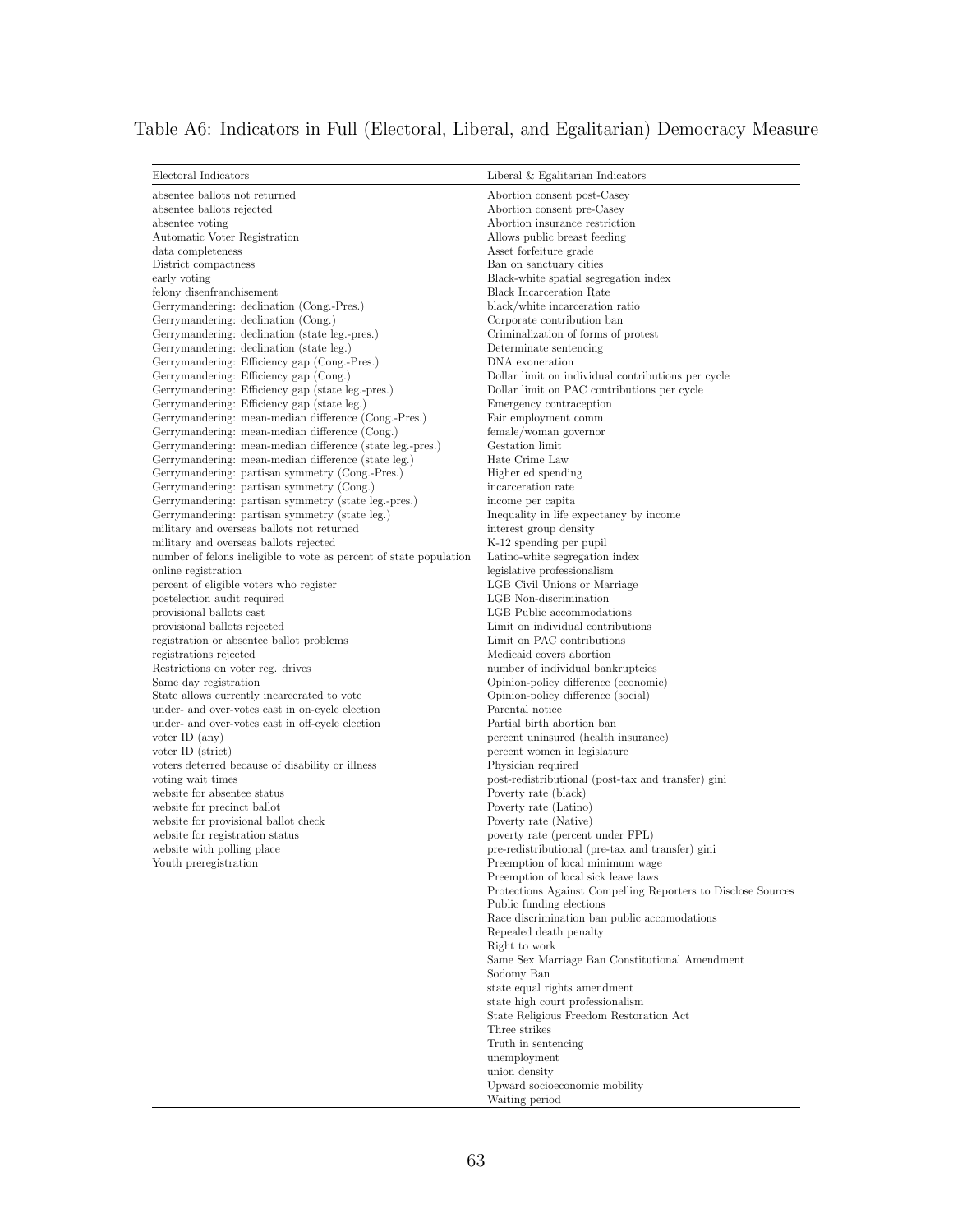|                                         | <b>Broader Democracy Measure</b> |                        |                        |                        |                        |                        |                        |  |
|-----------------------------------------|----------------------------------|------------------------|------------------------|------------------------|------------------------|------------------------|------------------------|--|
|                                         | Model 1                          | Model 2                | Model 3                | Model 4                | Model 5                | Model 6                | Model 7                |  |
| competition_allleg_lag                  | 0.032<br>(0.064)                 |                        |                        | 0.016<br>(0.058)       | 0.032<br>(0.058)       | 0.0001<br>(0.062)      | $-0.044$<br>(0.071)    |  |
| polarization_avg                        |                                  | $-0.042$<br>(0.080)    |                        | $-0.027$<br>(0.063)    | $-0.018$<br>(0.056)    | 0.008<br>(0.066)       | $-0.020$<br>(0.066)    |  |
| Republican                              |                                  |                        | $-0.276***$<br>(0.069) | $-0.273***$<br>(0.070) | $-0.267***$<br>(0.072) | $-0.261***$<br>(0.071) | $-0.324***$<br>(0.093) |  |
| competition_allleg_lag:polarization_avg |                                  |                        |                        |                        | 0.056<br>(0.048)       |                        |                        |  |
| polarization_avg:Republican             |                                  |                        |                        |                        |                        | $-0.150*$<br>(0.065)   |                        |  |
| competition_allleg_lag:Republican       |                                  |                        |                        |                        |                        |                        | 0.186<br>(0.112)       |  |
| Constant                                | $-1.543***$<br>(0.049)           | $-1.567***$<br>(0.078) | $-1.444***$<br>(0.053) | $-1.463***$<br>(0.077) | $-1.470***$<br>(0.076) | $-1.448***$<br>(0.077) | $-1.458***$<br>(0.077) |  |
| N                                       | 833                              | 833                    | 833                    | 833                    | 833                    | 833                    | 833                    |  |
| R-squared<br>Adj. R-squared             | 0.936<br>0.931                   | 0.936<br>0.931         | 0.943<br>0.939         | 0.943<br>0.938         | 0.944<br>0.939         | 0.945<br>0.940         | 0.945<br>0.941         |  |

#### Table A7: Main Results with Broad Democracy Measure

∗∗∗p < .001; ∗∗p < .01; <sup>∗</sup>p < .05

"Electoral" measures use the 51 State Democracy Index measures, and the "Full" measures use the broader set of 116 indicators.

Figure A8: Effect of Republican Control on Simulated Democracy Measures



Figure A8 increases our confidence in the main results. Large proportions of coefficients from the hypothesis tests on the simulated measures are close to zero for the competition and polarization measures (an exception is competition's effect on simulated Electoral Democracy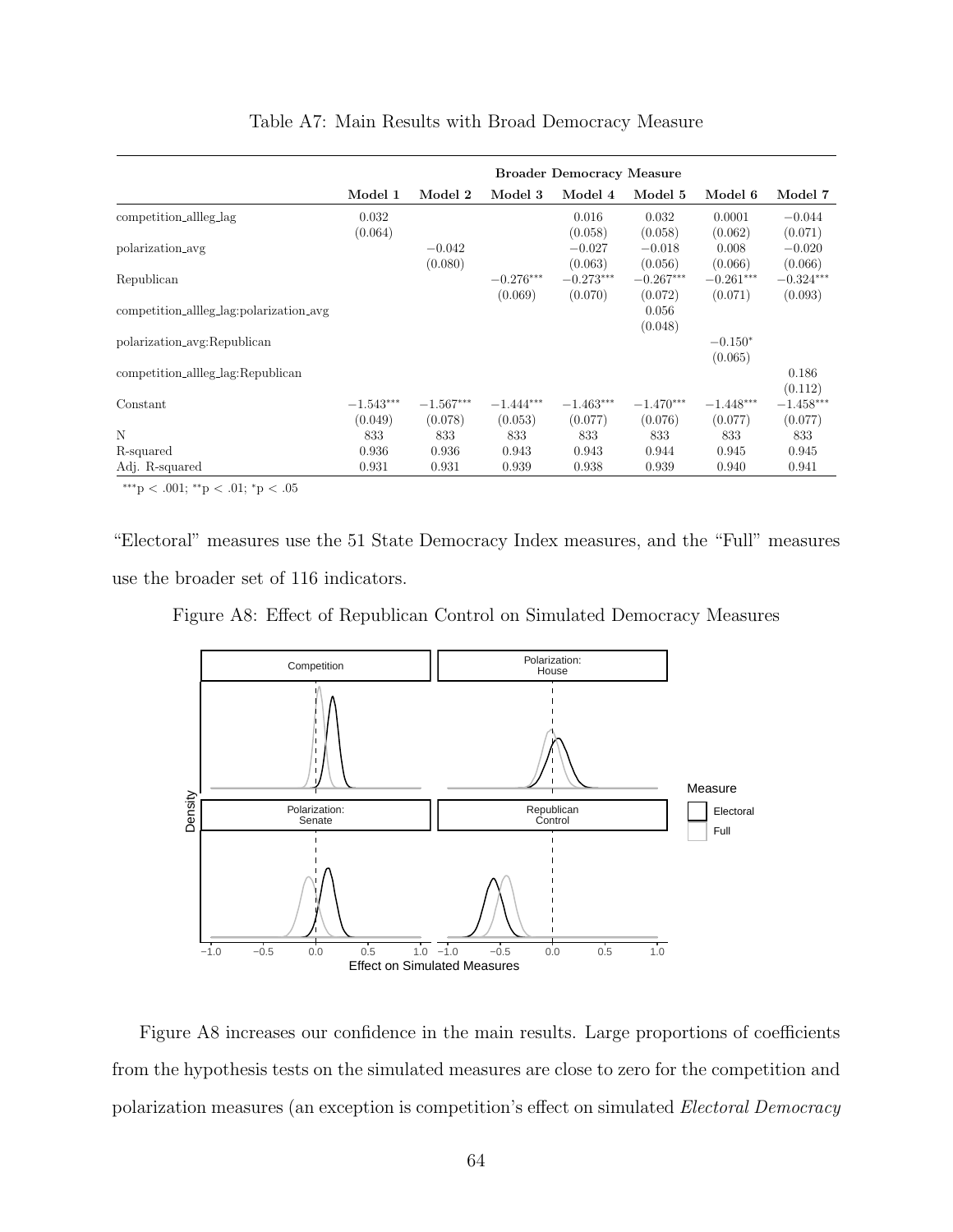measures, which are consistently positive but modest). By contrast, Republican control of government has a large negative effect on democratic performance across the many simulated measures. The results, in other words, are robust to many, many different weighting schemes for the democracy indicators—and many different ways of quantitatively operationalizing the concept of democracy.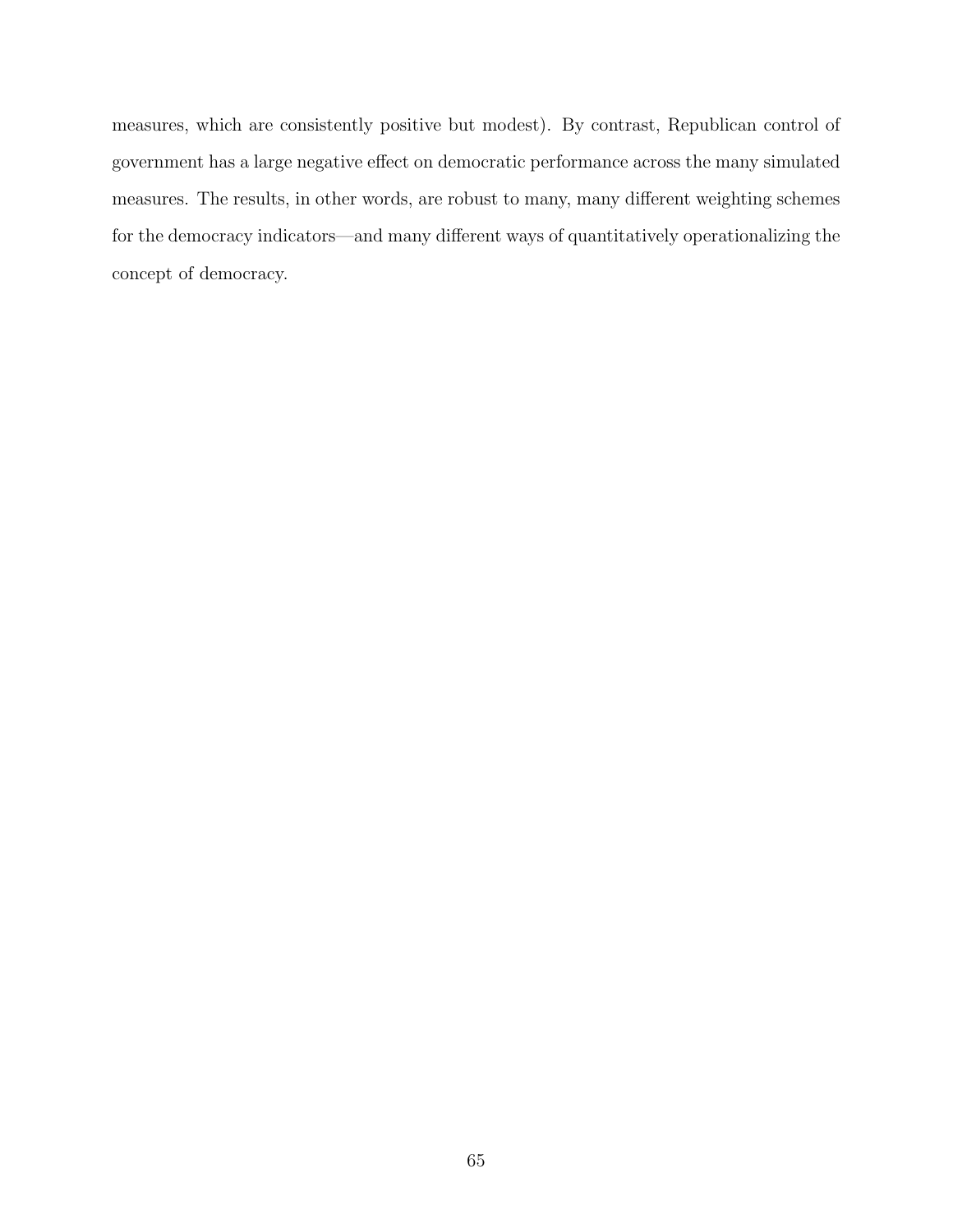# A7 Additional Discussion of Theories of Democratic Expansion and Contraction

### A7.1 The Role of Competitive Parties

Does a competitive party system help or harm democracy? Schattschneider famously proclaimed that "[t]he political parties created democracy and modern democracy is unthinkable save in terms of the parties." Scholars point to the consolidation of a competitive party system to explain large scale expansions of democracy in the U.S., Africa (Rakner and Van de Walle 2009), Europe (Mares 2015), and around the world (Weiner 1965). Intense competition for control of state legislatures in the late 19th and early 20th centuries may have provided crucial incentives for state governments to expand the franchise to women. As Teele (2018b) argues, politicians have incentives to "enfranchise a new group if they are insecure in their current posts and looking for new ways to win, and if they believe they have a chance at mobilizing the newly enfranchised voters to support their party"  $(443)$ . Similarly, the more competitive party system in the North is a potential reason for the region's incorporation of white working class and immigrant voters into local and state politics (Keyssar 2000). Beyond its state-sanctioned racial hierarchy, the one-party environment of the "Solid South" during Jim Crow was additionally problematic (Key 1949; Bateman, Katznelson, and Lapinski 2018; Olson 2020).

Furthermore, rational choice and quantitative scholars of American politics highlight the issue-bundling role of competitive parties in democratic systems. By aggregating voters and politicians into groups and reducing the dimensionality of politics (Poole and Rosenthal 1997), parties help solve collective action problems for voters, and social choice problems for legislators (Aldrich 1995). Translating mass preferences into governmental behavior is much more difficult absent this issue-bundling role of parties.<sup>33</sup> Voters rely on party cues in elections, and legislators rely on parties to avoid the "cycling" problem of choice in environments

<sup>&</sup>lt;sup>33</sup>The behavioral analogue of this issue-bundling is the concept of "constraint" from Converse (1964).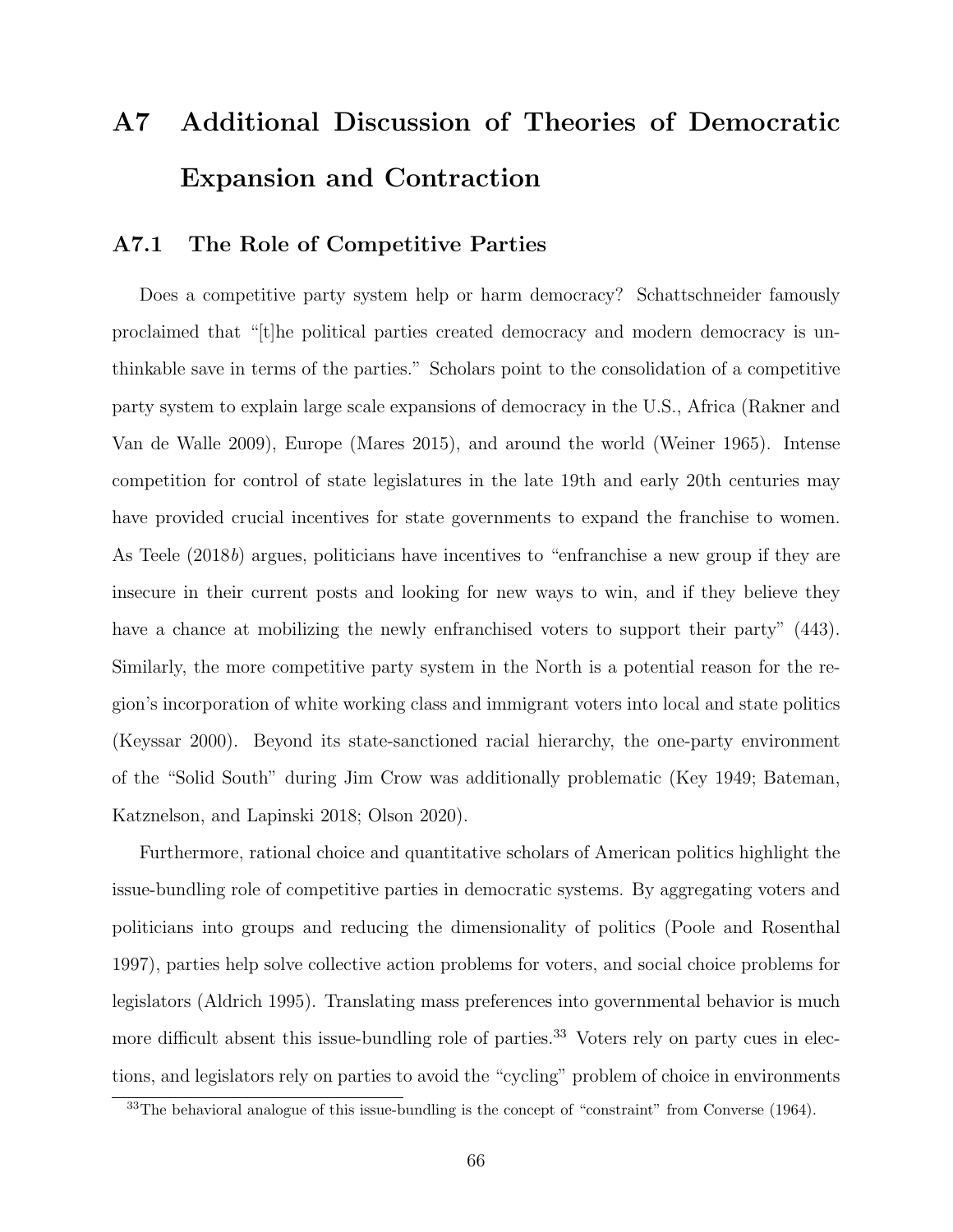of multidimensional preferences (Shepsle and Weingast 1981).

On the other hand, party competition might provoke politicians to constrain democracy. The incentives for a party in government to stack the deck in its favor—by violating norms or changing the rules—are greatest when its hold on power is marginal. An important argument from Frances Lee (2009) suggests that these incentives from competition for legislative majorities generates polarization through "partisan brinksmanship." Indeed, much scholarly and journalistic ink has been spilled about this hyperpartisan brinksmanship, in which legislators oppose any proposal from the outparty, no matter how reasonable or minor, using any and all procedural means at their disposal to do so. The precipitous increase in the use of the filibuster in the U.S. Senate over the past two decades might reflect such incentives.

Yet there has been little extension of Lee's theory to dynamics in democratic performance. Not only may parties facing intense competition use procedure to prevent outparty victories, they may have incentives to expand or contract democracy in their polity by manipulating the composition of the electorate or using the power of the state to hamper the ability of groups aligned with the outparty to organize and mobilize. We would not expect, for instance, the same attempts at manipulation in the 2000 presidential election in Florida were pre-election polls suggesting George W. Bush would cruise to a landslide in the state.

In recent years, we have seen many examples of competitive elections for state government that may have gone the other way under different levels of democratic performance. The 2018 Florida gubernatorial election between Democrat Andrew Gillum and Republican Ron DeSantis was decided by only about 30,000 votes out of over 8 million cast for the two candidates. In the same election, voters approved a ballot initiative to restore voting rights to previously incarcerated felons after the completion of their sentence—newly enfranchising over one million Floridians.<sup>34</sup> Had such a law been in effect in the 2018 gubernatorial election, and given the predicted partisanship and turnout of the newly enfranchised Floridians, the winner would have plausibly been Gillum instead of DeSantis. Not only would this have

<sup>&</sup>lt;sup>34</sup>In 2019 the Republican-controlled Florida state legislature later passed legislation to preempt this reenfranchisement; the decision was upheld by the Florida Supreme Court in 2020.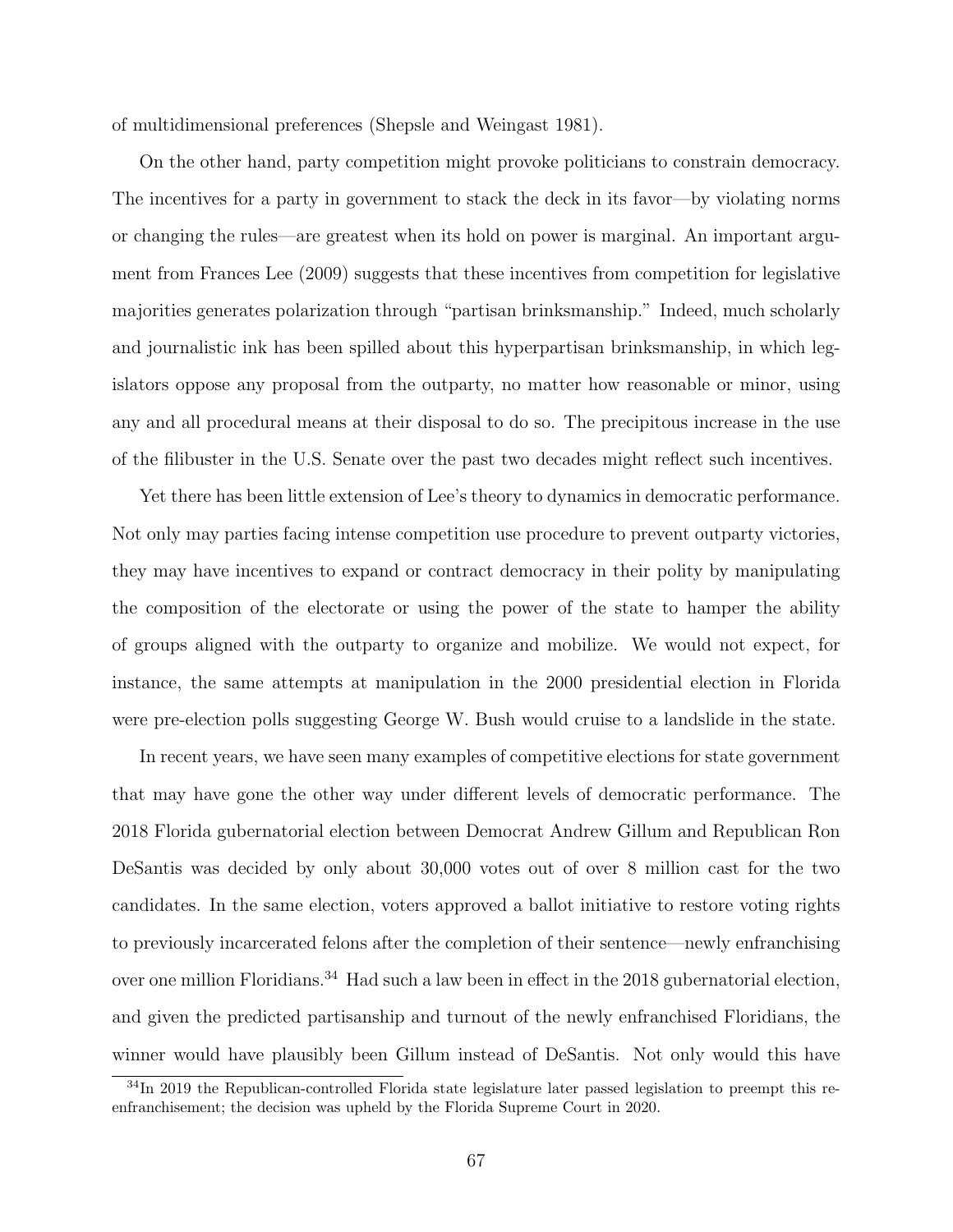installed a Democratic governor; it would have prevented the unified control of government that currently provides Republicans great opportunity to change policy in the state. By contrast, an uncompetitive party system in Florida would have very different incentives. Republicans in government would not have to worry that reinstating the franchise for exfelons would flip crucial elections. The same could be said of the 2018 Georgia gubernatorial election, where Stacey Abrams lost a close race after a series of potentially consequential polling place closures (Niesse and Thieme 2019).

North Carolina offers another potential case of competition influencing politicians' democratic incentives. Voter turnout in the state had been increasing throughout the 1990s and 2000s, and state legislative and gubernatorial elections were growing increasingly close as the Southern state transitioned from being a member of the 'Solid' South toward a more competitive party system and status as a swing state in presidential elections. In a rare sweep in this competitive climate, the state's new unified Republican government began implementing a series of changes to election policy beginning in 2011 that weakened democracy in the state.

### A7.2 The Role of Polarization

While the prospect of the outparty taking power may give politicians incentives to expand or contract democracy, it matters how deep the ideological disagreements are between the parties. As the parties become more polarized, with Democrats becoming more liberal and Republicans more conservative, the partisan stakes of holding power—and the cost of losing it—grow dramatically. Scholars have investigated a number of potential causes of elite polarization, including racial realignment (Schickler 2016), mass polarization (Abramowitz and Webster 2016), and changes in the interest group environment (Hacker and Pierson 2010; Krimmel 2017). But regardless of its origins, the main idea here is that elite polarization, by deepening the divide between the parties' policy agendas, gives parties greater incentive to ensure that they win and their opponents lose. These strong incentives could lead the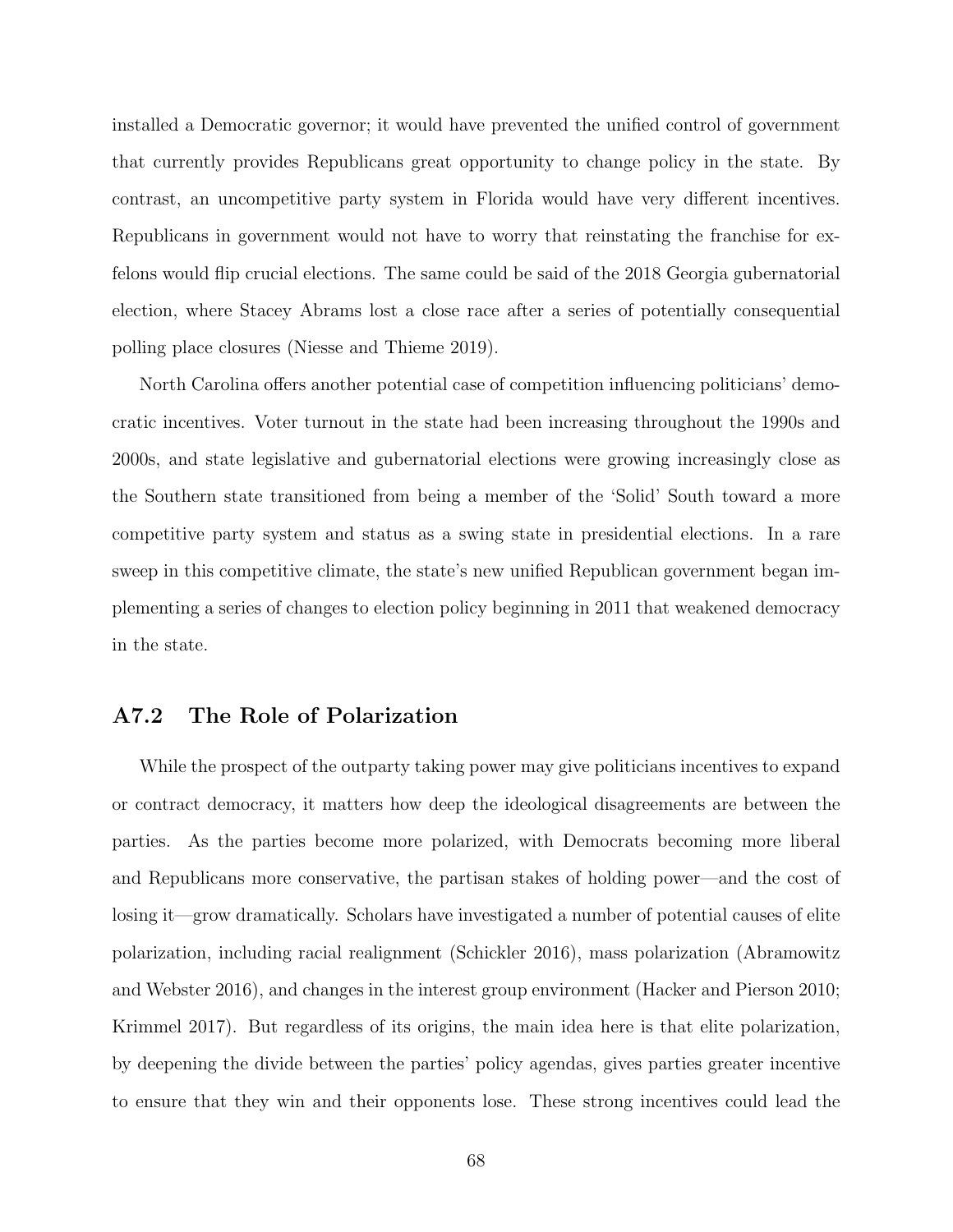parties in government to look for new ways to influence the cost of voting in elections for different groups in their states.

As Lieberman et al. (2019, 2) argue, "hyperpolarization magnifies tendencies for the partisan capture of institutions that are supposed to exercise checks and balances but may instead be turned into unaccountable instruments of partisan or incumbent advantage." It generates conflict about and within oversight agencies and the judiciary. It "erodes norms" of institutional behavior, such as the judicious use of executive power and fair treatment on issues such as bureaucratic and judicial appointments—and the levers of democracy, itself (Levitsky and Ziblatt 2018).

Polarization may be asymmetric or symmetric (Hacker and Pierson 2005; McCarty, Poole, and Rosenthal 2006), but polarization is fundamentally about the distance between the parties. This distinction is helpfully illustrated in debates about the political causes of economic inequality. Measures of congressional polarization (e.g., the distance between each party's median legislator), as well as measures of the ideological position of just the median Republican in Congress, are both strongly correlated with economic inequality in the United States. McCarty, Poole, and Rosenthal (2006) argue that increased ideological distance between the parties produces legislative gridlock, which "in turn can affect the government's capacity to reduce inequality" (172). O'Brian (2019a), on the other hand, suggests a simpler and more direct explanation for rising inequality is the rightward movement of the Republican Party. In this article, we similarly adjudicate between a polarization-centered and a Republican-centered explanation in democratic performance in the states.<sup>35</sup>

<sup>35</sup>As McCarty (2019, 12) defines them, "polarization generally refers to differences on policy issues, ideological orientations, or value systems, while...partisanship can be more general in that it may refer to any partiality one feels toward one's own party regardless of whether polarized preferences and attitudes are the source." Although the competition theory is more consistent with partisan incentives and the polarization theory with true ideological polarization, my analysis does not directly adjudicate between the distinct microfoundations of ideology versus partisanship.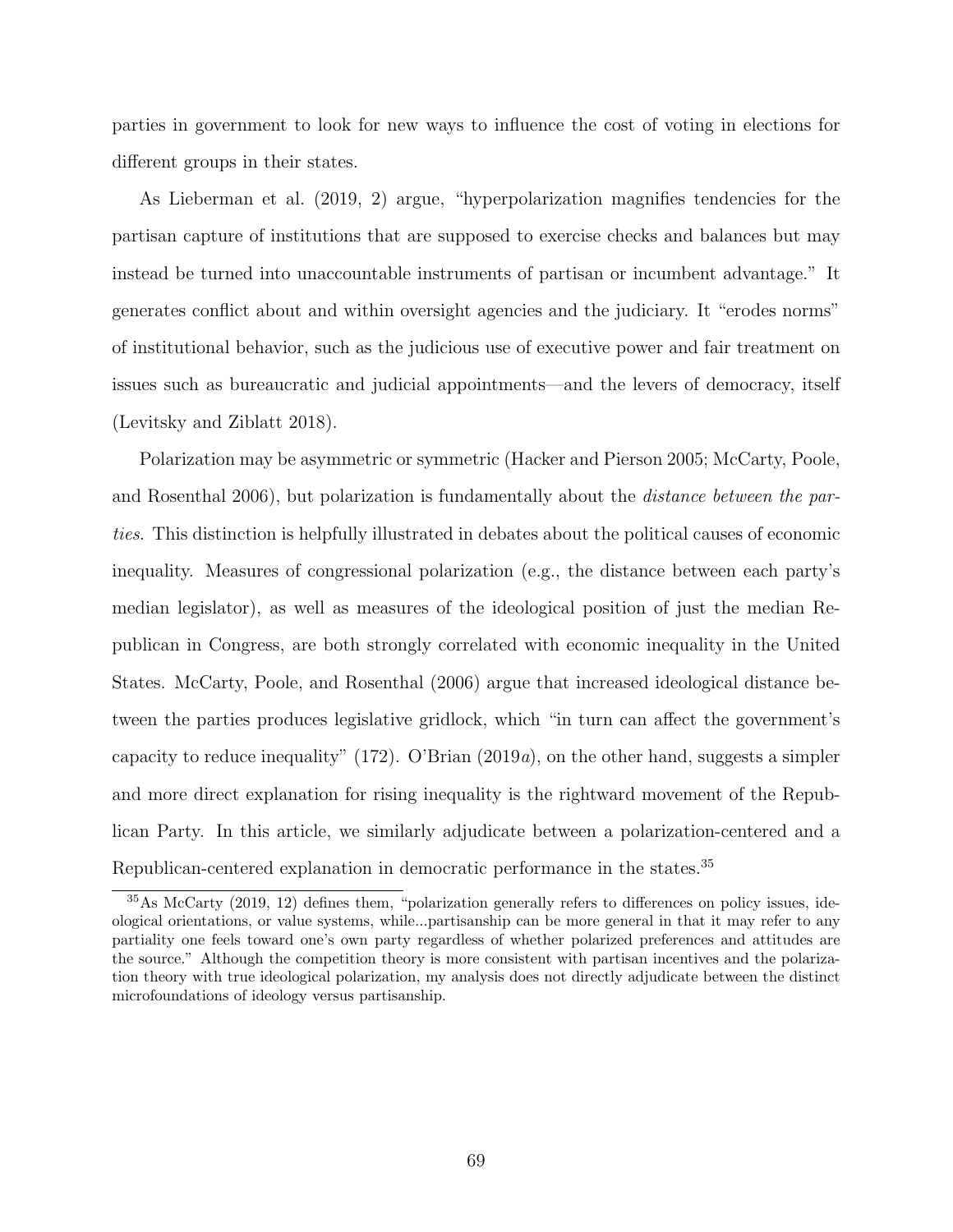### A7.3 The Role of Groups and Party Coalitions

The logics behind a competition-democracy relationship or a polarization-democracy relationship are strong. But an alternative theoretical tradition offers a simpler explanation for dynamics in democratic performance focused on the configuration of interests within party coalitions. Some interests in society stand to lose (or at least not win as much) by ceding control over the levers of government to a wider circle of people. Economic elites and large business interests may see greater amounts of wealth or profit redistributed to the masses.<sup>36</sup> Groups in favor of racial or gender hierarchies do not wish to expand voting and other participatory rights to African Americans and women. This theory is historically bounded. In contrast to theories that "drop the proper nouns," here our theory leads me to a specific focus on the Republican Party, and the historical processes that led to its modern group coalition.

This theory applied to the modern Republican Party is closely related to what Hacker and Pierson (2020) call "plutocratic populism":

Plutocrats fear democracy because they see it as imperiling their economic standing and narrowly defined priorities. Right-wing populists fear democracy because they see it as imperiling their electoral standing and their narrowly defined community. These fears would be less consequential if they were not packaged together within one of the nation's two major parties.

Rising economic inequality, which puts the economic interests of plutocrats increasingly at odds with those of an increasingly large majority of voters, weakens the wealthy's commitment to democratic institutions. It also means that the plutocratic coalition cannot simply appeal to its electoral base on economic and policy grounds. Instead, it must reach out to right-wing populists with appeals based on ethno-racial, religious, and national identity cleavages. (Indeed, parties that pursue the economic interests of a narrow slice of society

<sup>36</sup>The Founders explicitly cited that this protection of "property" as a justification for counter-majoritarian institutions in the Constitution (see, e.g., Beard 1913; Dahl 2003).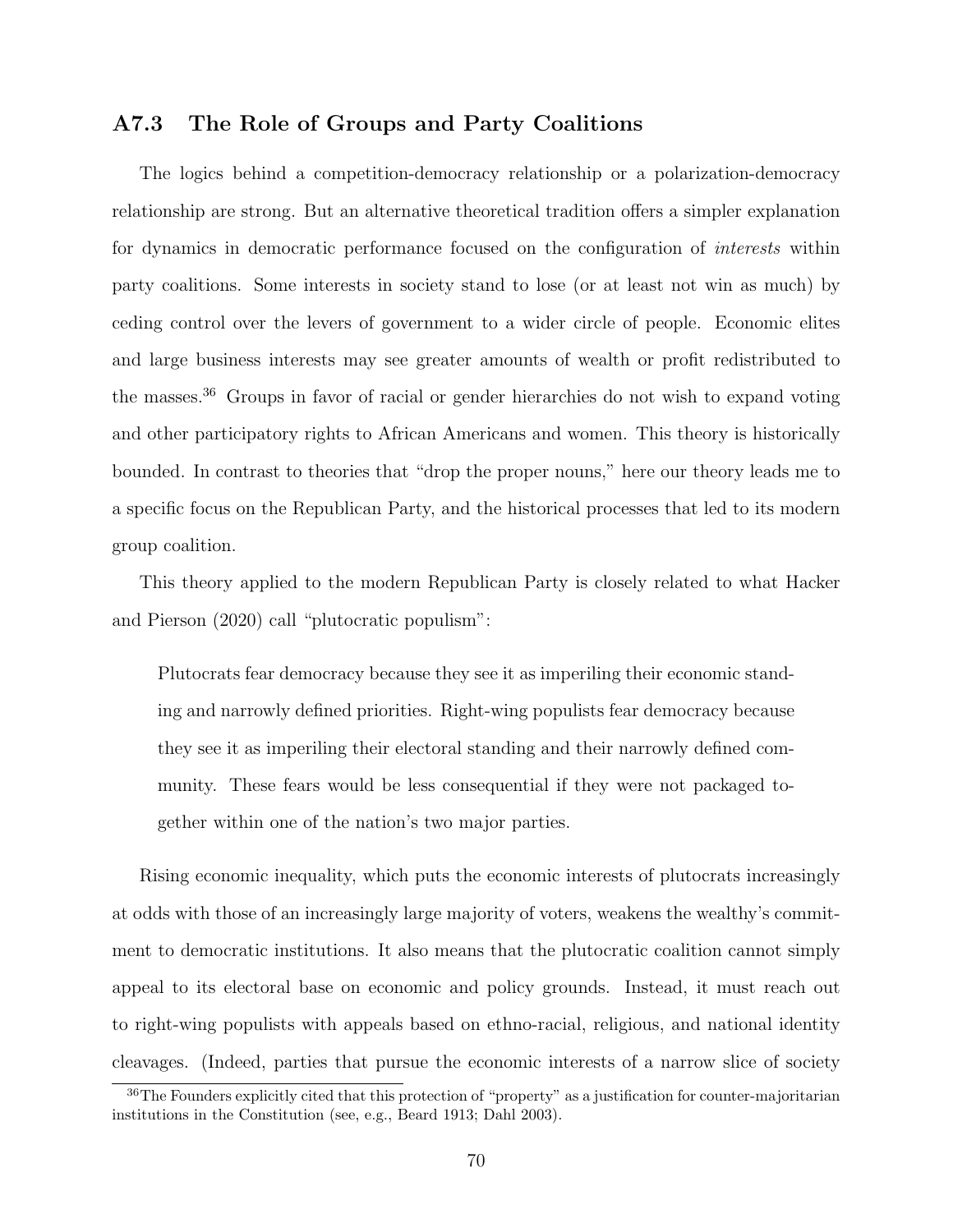in a democratic system need an agenda that is at least somewhat popular, hence right-wing populism.) Donald Trump, himself, provides a clear example of this process. Republican elites dislike many things about Trump, but they very much enjoy that he mobilizes voters and signs high-end tax cuts. Trump, on the other hand, has little in the way of a policy agenda outside of enriching his family, general anti-immigrant rhetoric, and, for lack of a better phrase, "owning the libs;"<sup>37</sup> he is a vehicle that allows plutocrats to more effectively partner with voters who enjoy his appeals to right-wing populism.

The most consequential forms of right-wing populism, both historically and in the contemporary U.S., are, of course, based in racism. Slaveowners and, later, wealthy white landowners and businessmen, stood to lose from solidaristic interracial movements, and made efforts to attract poorer whites into their political coalitions with the enticement of a "psychological wage" based in their position above black people in the racial hierarchy (DuBois 1935). On the other side of this struggle, civil rights activists such as Martin Luther King, Jr. and Bayard Rustin, as well as labor leaders such as A. Philip Randolph and Walter Reuther, emphasized the linkages between race, class, and democracy, arguing that powerful interests exploit racial divisions for political gain (Frymer and Grumbach 2021).<sup>38</sup> Although psychological racism is pervasive in the American public and historical moments of interracial solidarity have been rare,<sup>39</sup> major *shifts* in how racism affects politics and policy require additional mechanisms, such as entrepreneurial elites who strategically exploit mass racism.

Indeed, political candidates and elites in the contemporary period have made racial appeals that tap racism in the mass public (e.g., Mendelberg 2001; Hutchings and Jardina 2009; Haney-L´opez 2015), and these racist attitudes are associated with reduced support for democratic institutions (Miller and Davis 2020). Elites can similarly "racialize" policy

<sup>&</sup>lt;sup>37</sup>Ahler and Broockman (2017) provide evidence that to the extent Trump support is related to policy views, it is on the issue of immigration.

<sup>38</sup>As Martin Luther King argued, "the coalition that can have the greatest impact in the struggle for human dignity here in America is that of the Negro and the forces of labor, because their fortunes are so closely intertwined" ("Letter to Amalgamated Laundry Workers," January 1962).

 $39\text{The}$  New York Times' "1619 Project" surmises that "for the most part" black Americans "fought alone" in their struggle for justice (available from https://www.nytimes.com/interactive/2019/08/14/magazine/1619-america-slavery.html).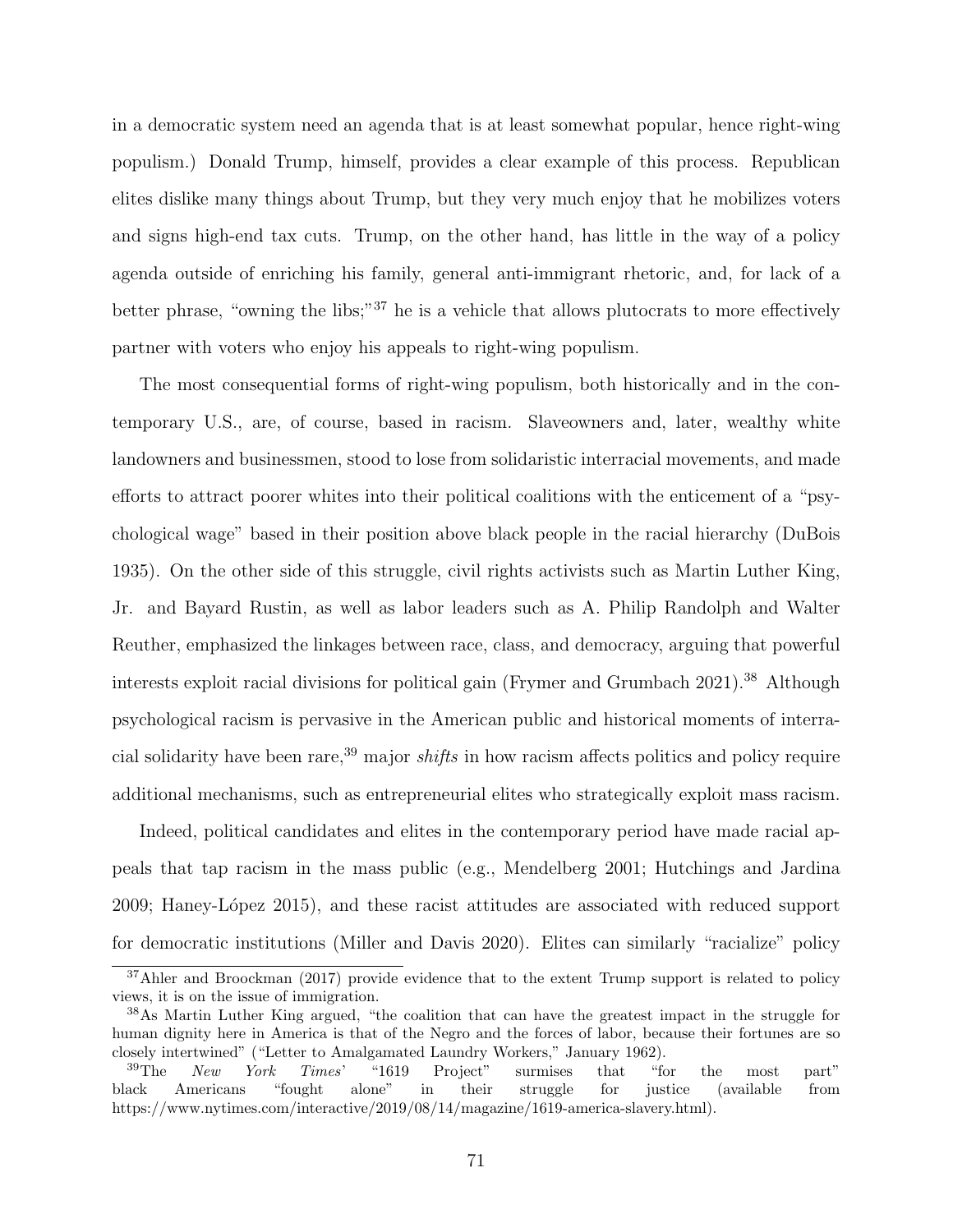in many contexts, as is especially prominent in the politics of welfare (Gilens 2009; Brown 2013) and health care (Tesler 2016, Ch. 5). Republican-aligned elites seized the opportunity presented by the presence of the first black president. Despite Barack Obama's avoidance of racial discussion and consistent promotion of black respectability politics (Gillion 2016; Stephens-Dougan 2016), his presidency, rather than signaling the emergence of a "post-racial America," was met with a Republican Party that made gains by radicalizing on issues of race and immigration (Parker and Barreto 2014). In the contemporary period, elite racial appeals and frames are facilitated by a sophisticated conservative media ecosystem that consolidates the mass elements of the Republican Party (Martin and Yurukoglu 2017; Martin and McCrain 2019).

Other commentators have focused instead on the forces of "tribalism," a psychological process in which people hunker down into identity groups in a (real or perceived) zero-sum conflict with outgroups (Fukuyama 2018; Chua 2019). The rise of this "tribalism" has also been employed as evidence of the dangers of democracy and the benefits of elite rule (Geltzer 2018). An argument from a very distinct political tradition, but one that is similarly 'bottomup,' comes from scholars who consider psychological proclivities toward white supremacy (or, more narrowly, anti-blackness) to be an existential features of human civilization. Historical ebbs and flows of "tribalism," however, are difficult to explain with a primary focus on the evolutionarily-derived wiring of the Homo sapien brain. While the context of demographic trends and the first black president may have been necessary conditions, the recent racial radicalization of the GOP appears is centrally about the elites who help to activate latent mass racism by stoking racial threat and resentment.

Finally, the plutocratic-populist partnership is viable in the contemporary period because of the institutional and human geography of the United States, where Republican votes 'count' more than Democratic votes due to Republican voters' geographic dispersion across legislative districts and prevalence in small states. This longstanding electoral advantage for more geographically dispersed voters is distinct from gerrymandering, where governments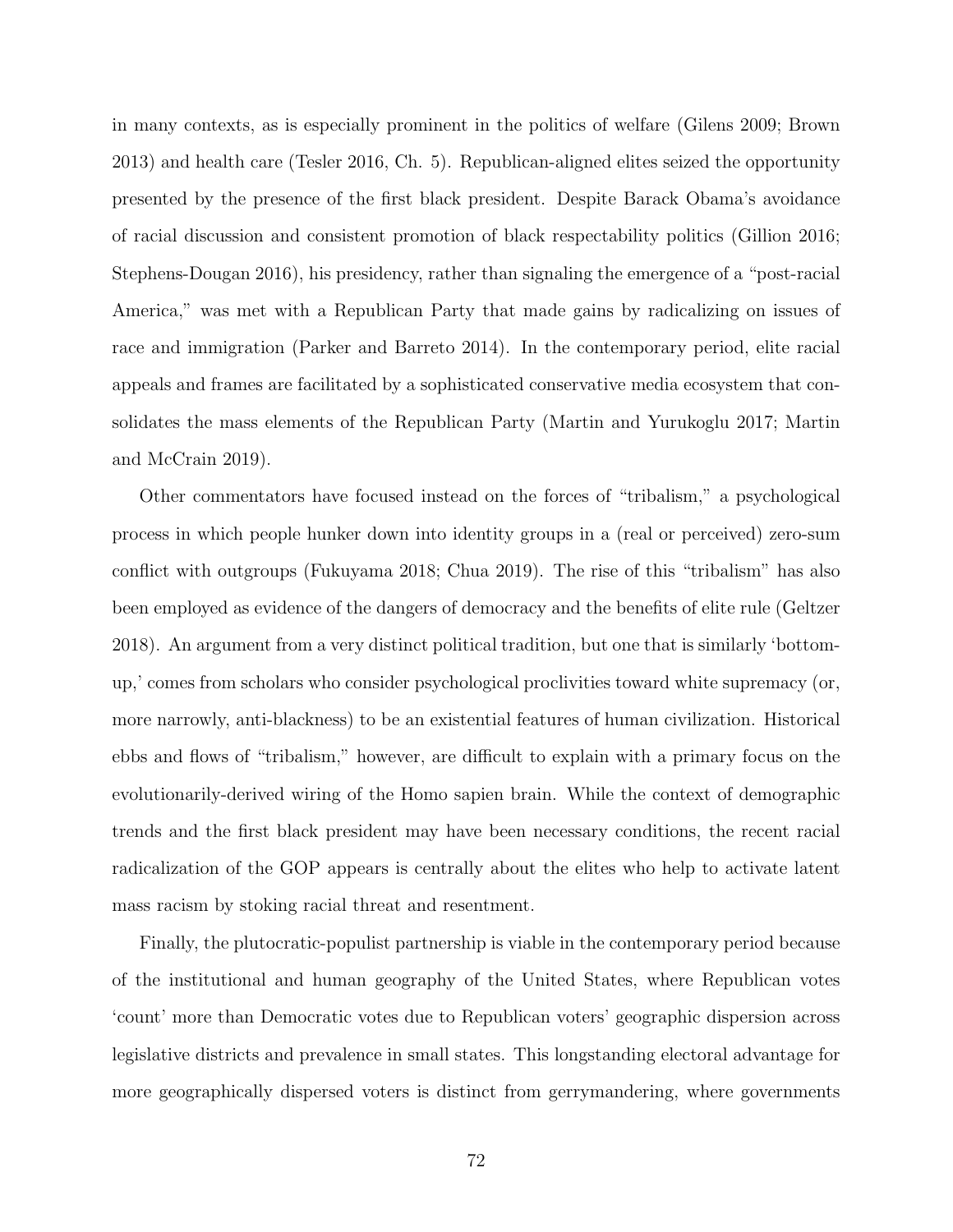redraw district lines to create electoral advantage. Instead, in plurality electoral systems like that of the U.S., geographic clustering, or what Chen, Rodden et al. (2013) call "unintentional gerrymandering" (see also Rodden 2019), creates premiums or penalties by differing rates of "wasted" votes. Wasted votes are any votes beyond what it takes to win the election, 50% plus one in a two-candidate contest. The geographic dispersion of voters by party can be formally modeled to predict the legislative seat premium or penalty for a given party (Calvo and Rodden 2015).

Table A8: Explaining Democratic Expansion and Contraction in the States

| Theory       | <i>Measures</i>                                                                                                  | Predicted Effect<br>on Democracy |
|--------------|------------------------------------------------------------------------------------------------------------------|----------------------------------|
| Competition  | Competitiveness of elections or legislative majority                                                             | $+$ or $-$                       |
| Polarization | Distance between party legislative chamber medians -<br>Racial threat Change in state $\%$ Black and $\%$ Latino |                                  |
| Party        | Republican control of government                                                                                 |                                  |

The GOP has the geographic opportunity—based in patterns of slave and free state borders, among other deep historical roots—to win state and federal elections with a nearly all white base.<sup>40</sup> While any party might be theoretically advantaged under an alternative geographic distribution of voters, in the U.S., the party more supportive of racial hierarchy has tended to be more geographically dispersed, and thus advantaged by electoral geography in a competitive two-party context (Calvo and Rodden 2015). This modern geography is the result of long term political-economic patterns of Indian removal (Frymer 2017), the slave plantation economy (Rothman 2005), and, in the 20th century, the rise of suburbanization and its interaction with race (Self 2005; Kruse 2013; Trounstine 2018)—which have combined to make white votes more pivotal in recent elections.<sup>41</sup>

<sup>&</sup>lt;sup>40</sup>The only Republican presidential candidate since George H.W. Bush to win the popular vote, George W. Bush in 2004, won 44% of the Latino vote.

<sup>41</sup>Despite headlines about a "big sort" of Americans into ideologically homogeneous communities (Bishop 2009), there is a large body of evidence that residential choices are constrained and dominated by nonideological preferences (Mummolo and Nall 2017; Martin and Webster 2018). Current geographic dispersion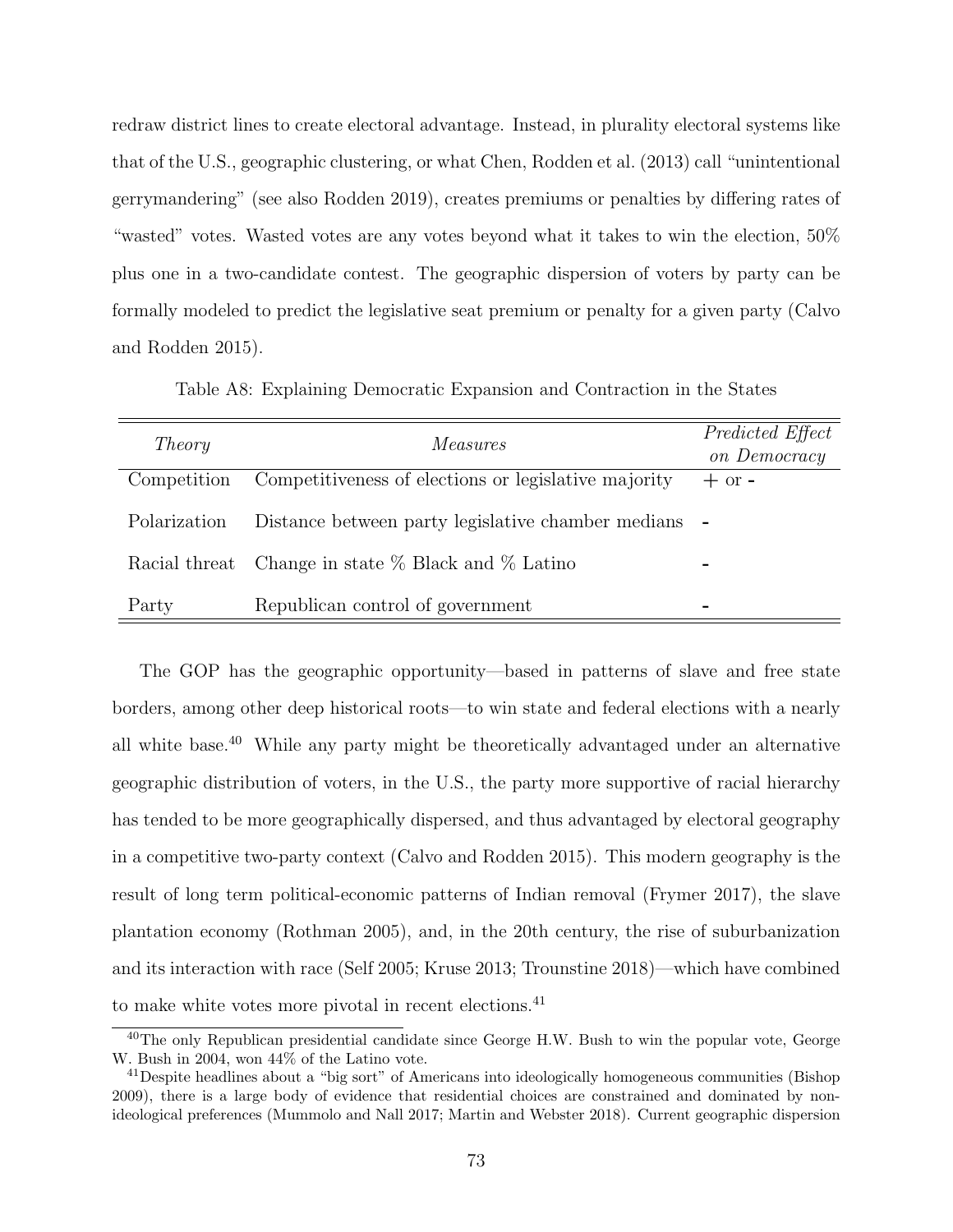Under this theory, the coalitional partnership between plutocrats and voters motivated by white (and related cultural) identity politics,<sup>42</sup> buttressed by electoral geography, leads to a clear prediction: Republican control of government will be democracy-reducing.

Table A8 summarizes the predictions of the three major theories of democratic dynamics that I test.

and "unintentional gerrymandering" are mostly not the result of residential sorting.

<sup>&</sup>lt;sup>42</sup>we do not wish to downplay the importance of gender, sexuality, religion, and even cultural identities such as being a gun owner, to mass attitudes. They are important in their own right, and in their interaction with beliefs about race (Filindra and Kaplan 2016).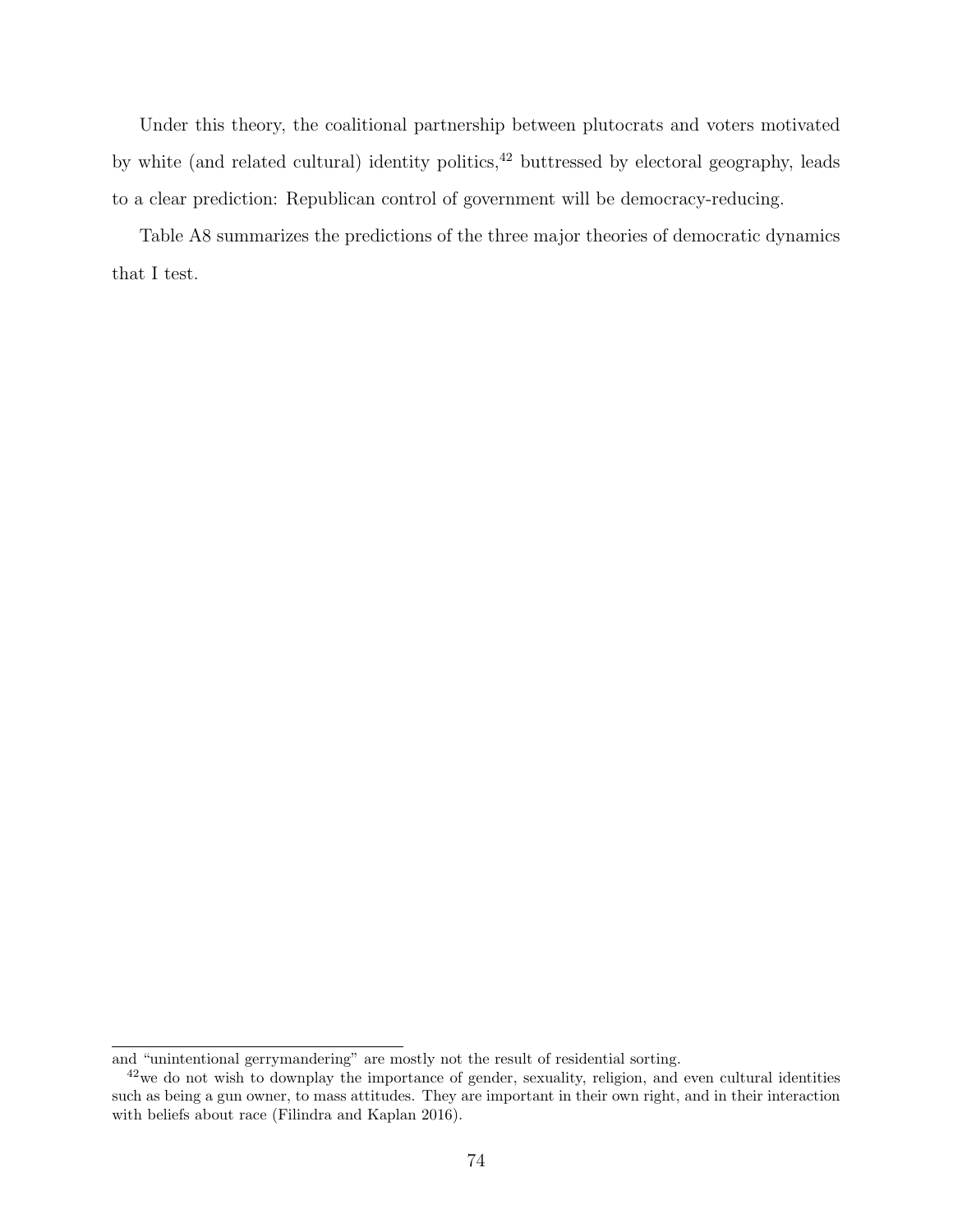## A7.4 Robustness Checks with Measure Excluding Voter ID

Figure A9: Factor Loadings of Democracy Indicators (Excluding Voter ID)



Note: Figure presents the discrimination parameter estimates and Bayesian credible intervals for indicators used in an alternative measurement model that excludes indicators of voter ID.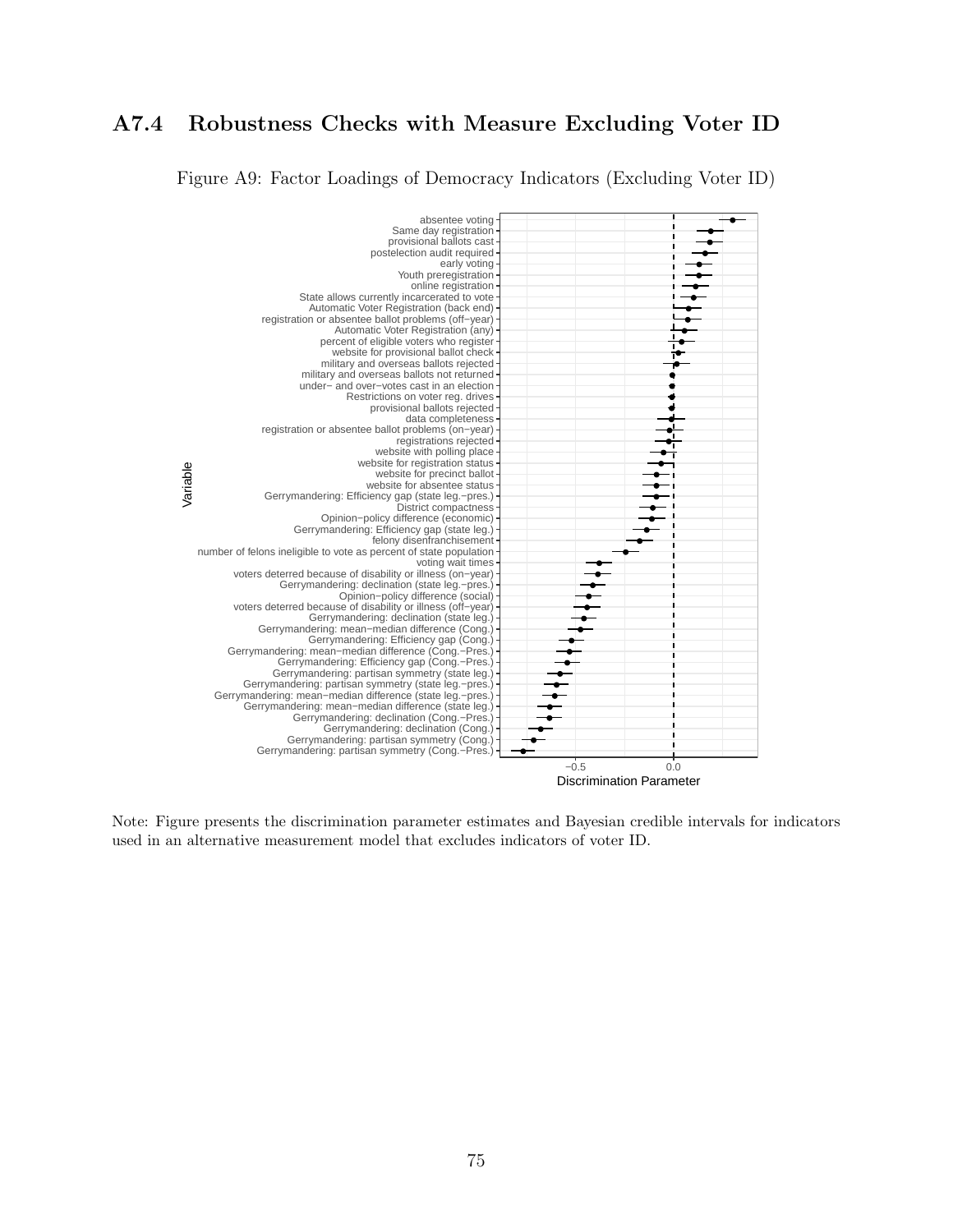|                                         | democracy_novoterid    |                        |                        |                        |                        |                       |                        |  |  |
|-----------------------------------------|------------------------|------------------------|------------------------|------------------------|------------------------|-----------------------|------------------------|--|--|
|                                         | Model 1                | Model 2                | Model 3                | Model 4                | Model 5                | Model 6               | Model 7                |  |  |
| competition_allleg_lag                  | $0.220*$<br>(0.102)    |                        |                        | 0.190<br>(0.097)       | $0.215*$<br>(0.100)    | 0.191<br>(0.105)      | 0.160<br>(0.111)       |  |  |
| polarization_avg                        |                        | 0.058<br>(0.144)       |                        | 0.061<br>(0.135)       | 0.075<br>(0.126)       | 0.060<br>(0.136)      | 0.064<br>(0.137)       |  |  |
| Republican                              |                        |                        | $-0.441**$<br>(0.169)  | $-0.422*$<br>(0.165)   | $-0.412*$<br>(0.168)   | $-0.423**$<br>(0.159) | $-0.448*$<br>(0.189)   |  |  |
| competition_allleg_lag:polarization_avg |                        |                        |                        |                        | 0.087<br>(0.068)       |                       |                        |  |  |
| polarization_avg:Republican             |                        |                        |                        |                        |                        | 0.003<br>(0.208)      |                        |  |  |
| competition_allleg_lag:Republican       |                        |                        |                        |                        |                        |                       | 0.092<br>(0.207)       |  |  |
| Constant                                | $-0.664***$<br>(0.074) | $-0.613***$<br>(0.122) | $-0.495***$<br>(0.101) | $-0.476***$<br>(0.143) | $-0.486***$<br>(0.144) | $-0.476**$<br>(0.148) | $-0.474***$<br>(0.144) |  |  |
| N                                       | 833                    | 833                    | 833                    | 833                    | 833                    | 833                   | 833                    |  |  |
| R-squared                               | 0.644                  | 0.635                  | 0.656                  | 0.663                  | 0.665                  | 0.663                 | 0.664                  |  |  |
| Adj. R-squared                          | 0.614                  | 0.604                  | 0.627                  | 0.634                  | 0.635                  | 0.633                 | 0.634                  |  |  |

## Table A9: Results Using Democracy Measure that Excludes Voter ID

∗∗∗p < .001; ∗∗p < .01; <sup>∗</sup>p < .05

Figure A10: Effect of Republican Control on Democratic Performance Using Measure that Excludes Voter ID

(a) Republican Control Effect Using Callaway & Sant'Anna Estimator

(b) Republican Control Effect Using Synthetic Control



Note: These estimates use a democracy measure that excludes voter ID. Panel (a) shows results using the Callaway & Sant'Anna Estimator alternative ATT aggregation methods. Panel (b) shows the results of a generalized synthetic control analysis.